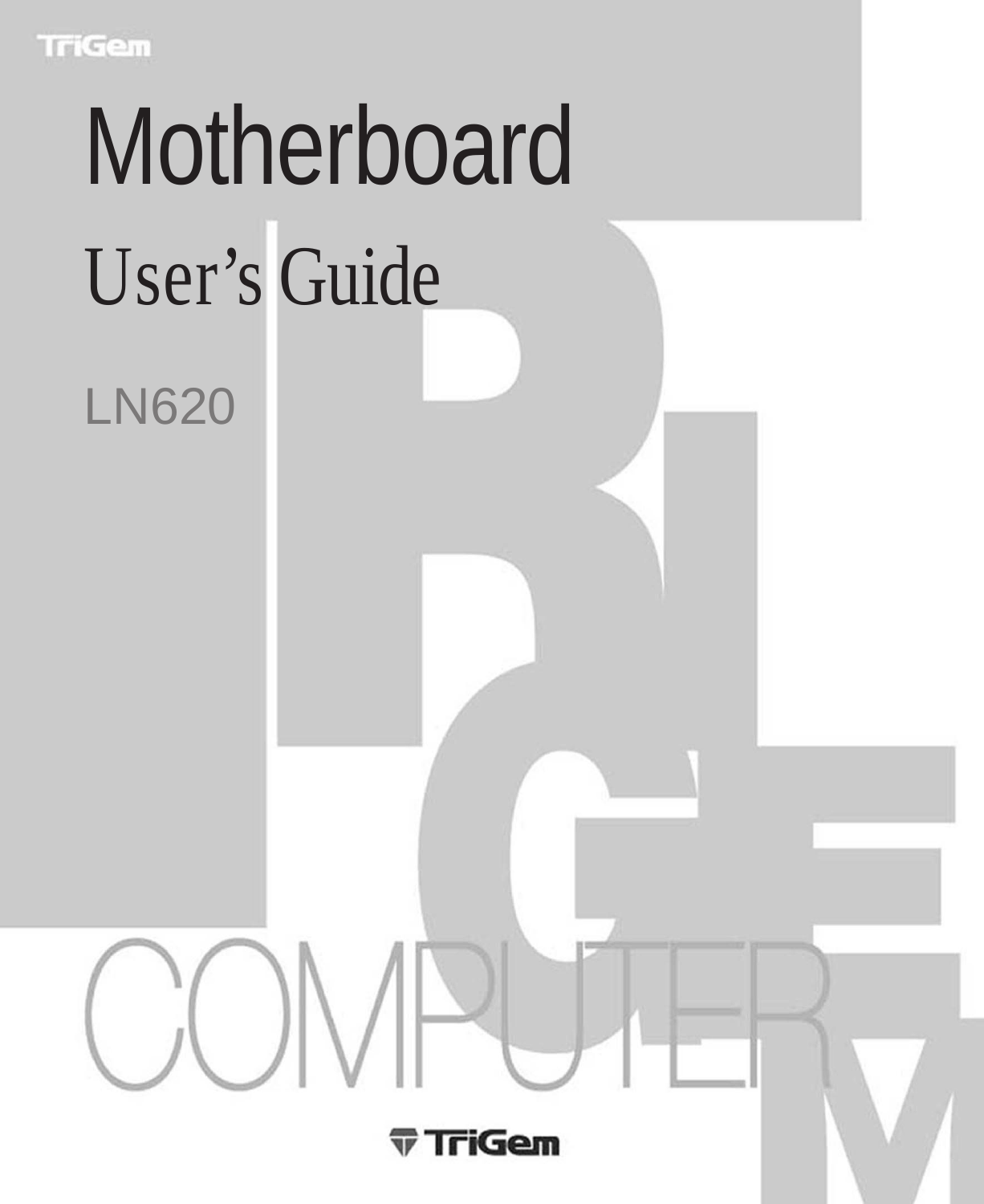#### **Disclaimer and Copyright Notice**

All rights reserved. No part of this publication may be reproduced, stored in a retrieval system, or transmitted, in any form or by any means, electronic, mechanical, photocopying, recording, or otherwise, without the prior written permission of TriGem Computer, Inc. No patent liability is assumed with respect to the use of information contained herein. While every precaution has been taken in the preparation of this publication, TriGem Computer, Inc. assumes no responsibility for errors or omissions. There is no liability assumed for damages resulting from the use of the information contained herein. Further, this publication and features described herein are subject to change without notice.

#### **Trademarks**

TirGem is a registered trademark of TriGem Computer, Incorporated. Other product names herein are for identification purposes only and may be trademarks of their respective owners. TriGem disclaims any and all rights to those marks.

- Intel and Pentium II are registered trademarks of Intel Corporation, MMX is a trademark of Intel Corporation.
- PS/2 and VGA are trademarks of International Business Machines Corporation.
- Microsoft, MS-DOS, Microsoft Windows 95, Microsoft Windows NT are registered trademarks of Microsoft Corporation.

Copyright© 1997 by TriGem Computer, Inc.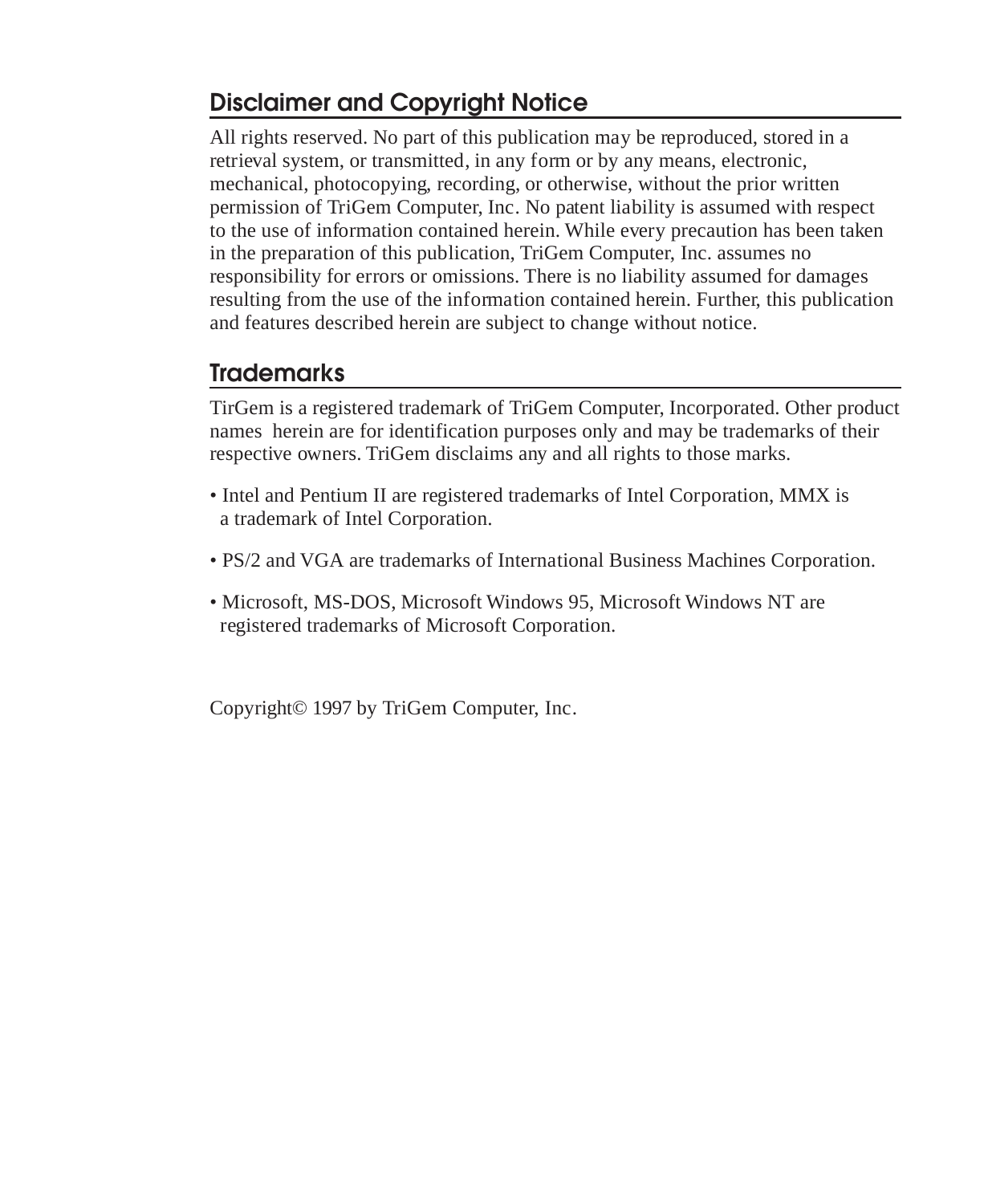# **Safety Information Safety Information**

#### **Battery Warning Instruction**

#### **Caution**

If battery is incorrectly replaced there poses a danger of explosion. Replace battery only with the same or equivalent type recommended by the manufacturer. Discard used batteries according to the manufacturer's instructions.

#### **Attention**

Il y a danger d'explosion s'il y a remplacement incorrect de la batterie. Remplacer uniquement avec une batterie du meme type ou d'un type recommande par le constructeur. Mettre au rebut les batteries usagees conformement aux instructions du fabricant.

#### **Vorsicht**

Explosionsgefahr bei unsachgemaäß em Austausch der Batterie. Ersatz nur durch denselben oder einen vom Hersteller empfohlenen ähnlichen Typ. Entsorgung gebraushter Batterien nach Angaben des Herstellers.

#### **Fuse Warning Instruction**

#### **Caution**

For continued protection against risk of fire, replace only with same type and rating of fuse. Disconnect input power before servicing. Only connect this equipment to an earthed socket outlet.

#### **Vorsicht**

Vor jeder service-arbeit netzstecker ziehen! Apparatet ma kun tilkobles jordet stikkontakt.

#### **Attention**

Debrancher avant d'ouvrir. Apparaten skall anslutas till jordat nätuttag.

#### **Atencion**

Desconecte fuerza electrica antes del servicio. Laite on liitettävä suojäkosketinistoraasian.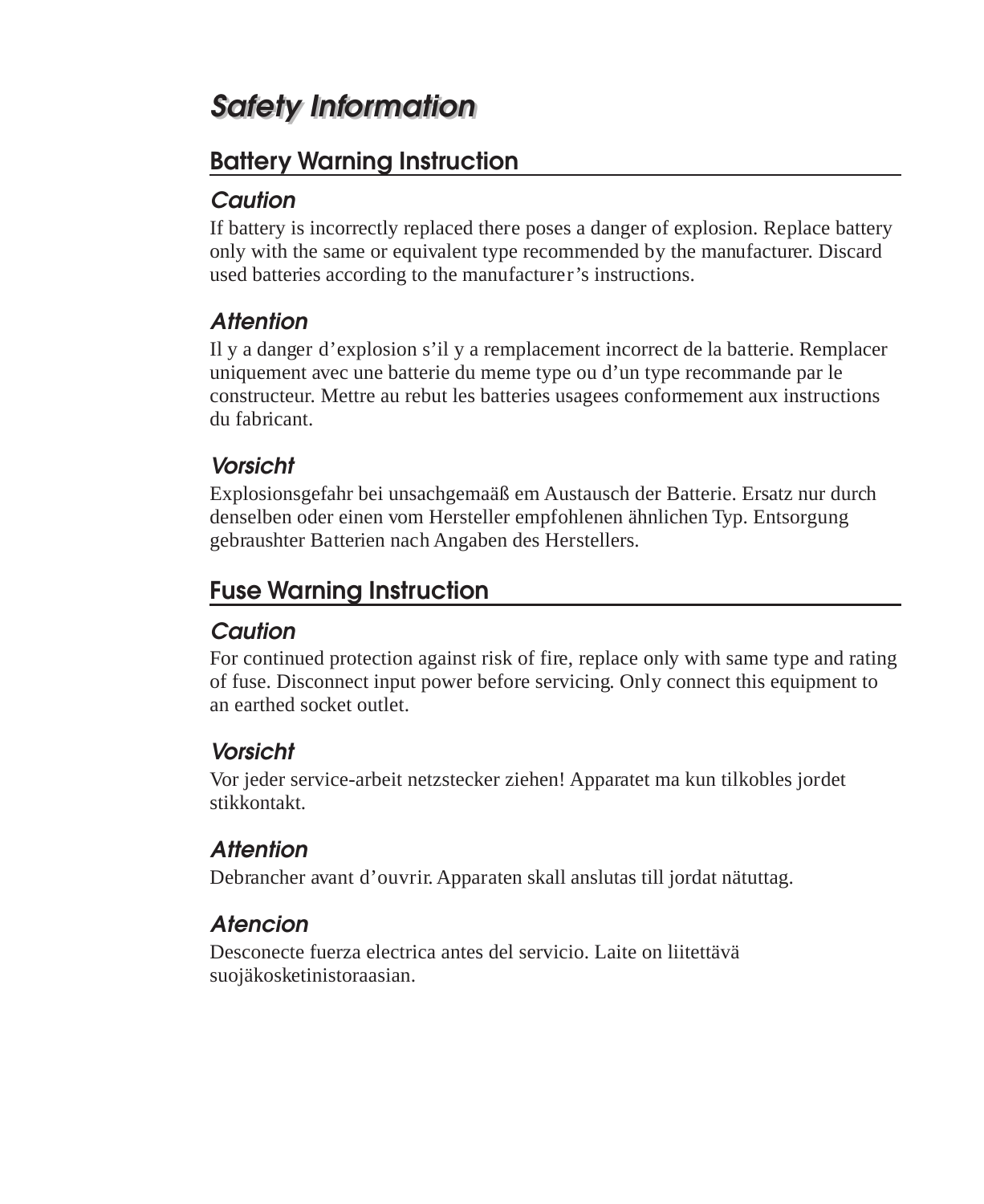# **CONTENTS**

#### **Chapter 1 Motherboard Description**

#### **Chapter 2 Using the BIOS Setup Program**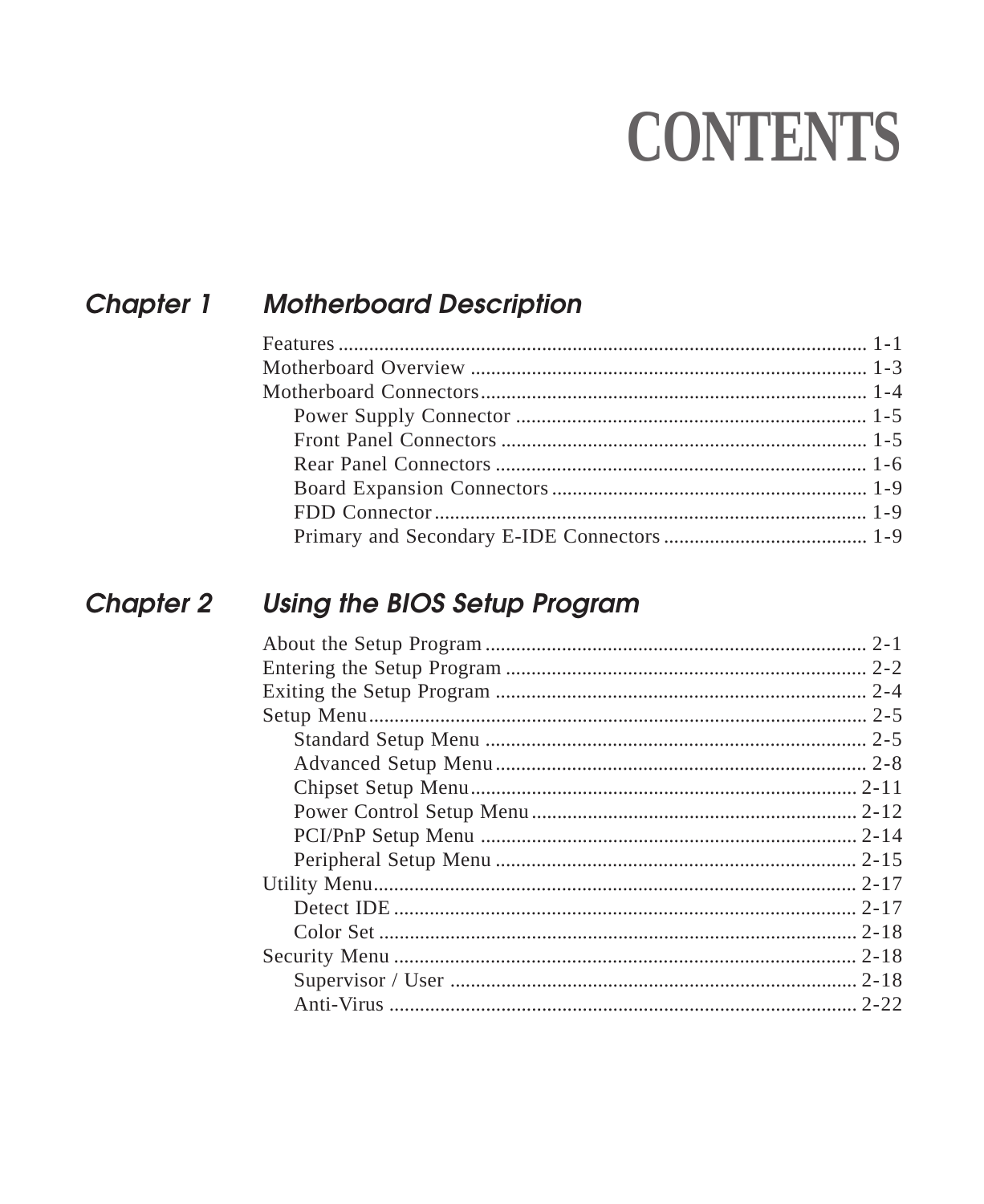#### **Chapter 3** Installing and Removing Board Options

#### Appendix A Specifications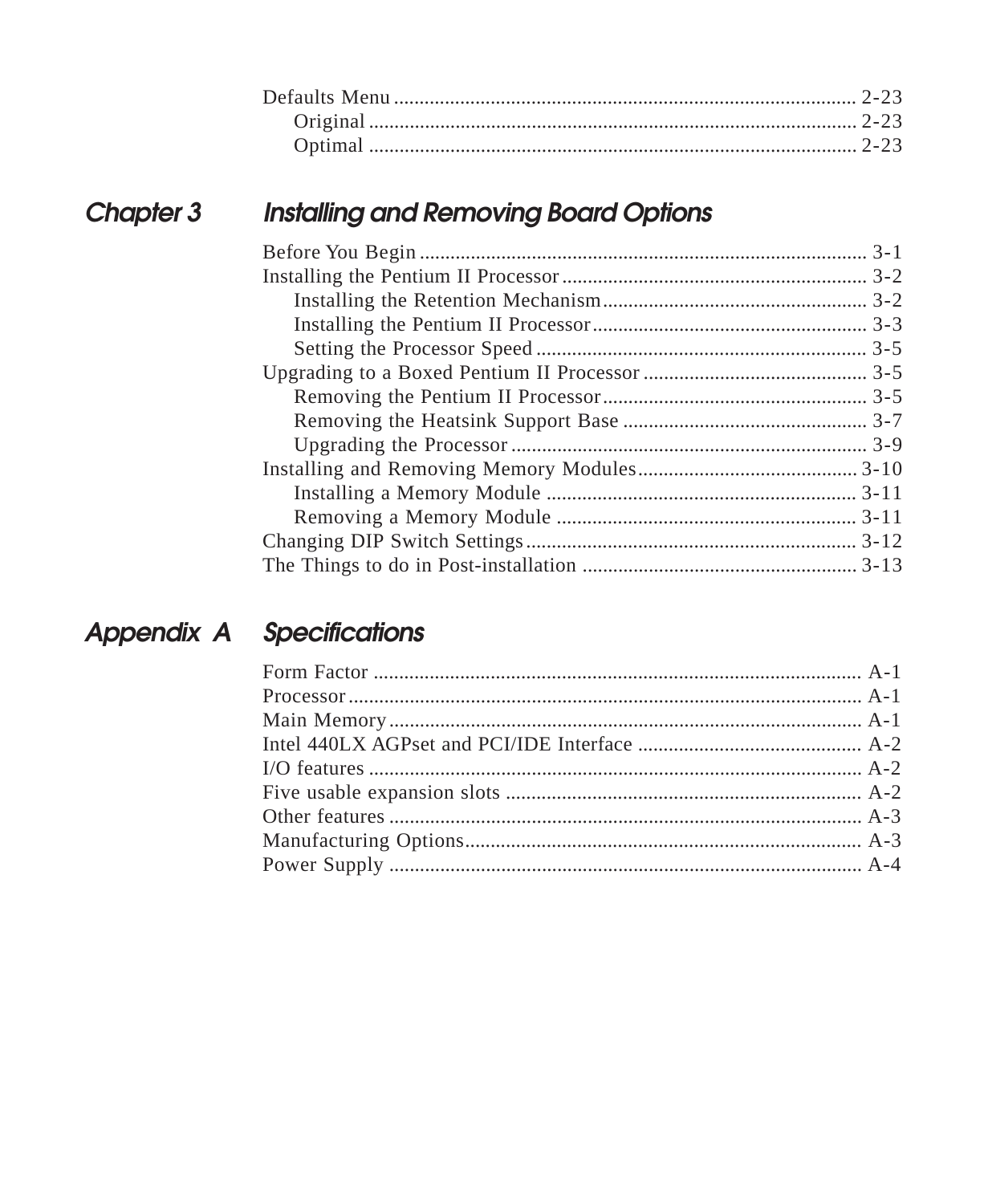| <b>Appendix B</b> | <b>Error and Information Messages</b>   |  |
|-------------------|-----------------------------------------|--|
|                   |                                         |  |
|                   | <b>Appendix C</b> Motherboard Resources |  |
|                   |                                         |  |
| <b>Appendix D</b> | <b>Update on Installing Windows 95</b>  |  |
|                   |                                         |  |
|                   |                                         |  |
|                   |                                         |  |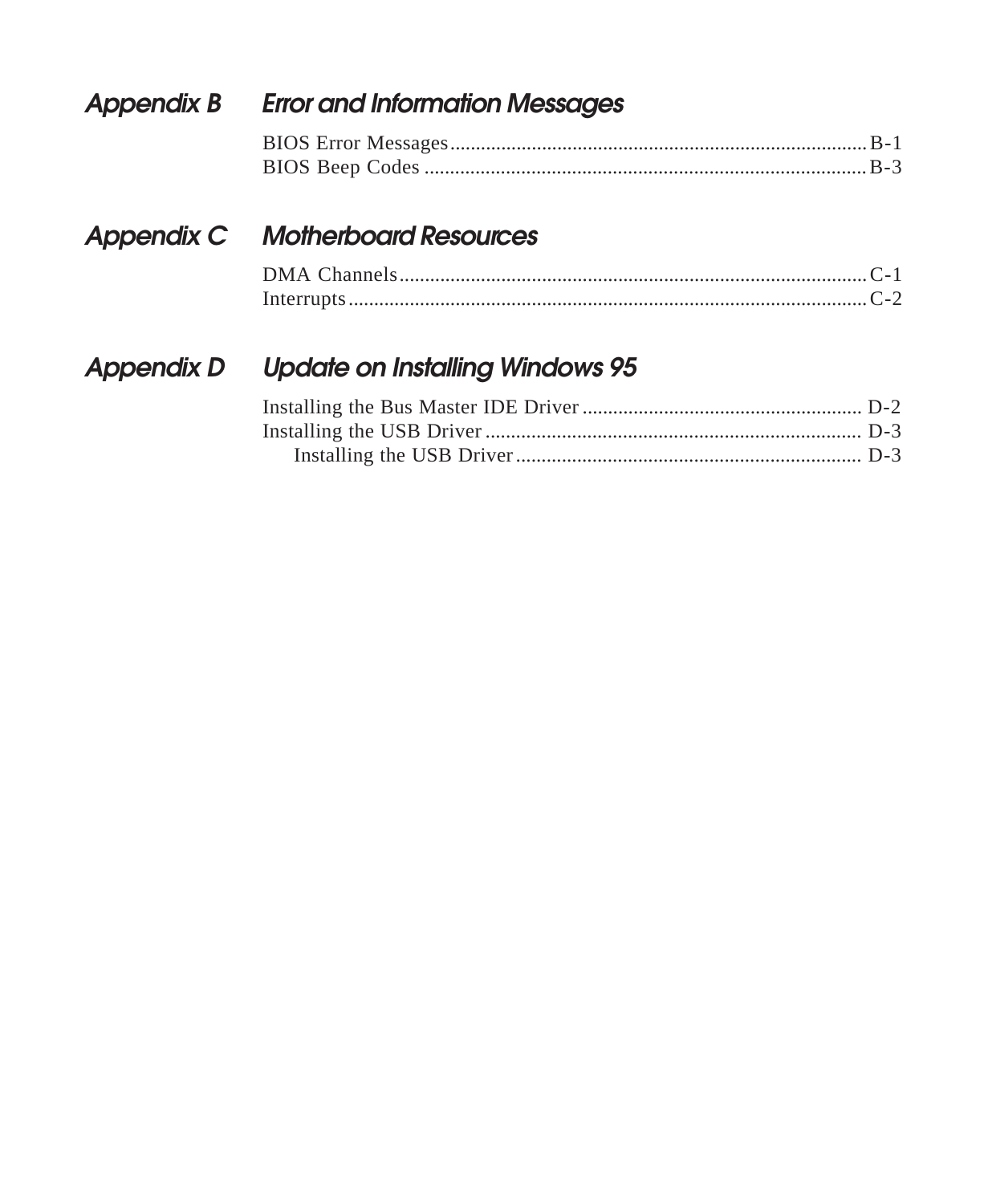# <span id="page-6-0"></span>Chapter 1 **Motherboard Description Motherboard Description**

This chapter describes the major features of your motherboard.

# **Features**

The motherboard supports the following features:

- Slot 1 connector, 233 MHz, 266 MHz, or 300 MHz Intel Pentium II processor with MMX technology
- Three 168 pin DIMM sockets, support up to 384 MB of synchronous DRAM (SDRAM) memory and support unbuffered EDO DRAM
- 512 KB of synchronous Pipeline Burst SRAM external cache on the substrate in the Single Edge Contact (S.E.C.) cartridge
- Two built-in PCI bus Enhanced IDE hard disk drive controllers, each channel supports up to two hard disk drives or CD-ROM drives
- Intel 82443LX PCI/A.G.P. controller
- Intel 82371AB PCI/ISA/IDE Xcelerator
- ITE 8679F super I/O controller
- Two Universal Serial Bus (USB) interfaces
- Three 32-bit PCI slots, one 16-bit ISA slot, and one shared PCI/ISA slot
- One A.G.P. (Accelerated Graphics Port) connector

#### *1-1*

#### *Motherboard Description*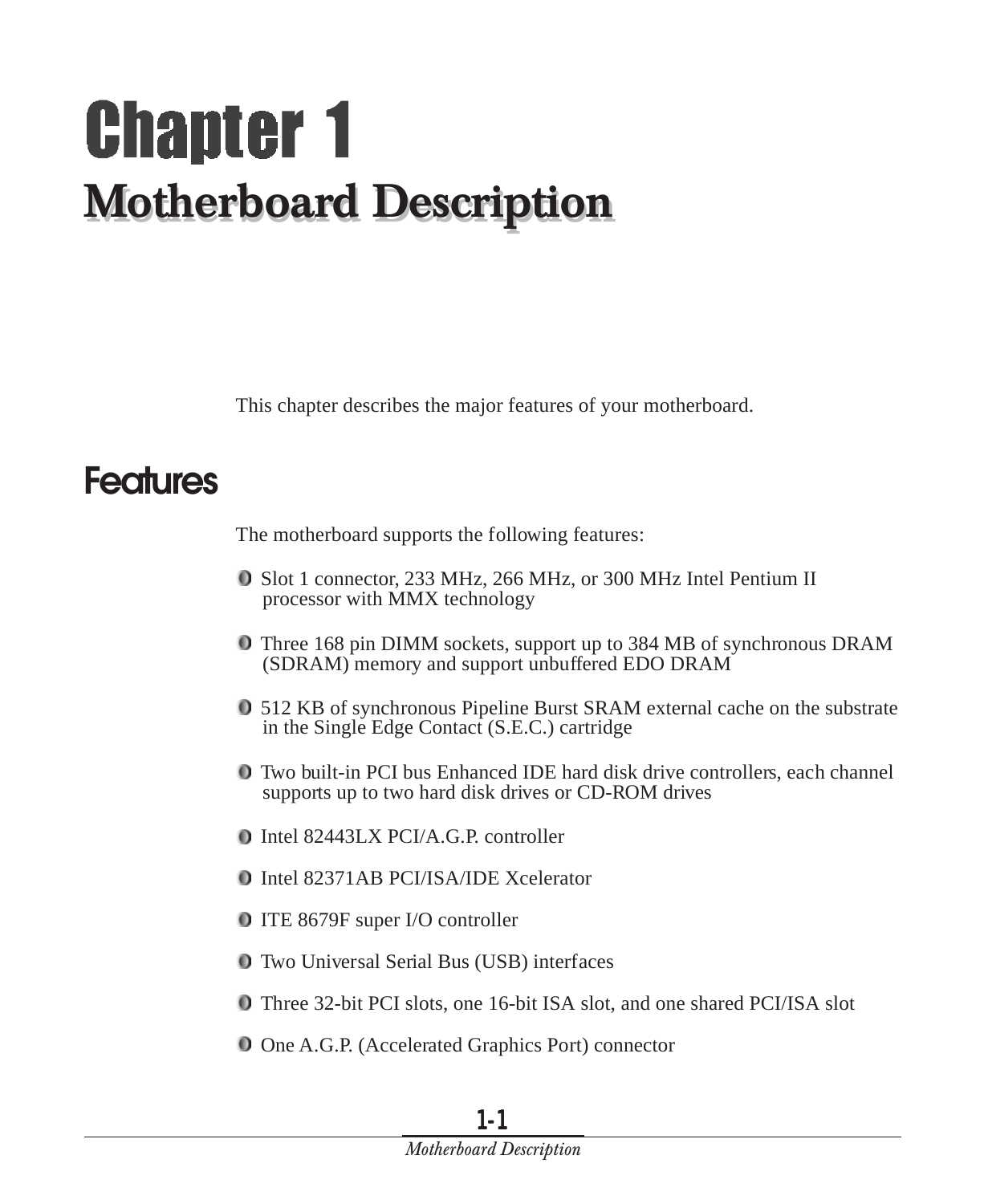- System and video BIOS shadow RAM
- Plug-and-Play (PnP) BIOS feature
- A built-in PS/2 style keyboard connector and a built-in PS/2 compatible mouse connector
- Two serial ports (one built-in connector and one optional pin header) and one built-in parallel port

The following are manufacturing options:

- Wake up LAN connector
- Wake up Ring connector
- Management extension hardware
- Chassis security connector
- System fan controller connector

#### Note.

*The Accelerated Graphics Port (A.G.P.) is a high-performance interconnect for graphic-intensive applications, such as 3D applications. A.G.P. is independent of the PCI bus and is intended for exclusive use with graphical-display devices.*

#### **Note**

*The motherboard has two USB ports; one USB peripheral can be connected to each port. For more than two USB devices, an external hub can be connected to either port. The motherboard fully supports the universal host controller interface (UHCI) and uses UHCI-compatible software drivers.*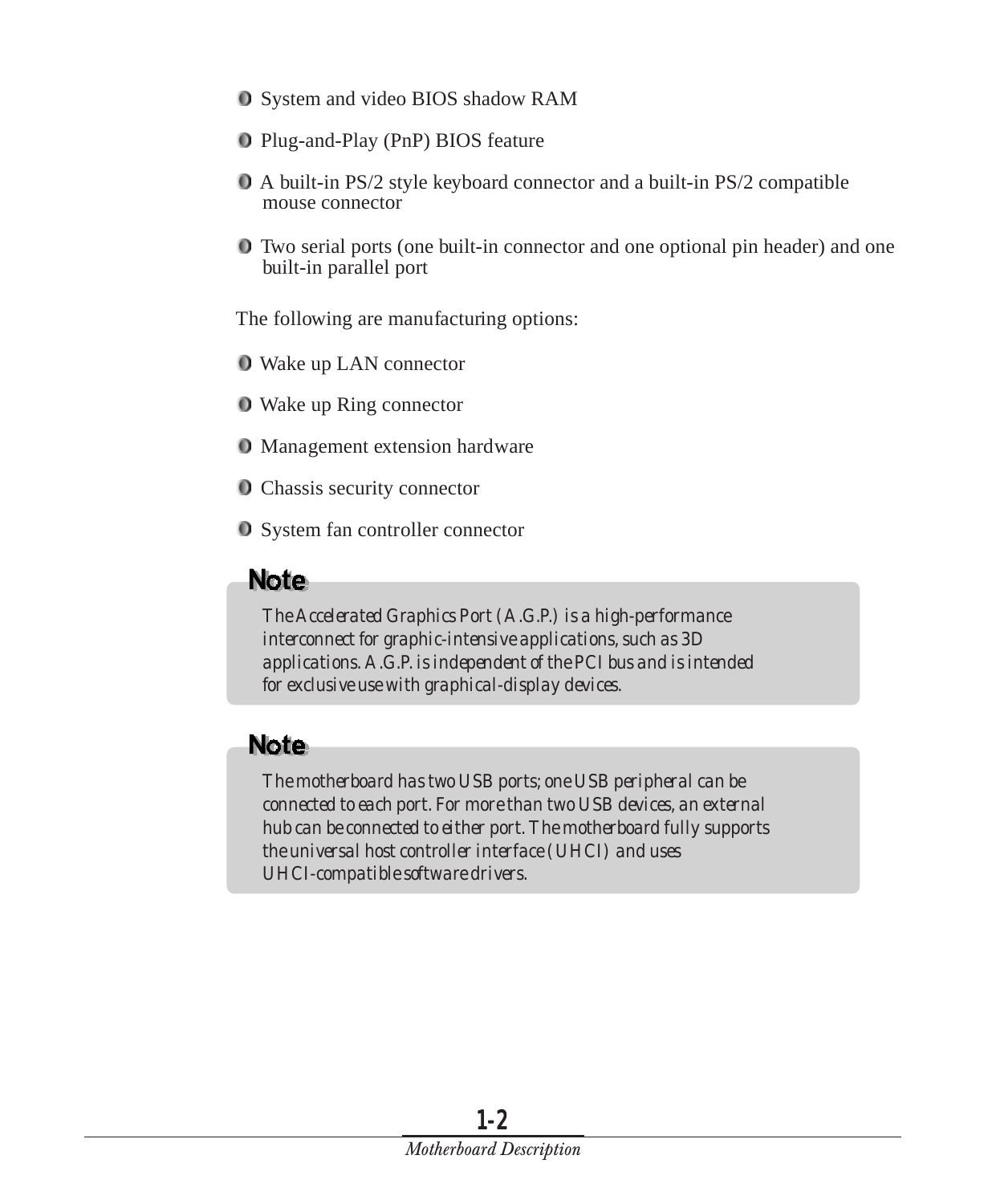# <span id="page-8-0"></span>**Motherboard Overview**



*Figure 1. Motherboard overview*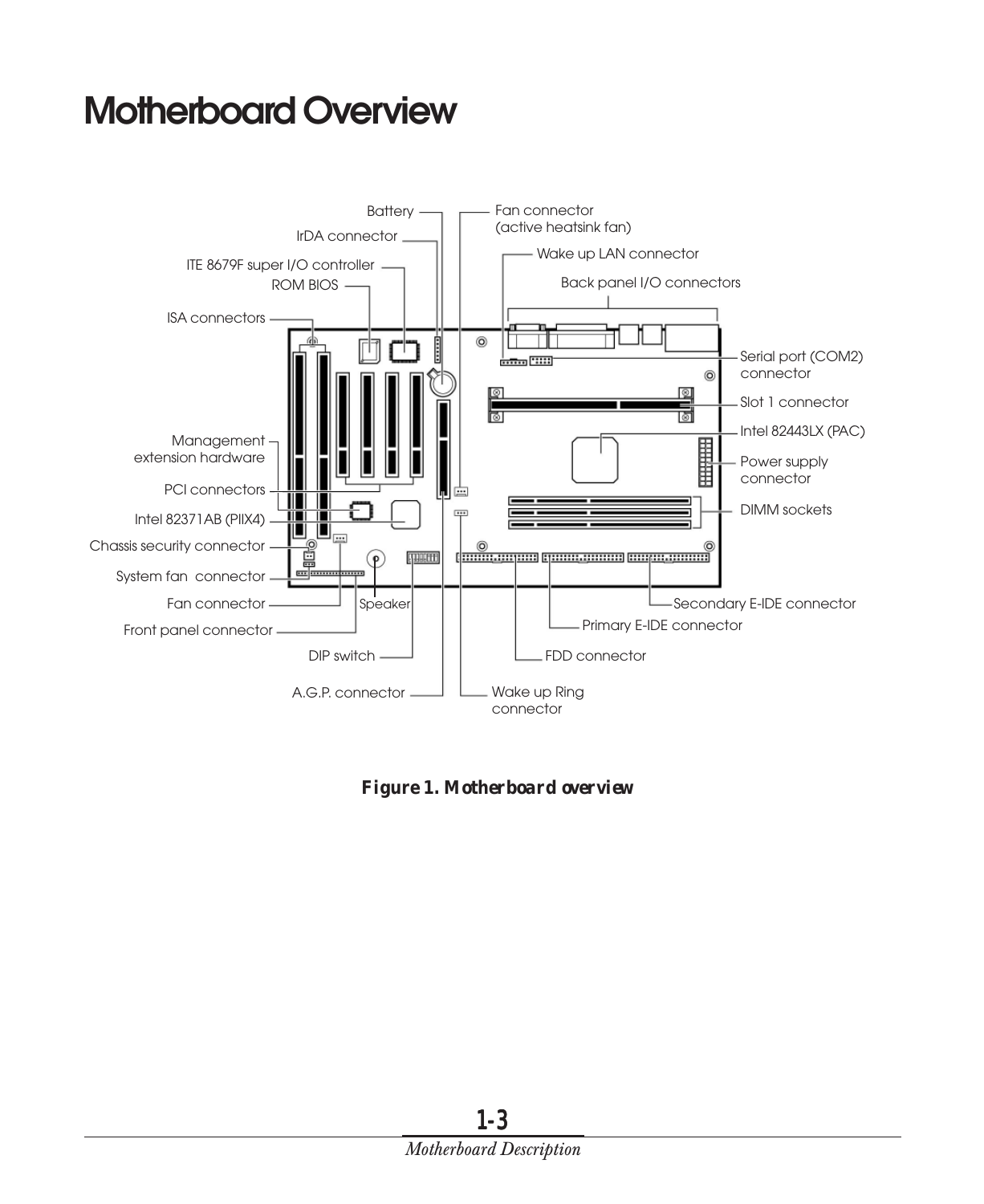# <span id="page-9-0"></span>**Motherboard Connectors**



*Figure 2. Motherboard connectors*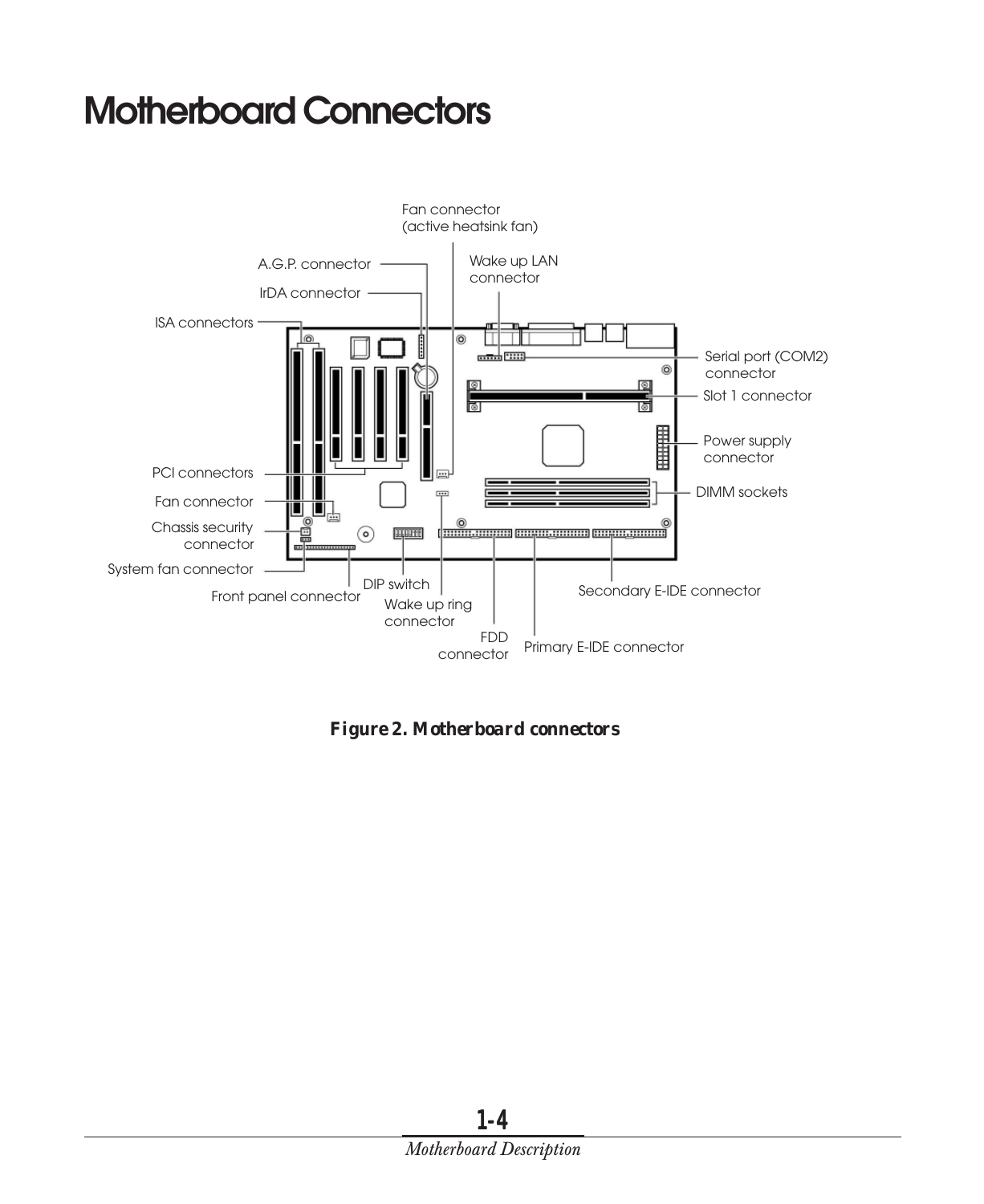# <span id="page-10-0"></span>**Power Supply Connector**

The power supply converts AC power from a wall outlet to the DC voltages required by motherboard and devices in your system. The power supply has a large motherboard connector and several internal device (hard disk, CD-ROM, and floppy disk drive, etc.) connectors.

The power supply should match the physical configuration of the chassis. Before attaching all components, make sure the proper voltage has been selected. Power supplies often can run on a wide range of voltages and must be set (usually via a switch) to the proper range.

You can connect the power supply cable to the power connector on the motherboard.



*Figure 3. Connecting the power supply*

#### **Front Panel Connectors**

The motherboard has connectors for controls and indicators typically located on the front panel of the computer.



*Figure 4. Front panel connectors*

*1-5 Motherboard Description*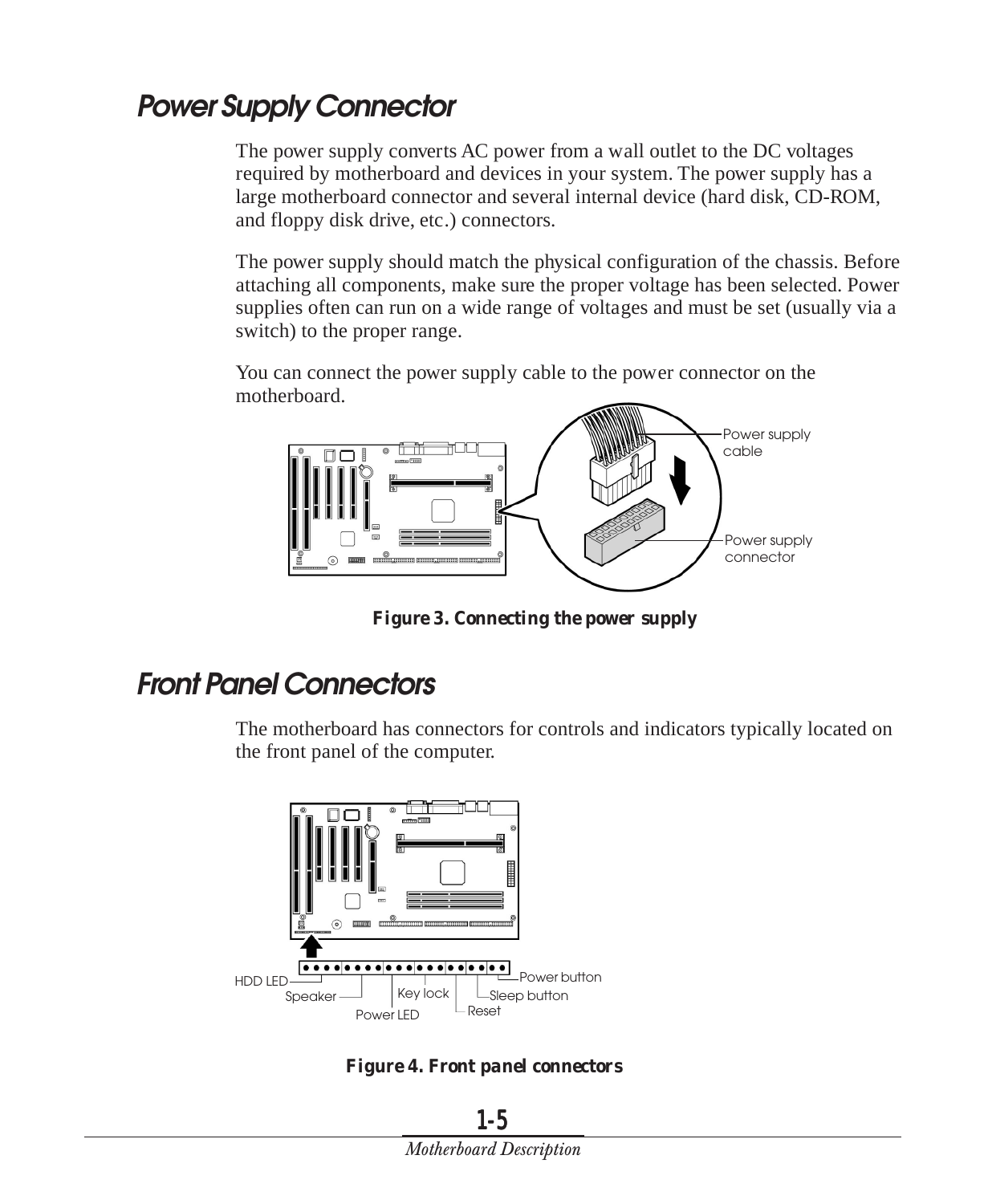#### <span id="page-11-0"></span>**Rear Panel Connectors**



*Figure 5. Rear panel connectors*

#### **Keyboard Connector**

Your system's PS/2 style keyboard plugs into the keyboard connector.



*Figure 6. Connecting the keyboard*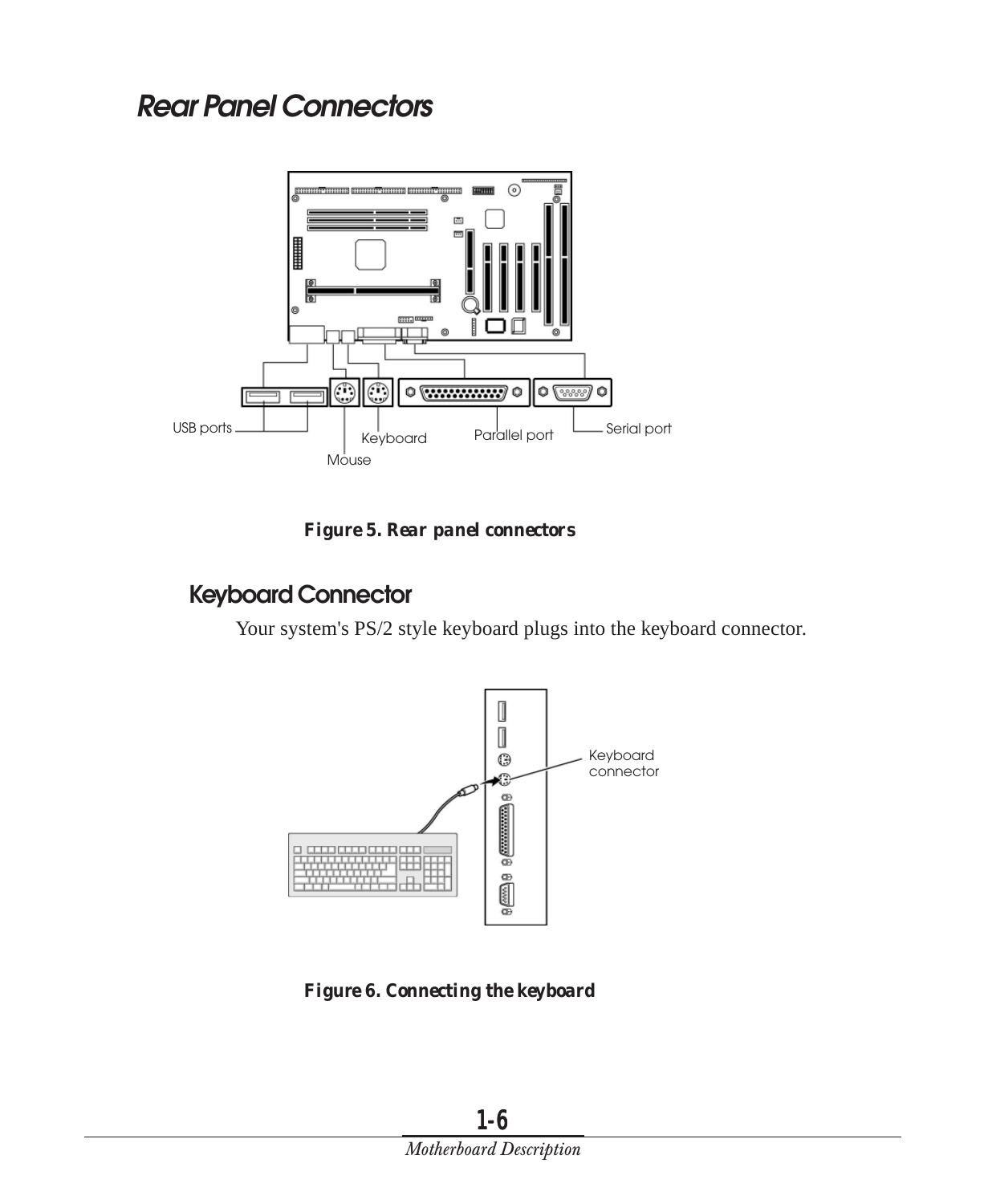#### **Mouse Connector**

Your system's PS/2 compatible mouse plugs into the mouse connector.



*Figure 7. Connecting the mouse*

#### **USB Connectors**

You can connect any USB compliant devices to either of the USB connectors. USB devices include low-speed peripherals such as microphone, digital joystick, and speaker.



*Figure 8. Connecting USB devices*

*1-7 Motherboard Description*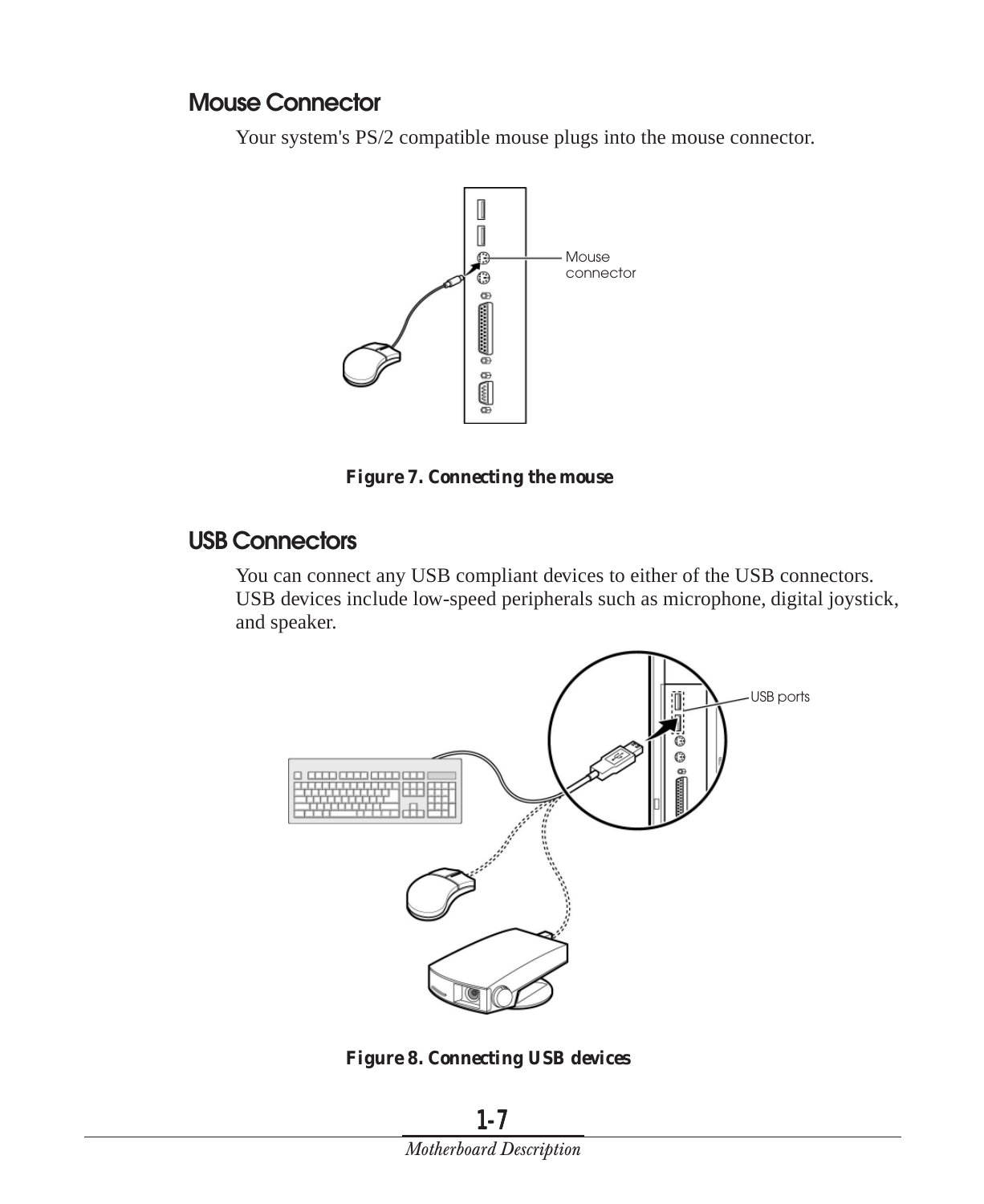#### **Serial Ports (COM1)**

You can connect a serial device, such as an external modem and printer, to the serial ports.



*Figure 9. Connecting the serial device*

#### **Parallel Port (LPT1)**

You can connect a parallel device, such as a printer, to the parallel port.



*Figure 10. Connecting the parallel device*

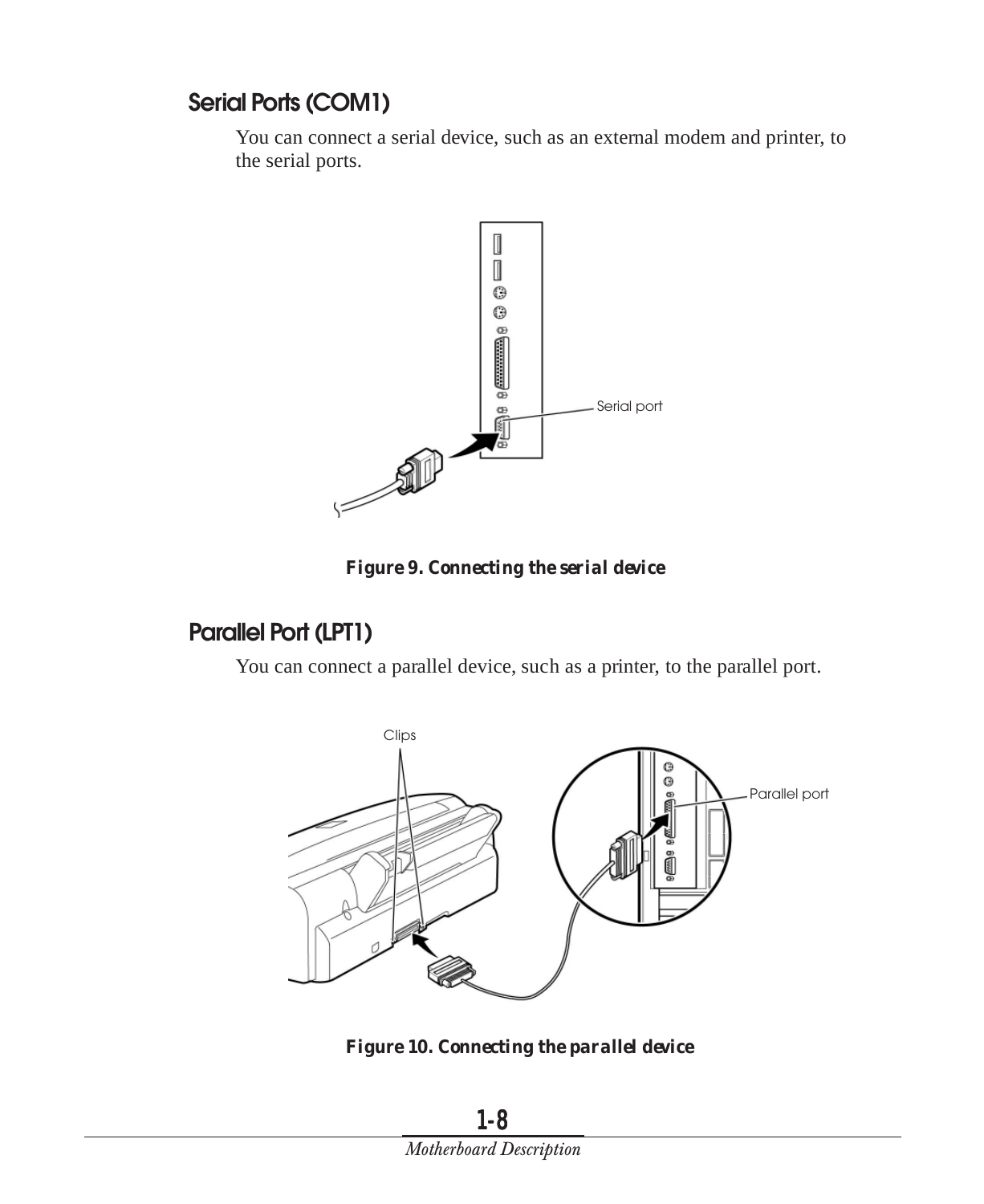## <span id="page-14-0"></span>**Board Expansion Connectors**

There are three PCI slots, one ISA slot, and one shared slot (for a PCI or ISA card). The PCI bus supports up to four bus masters through the four PCI connectors.

Also the motherboard has one Accelerated Graphics Port (A.G.P.) connector. The Accelerated Graphics Port is a high-performance interconnect for graphic-intended for exclusive use with graphical-display devices.

# **FDD Connector**

You can connect your diskette drive(s) to the diskette drive connector on the motherboard by using the diskette drive ribbon cable. The diskette drive ribbon cable has two connectors for diskette drives in general. After connecting the one end of the diskette drive ribbon cable to the motherboard, attach the connector(s) on the other end to the diskette drive(s).

## **Primary and Secondary E-IDE Connectors**

Your motherboard has two built-in PCI E-IDE interfaces (primary and secondary). Each interface supports up to two IDE drives (master and slave). After connecting the one end of the IDE ribbon cable to the primary or secondary E-IDE connector on the motherboard, connect the connector(s) at the other end to your IDE drive(s) such as the hard disk drive or CD-ROM drive.

If you install two hard disks by using one IDE ribbon cable, you must configure the second drive to slave mode by setting its jumper accordingly. See the manual of your hard disk for the jumper settings.

You may configure two hard disk drives to be both masters by connecting one ribbon cable (one hard disk drive will be attached to it) to the primary E-IDE connector and another ribbon cable (the other hard disk drive will be attached to it) to the secondary IDE connector. When you install one operating system on an IDE drive and another on the other IDE drive, you can select the boot device through the Setup program.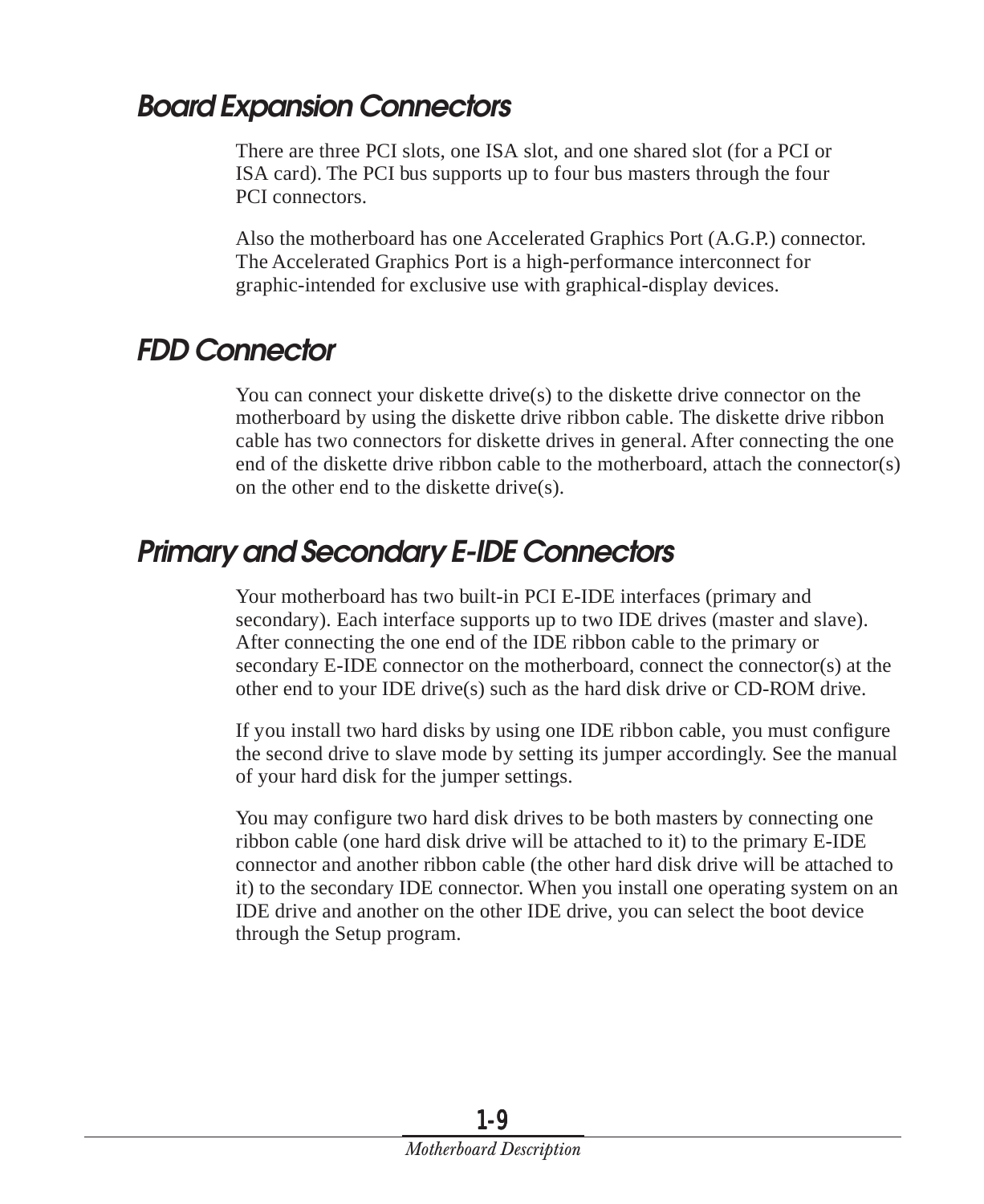The BIOS in the motherboard supports boot up from IDE CD-ROM drive, floptical drive, SCSI drive or network drive. So, you can select a CD-ROM drive or floptical drive as a boot device by setting the 1st/2nd/3rd Boot Device option to CD-ROM or Floptical in the Advanced Setup menu of the Setup program.

#### **Note**

*The hard disk drive controller on the motherboard supports Ultra DMA/33, a DMA data transfer protocol for hard disk drives. This allows DMA commands to transfer data at a maximum burst rate of 33MB/sec. Both the controller and the hard disk must be capable of supporting Ultra DMA/33 in order to enable this feature.*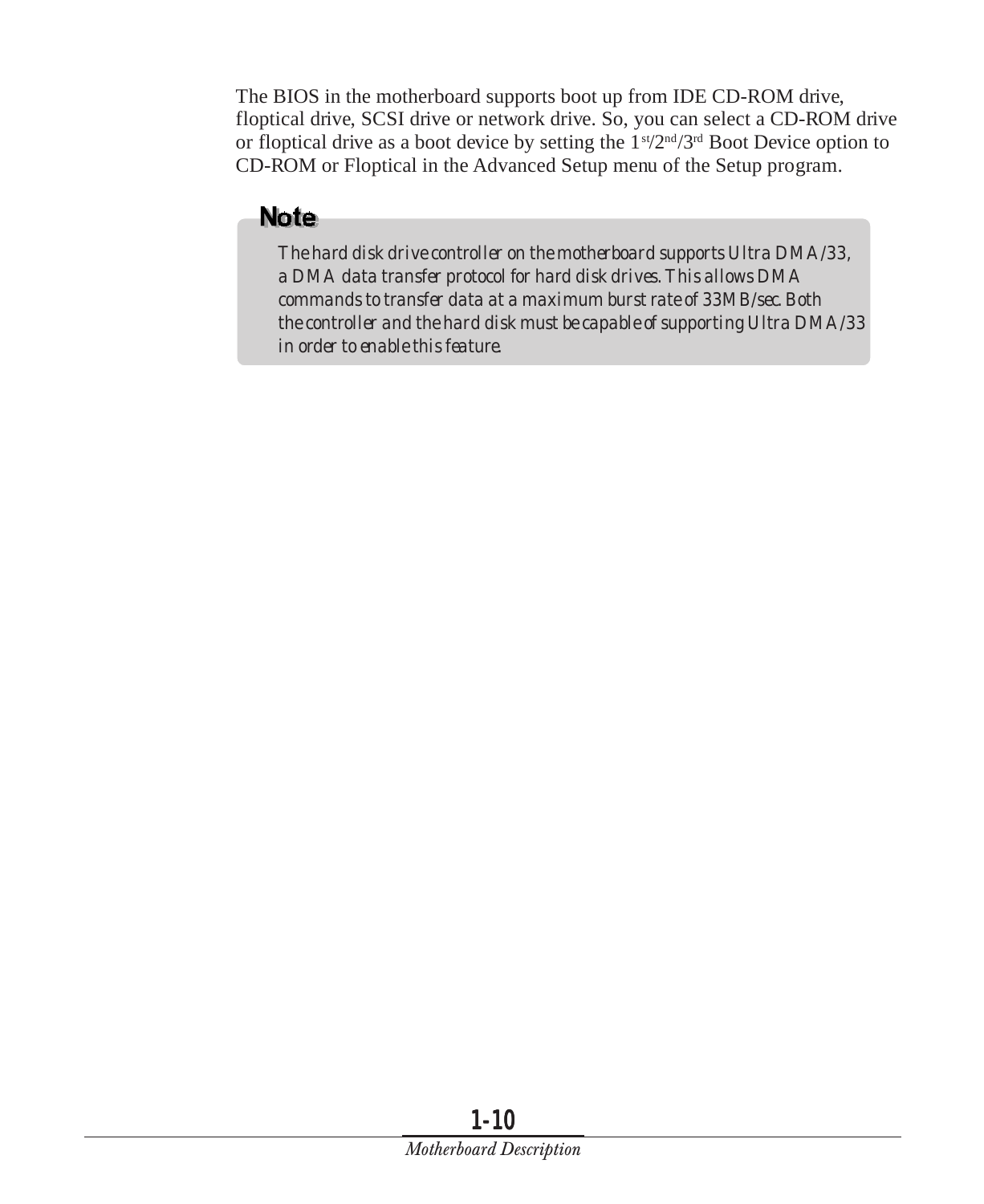# <span id="page-16-0"></span>Chapter 2 **Using the BIOS Setup Program Using the BIOS Setup Program**

# **About the Setup Program**

This chapter explains how to use the BIOS Setup program. You can use the Setup program to change the computer's configuration information and boot-up sequence, etc.

The Setup program is stored in the computer's read only memory (ROM), so you can run the program at any time when you turn on or reset your computer. You need not insert a diskette or access the hard disk.

The Setup program lets you verify or change the followings:

- On the Setup menu, you can set up and modify some of the basic options of a system, such as time, date, diskette drives and hard disk drives.
- On the Utilities menu, you can perform system functions.
- On the Security menu, you can specify password that can be used to limit access to the system.
- On the Default menu, you can select a group of settings for all BIOS Setup options.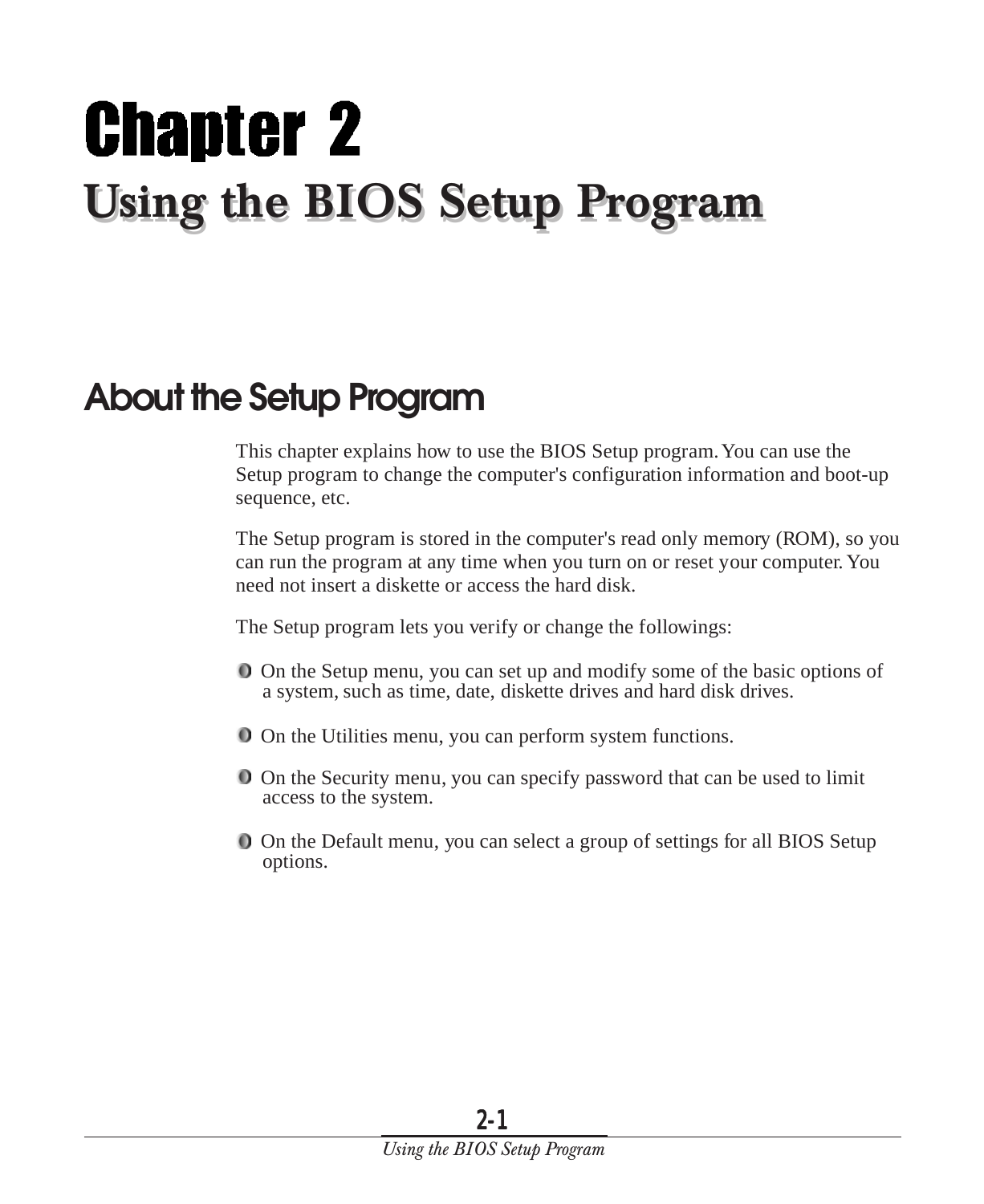<span id="page-17-0"></span>The configuration you define through the Setup program is stored in a special area of memory called CMOS RAM. The battery on the main board backs up this memory, so the memory is not erased when you turn off or reset the computer. Whenever you reboot the computer, it checks the settings, and if it discovers a difference between the information in the CMOS RAM and its actual hardware configuration, it prompts you to run the Setup program. If this happens, just press F1 to run the Setup program and then correct the setting.

# **Entering the Setup Program**

To enter the Setup program, turn the computer on and press <Del> when you see the message:

"Hit DEL if you want to run SETUP."

As soon as you see this message, hit the DEL key. If you do not press DEL key quickly, the computer starts loading the operating system and you will not be able to run the Setup program. If this happens, reset the computer again.



*For reference purposes, you should write down the current Setup settings. When you make changes to the settings, update this record.*

When you enter the Setup program, you will see the Setup menu.

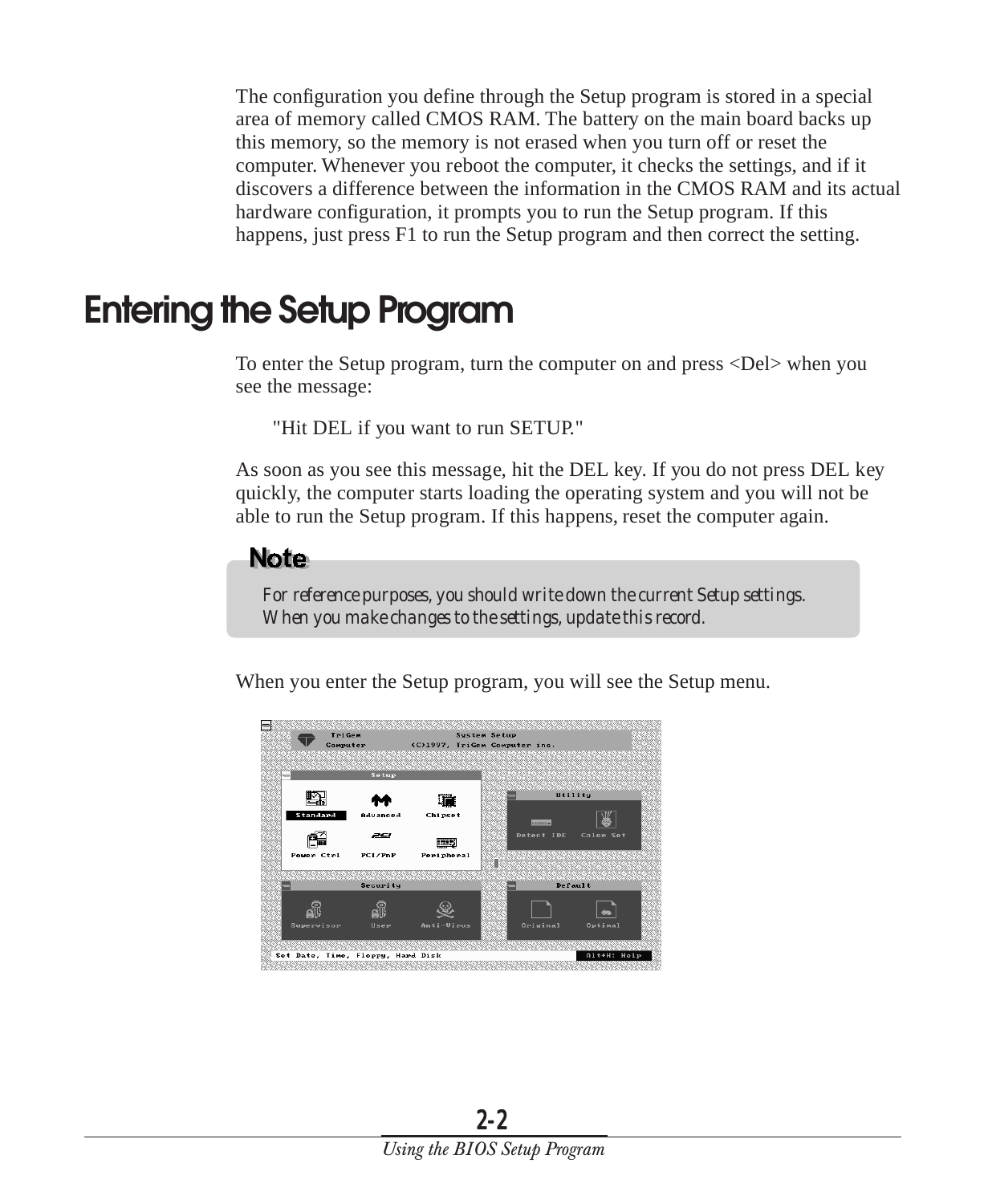The Setup program is composed of four windows that contain several icons. An information line at the bottom of the menu displays simple explanations for each option.

You can use your keyboard or mouse to select the options.

The mouse functions are click (change or select both global and current field) or double click (perform an operation in the selected field).

The following list provides an overview of function keys in the Setup program.

| Setup Key                                                   | <b>Description</b>                                                                                 |  |  |
|-------------------------------------------------------------|----------------------------------------------------------------------------------------------------|--|--|
| Tab                                                         | Moves to the next window or field.                                                                 |  |  |
| $\leftarrow$ , $\rightarrow$ , $\uparrow$ , or $\downarrow$ | Moves to the next field to the right, left, above, or below.                                       |  |  |
| Enter                                                       | Selects the current field.                                                                         |  |  |
| $^{+}$                                                      | Increases a value.                                                                                 |  |  |
|                                                             | Decreases a value.                                                                                 |  |  |
| Esc                                                         | Closes the current operation and return to previous level.                                         |  |  |
| PgUp                                                        | Returns to the previous page.                                                                      |  |  |
| PgDn                                                        | Advances to the next page.                                                                         |  |  |
| Home                                                        | Returns to the beginning of the text.                                                              |  |  |
| End                                                         | Advances to the end of the text.                                                                   |  |  |
| Alt-H                                                       | Accesses a help window. It describes the keys available in Setup                                   |  |  |
| Alt-Spacebar                                                | Exits System Setup                                                                                 |  |  |
| Alphabetic keys                                             | A to Z are used in your keyboard                                                                   |  |  |
| Numeric keys                                                | 0 to 9 are used in either the numeric keys along the top of the<br>keyboard or the numeric keypad. |  |  |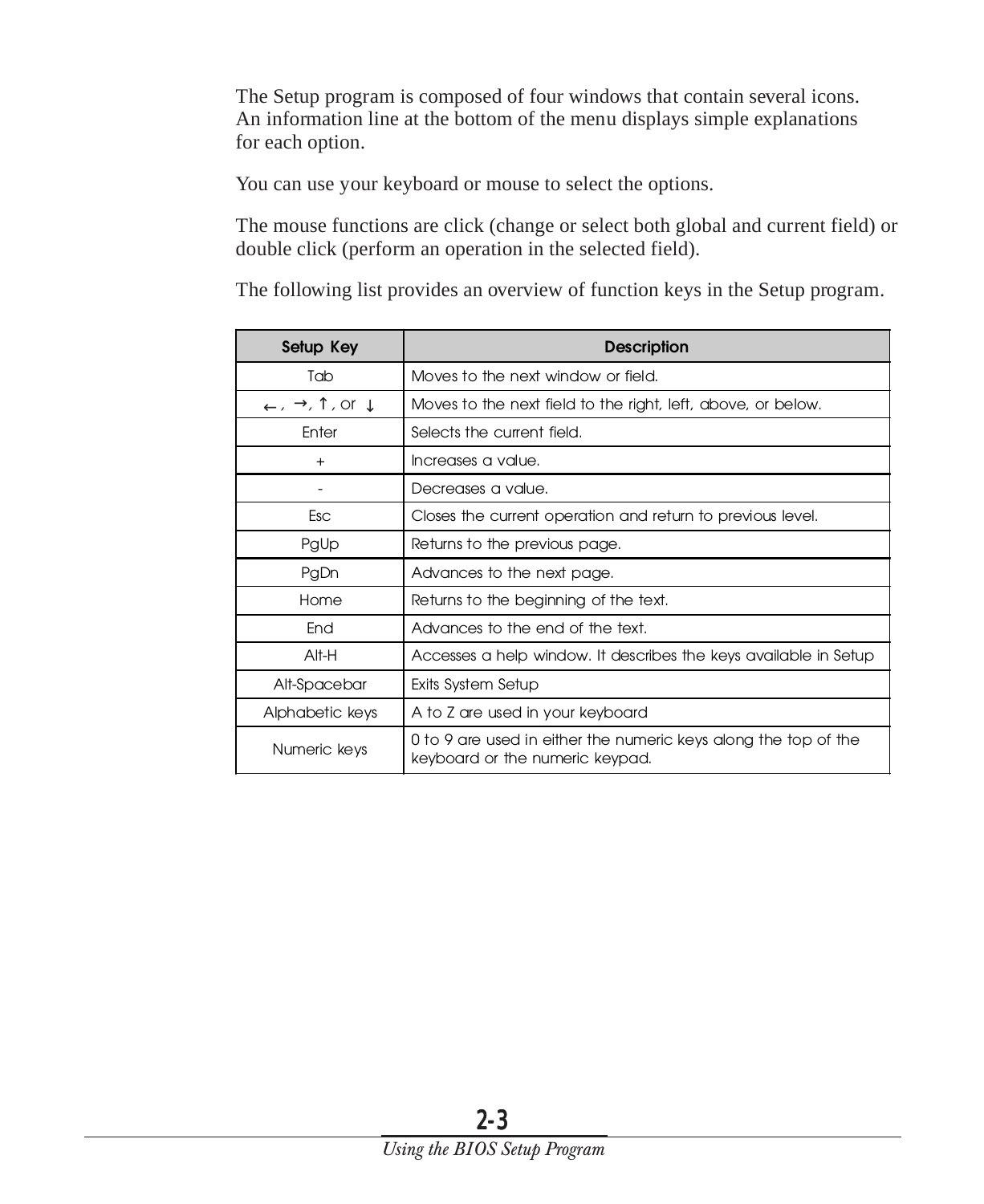# <span id="page-19-0"></span>**Exiting the Setup Program**

To exit the Setup program, press Alt and Spacebar keys simultaneously. If you press these keys, you can see the following window.

| Exit Setup                   |  |
|------------------------------|--|
| Save changes and Exit        |  |
| Do not save changes and Exit |  |
| Continue                     |  |
|                              |  |

To save the settings and exit, select Save changes and Exit. The system reboots with your new settings.

If you want to exit the Setup program without saving your settings, select Do not save changes and Exit. The system reboots with your original settings.

To return to the Setup menu to make corrections, select Continue.

If you saved your changes or quitted without saving the settings, the Setup program resets the system and the computer performs its power on diagnostic tests.

If your computer detects a problem in your Setup configuration, you may see an error message and a prompt to run the Setup program when it is rebooting. Follow the instructions on the screen to run the Setup program and correct the problem.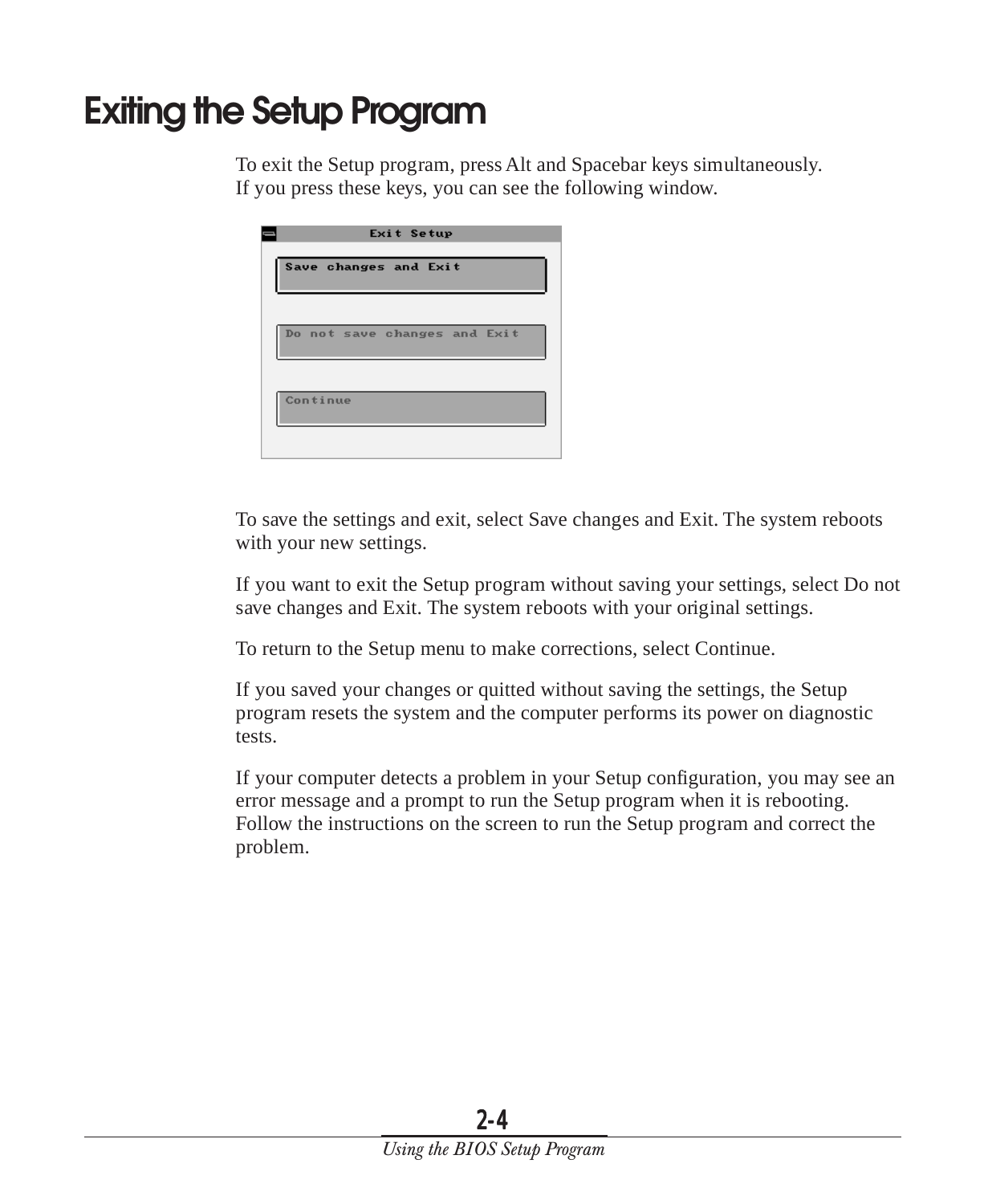# <span id="page-20-0"></span>**Setup Menu**

The Setup menu has 6 icons, each of which contains a submenu.



# **Standard Setup Menu**

Standard Setup options are displayed by choosing the Standard icon from the BIOS Setup menu. All Standard Setup options are described below.

|            |               | <b>Standard Setup</b> |           |
|------------|---------------|-----------------------|-----------|
|            |               |                       |           |
| ------     | <b>======</b> | -----                 | ------    |
| Pri Master | Pri Slave     | Sec Master            | Sec Slave |
|            | 一個            |                       |           |
| Date/Time  | Floppy A      | Floppy B              |           |

#### **Pri Master/Pri Slave/Sec Master/Sec Slave**

Choose these icons to configure the hard disk drive named in the option. When you click on an icon, the following parameters are listed: Type, LBA/Large Mode, Block Mode, 32Bit Mode, and PIO Mode.

| Primary Master Hard Disk |   |        |  |
|--------------------------|---|--------|--|
| Tupe                     |   | : Auto |  |
| LBA/Large Mode           |   | : On   |  |
| Block Mode               | ÷ | On     |  |
| 32Bit Mode               | ٠ | On     |  |
| PIO Mode                 |   | : Auto |  |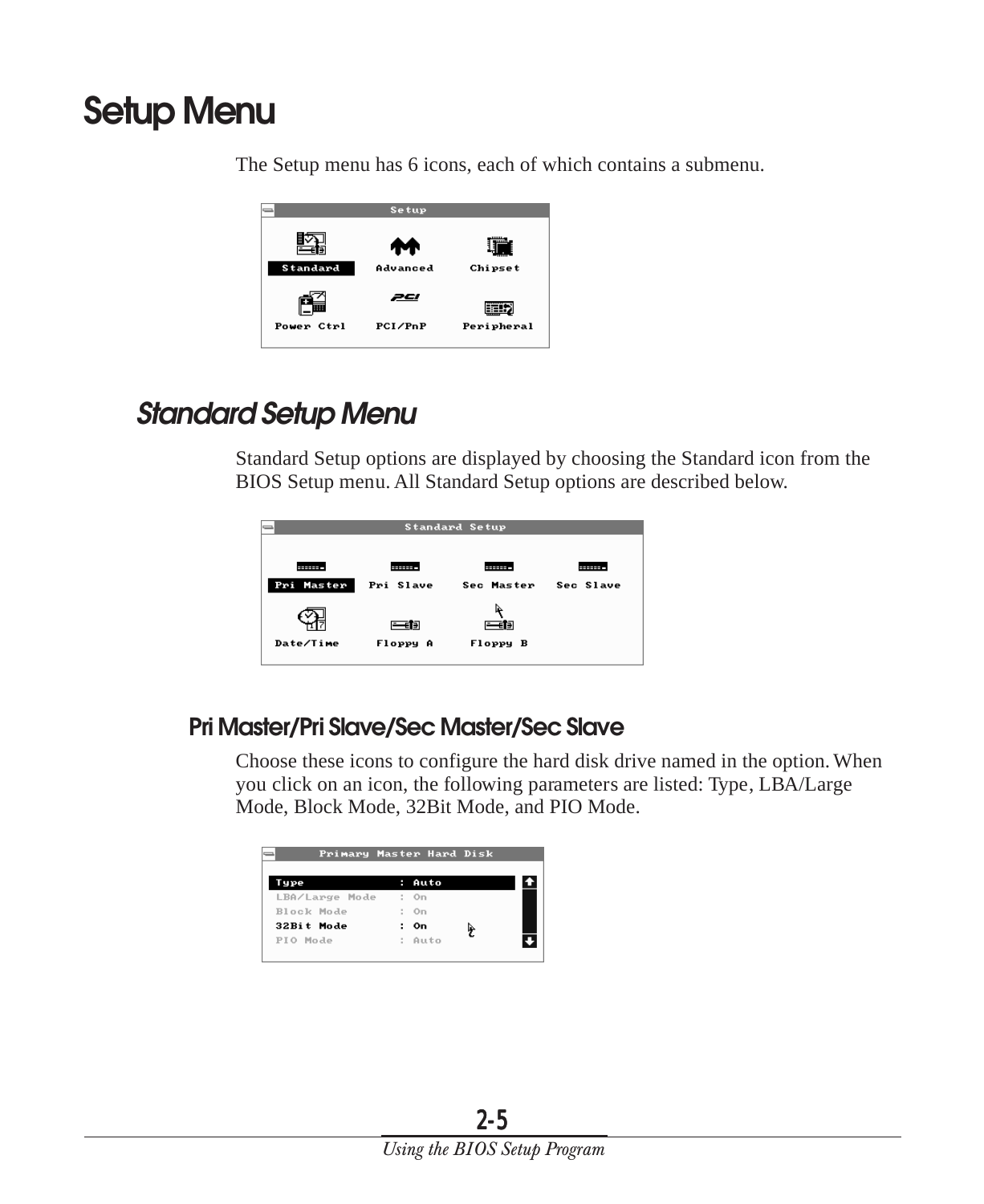#### *Type*

You can choose the appropriate hard disk and CD-ROM drives type for yours.

- Type : The number for a drive with certain identification parameters.
- Cyl : The number of cylinders in the disk drive.
- HD : The number of heads.
- WP : The size of a sector gets progressively smaller as the track diameter diminishes. Yet each sector must still hold 512 bytes. Write precompensation circuitry on the hard disk compensates for the physical difference in sector size by boosting the write current for sectors on inner tracks. This parameter is the track number where write precompensation begins.
- **O** Sec : The number of sectors per track. MFM drives have 17 sectors per track. RLL drives have 26 sectors per track. ESDI drives have 34 sectors per track. SCSI and IDE drives have more sectors per track.
- $\overline{O}$  Size (MB) : The formatted capacity of the drive. (Size = Number of heads x Number of cylinders x Number of sectors per track x 512 bytes per sector.)
- User : If you are configuring a drive with drive parameters that do not match drive types, you can select the User in the Type field. You must then enter the drive parameters on the screen that appears.
- AUTO : If the hard disk drive to be configured is an IDE drive, select the appropriate drive icon (Pri Master, Pri Slave, Sec Master, or Sec Slave). Select the IDE Detect icon to automatically detect all drive parameters.

BIOS automatically detects the IDE drive parameters (including ATAPI CD-ROM drives) and displays them. Click on the OK button to accept these parameters Or you can set the parameters manually if you are absolutely certain that you know the correct IDE drive parameters.

- CDROM : Select the appropriate drive icon (Pri Master, Pri Slave, Sec Master, or Sec Slave). Choose the Type parameter and select CDROM. You can boot the computer from a CD-ROM drive. You can also choose Auto and let BIOS will automatically set the correct drive parameters.
- Floptical : If a floptical drive is connected to the IDE connector, select FLOPTICAL for the drive. You can boot the computer from the floptical drive.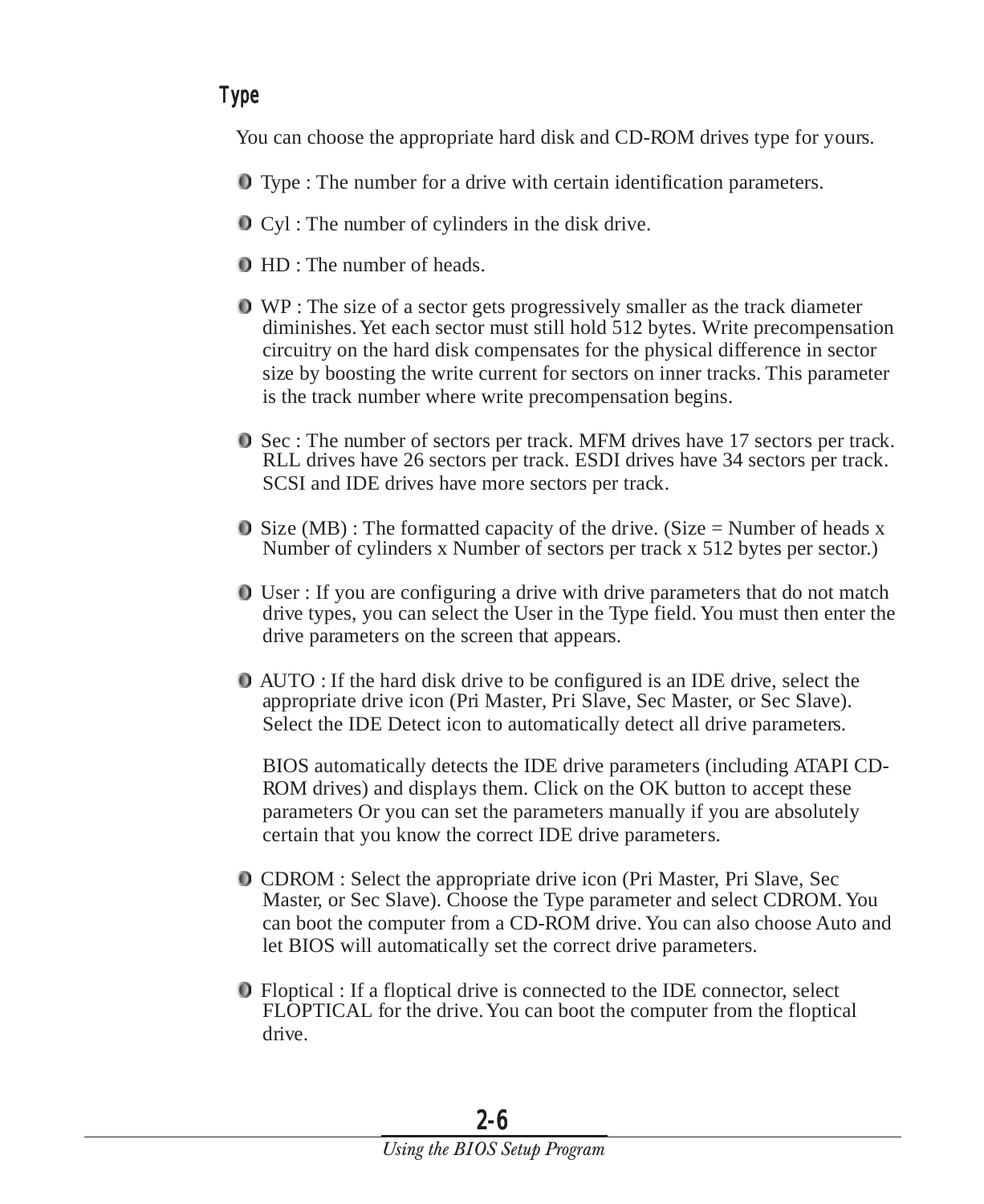#### **LBA/Large Mode**

To use the IDE drives with capacities greater than 528 MB, set this option to On. The settings are On and Off.

#### **Block Mode**

To use the IDE drives that use Block Mode, set this option to On. The settings are On and Off.

#### **32Bit Mode**

Set it to On to support IDE drives that permit 32-bit accesses. The settings are On and Off.

#### **PIO Mode.**

This option selects the IDE Programmed I/O mode. PIO programming also works with ATAPI CD-ROM drives. The settings are Auto, 0, 1, 2, 3, 4, and 5.

Choose Auto to allow BIOS to automatically find the PIO mode that the IDE drive being configured uses. If you select 0-5 you must make absolutely certain that you are selecting the PIO mode supported by the IDE drive being configured.

#### **Date/Time**

Select the Date/Time option to change the date or time. The current date and time are displayed. Enter new values through the displayed window.

|  |                | Date/Time |                              |  |
|--|----------------|-----------|------------------------------|--|
|  |                |           | Date : Tue, Sep 23, 1997 $+$ |  |
|  | Time: 10:15:44 |           |                              |  |
|  |                |           |                              |  |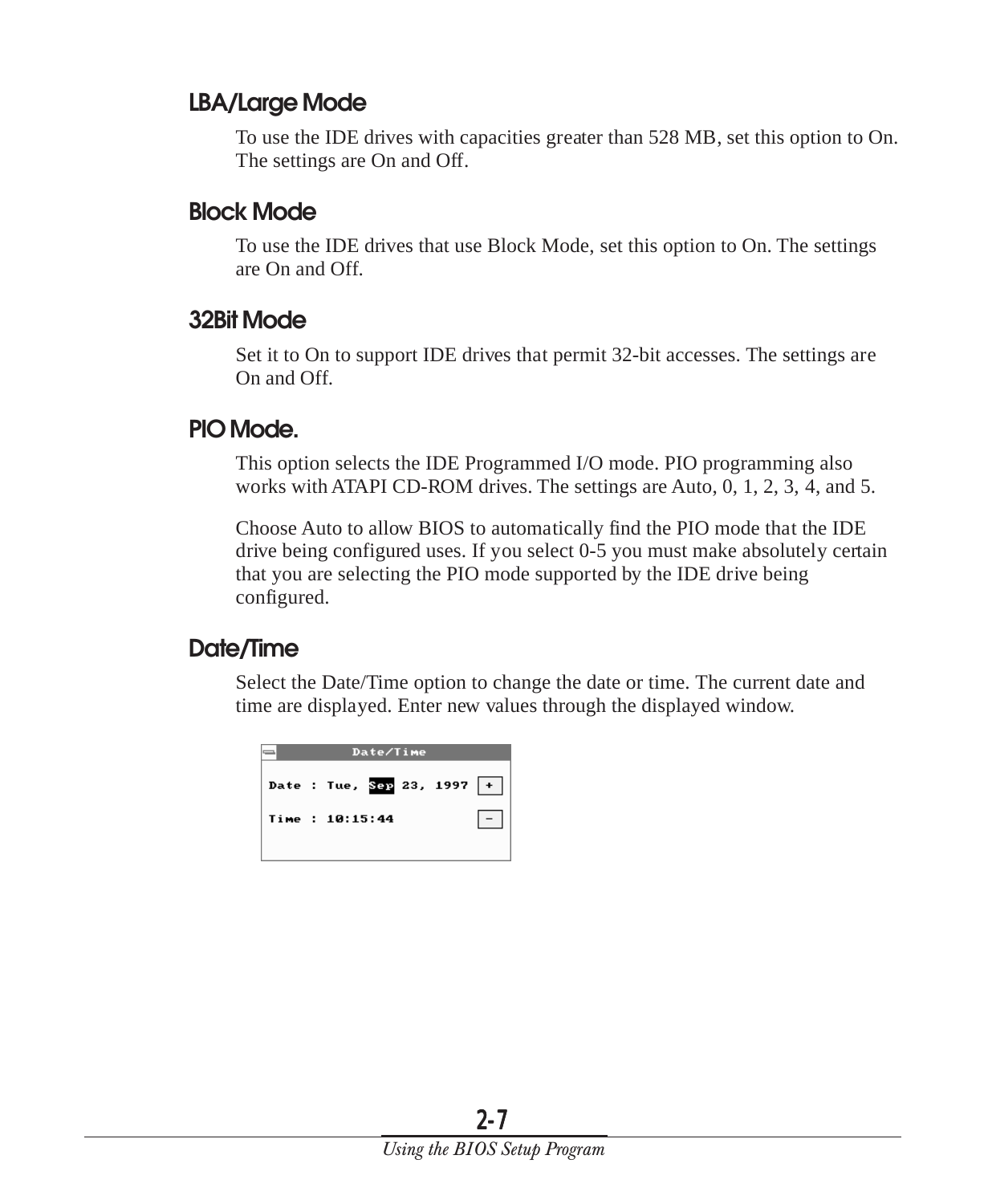#### <span id="page-23-0"></span>**Floppy Drive A, B**

Choose the Floppy Drive A or B icon to specify the floppy drive type. The settings are Not Installed, 360 KB 5 1/4, 1.2 MB 5 1/4, 720 KB 3 1/2, 1.44 MB 3 1/2, and 2.88 MB 3 1/2.

| Floppy A             |  |
|----------------------|--|
| $\Box$ Not Installed |  |
| □ 360 КВ 5¼          |  |
| $\Box$ 1.2 MB 5%     |  |
| $\Box$ 720 KB 312    |  |
| <b>■ 1.44 MB 3½</b>  |  |
| $\Box$ 2.88 MB 3½    |  |
|                      |  |

#### **Advanced Setup Menu**

Advanced Setup options are displayed by choosing the Advanced icon from the BIOS Setup main menu. All Advanced Setup options are described in this section.

| <b>Advanced Setup</b>     |               |  |
|---------------------------|---------------|--|
|                           |               |  |
| Quick Boot                | Enabled<br>н. |  |
| 1st Boot Device           | <b>FLOPPY</b> |  |
| 2nd Boot Device           | IDE-0         |  |
| 3rd Boot Device           | CDROM         |  |
| BootUp Num-Lock           | : On          |  |
| Floppy Drive Swap         | : Disabled    |  |
| <b>PS/2 Mouse Support</b> | : Enabled     |  |
| Primary Display           | : UGA⁄EGA     |  |
| Password Check            | : Setup       |  |
| Boot To OS/2              | : No          |  |
|                           |               |  |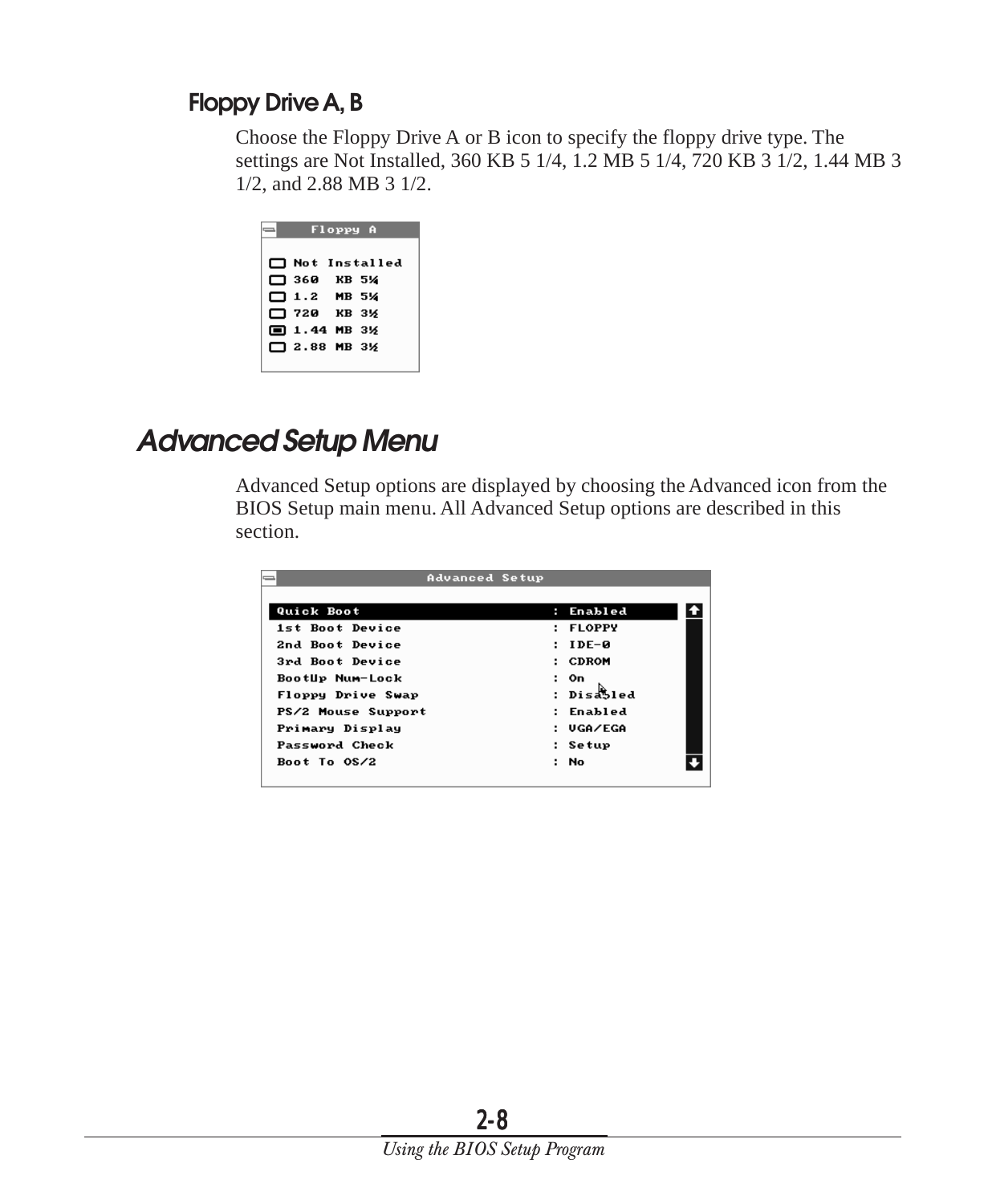#### **Quick Boot**

Set it to Enabled to instruct BIOS to boot quickly when the computer is powered on. The settings are:

- Disabled : BIOS test all system memory. BIOS waits up to 40 seconds for a READY signal from the IDE hard disk drive. BIOS waits for .5 seconds after sending a RESET signal to the IDE drive to allow the IDE drive time to get ready again. BIOS checks for a <Del> key press and runs Setup if the key has been pressed.
- Enabled : BIOS does not test system memory above 1 MB. BIOS does not wait up to 40 seconds for a READY signal from the IDE hard disk drive. If a READY signal is not received immediately from the IDE drive, BIOS does not configure that drive. BIOS does not wait for .5 seconds after sending a RESET signal to the IDE drive to allow the IDE drive time to get ready again.

You cannot run Setup at system boot, because there is no delay for the Hit <Del> to run Setup message.

#### **1st/2nd/3rd Boot Device**

Each menu allows you to select the first, second and third devices the computer checks when it looks for the operating system. The settings available for the 1st Boot Device option are Disabled, IDE-0, IDE-1, IDE-2, IDE-3, Floppy, Floptical, CDROM, SCSI, and Network. The settings available for  $2<sup>nd</sup>$  Boot Device and 3rd Boot Device are Disabled, IDE-0, Floppy, Floptical, and CDROM.

#### **BootUp Num-Lock**

This option determines the beginning state of the Num Lock feature on your keyboard, when system is turned on or reset. The settings are On and Off.

#### **Floppy Drive Swap**

If you are using two diskette drives, you can easily switch between drives A and B. For example, if you are using a 1.44MB diskette drive as drive A and a 1.2MB diskette drive as drive B, you can switch the drives vice versa by enabling the option. When you set the option, you must switch between the settings for both drives from the Floppy A and Floppy B options in the Standard Setup menu. The settings are Disabled and Enabled.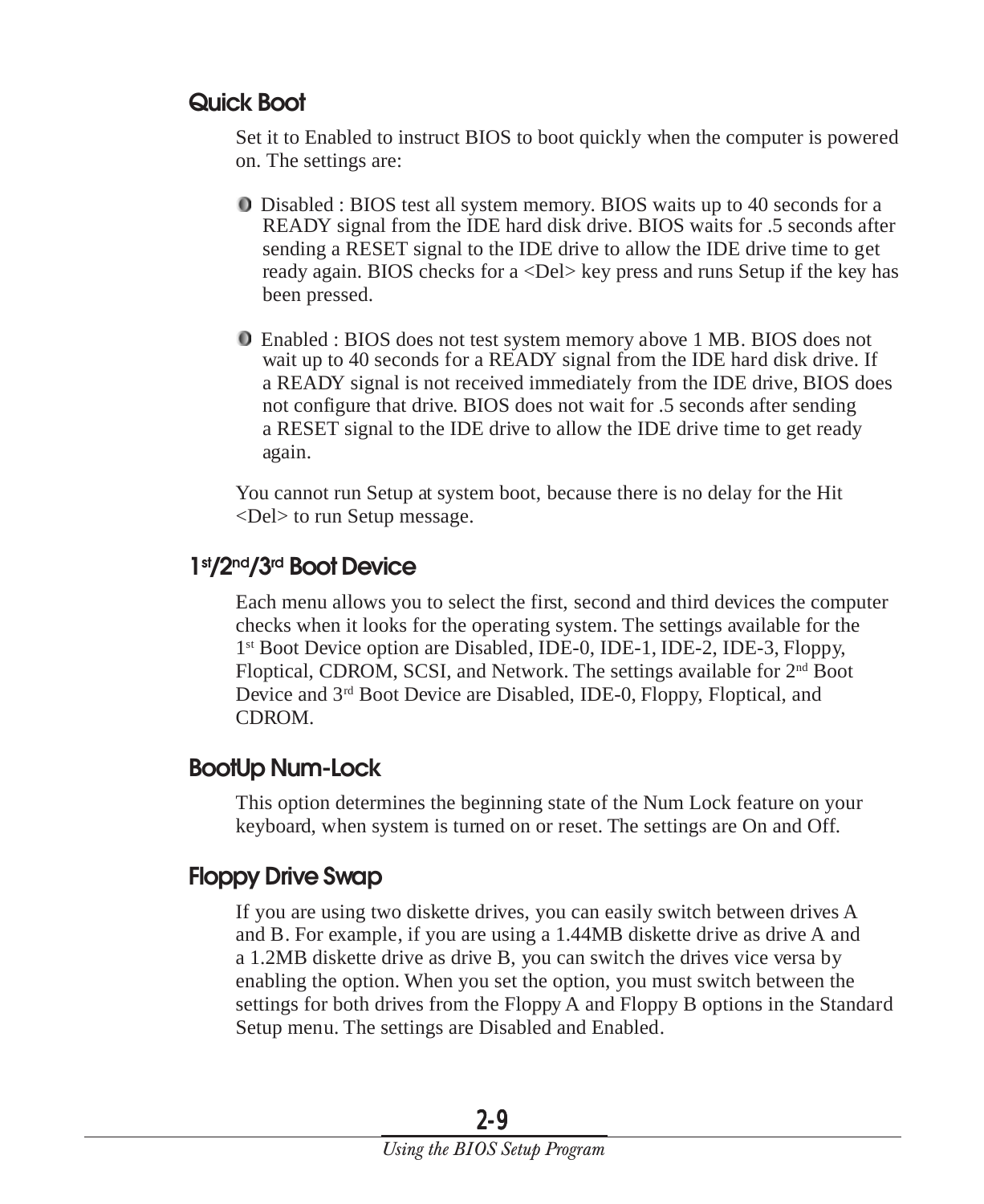#### **PS/2 Mouse Support**

If you enable this option, you can use a PS/2 mouse. The settings are Disabled and Enabled.

#### **Primary Display**

This option lets you define the type of adapter you are using for your primary display. The settings are Absent, VGA/EGA, CGA40X25, CGA80X25, and Mono.

#### **Password Check**

This option sets the type of password protection. The settings are Setup and Always. If you select Setup, every time you run the Setup program, the computer checks your password. Once you set password, you should enter your password whenever you run the Setup program.

If you select Always, every time you run the Setup program or turn on or reset the computer, it checks your password.

#### **Boot To OS/2**

If your system has above 64MB of main memory, set the option to Yes to allow the system to run OS/2 Warp version 3.0 properly. The settings are Yes and No.

#### **External Cache**

The option sets the type of caching algorithm for L2 external cache memory. The settings are Disabled and Enabled.

#### **C000 / C400, 16K Shadow**

These options allow you to shadow the contents of video ROM listed on the screen to the system's RAM. The settings are Disabled and Enabled.

#### **C800 / CC00 / D000 / D400 / D800 / DC00, 16K Shadow**

These options allow you to shadow the contents of the adapter ROM listed on the screen to the system's RAM. The settings are Disabled and Enabled.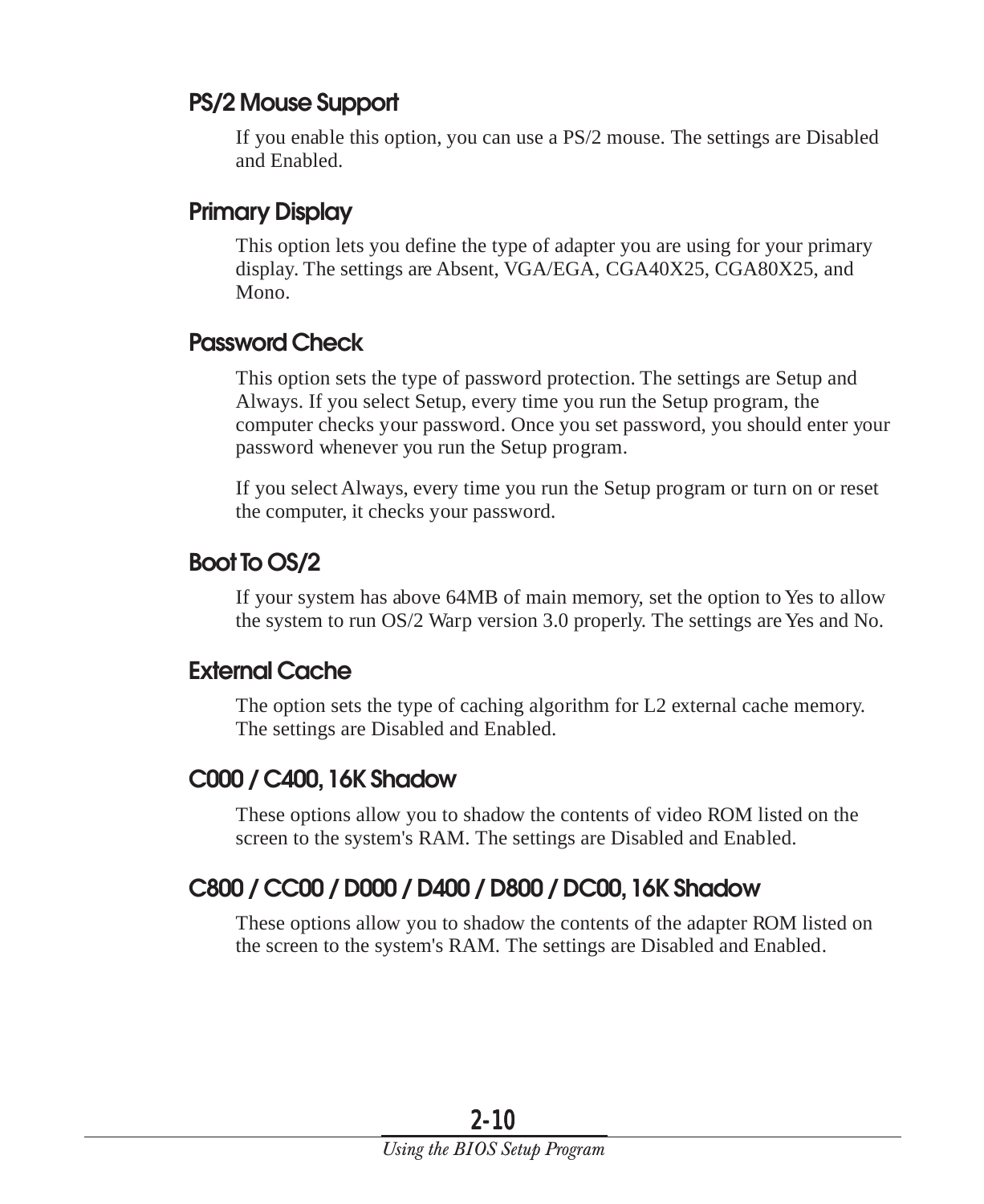# <span id="page-26-0"></span>**Chipset Setup Menu**

If you select the Chipset icon from the Setup main menu, the Chipset Setup menu is displayed.

|                          | Chipset Setup |    |               |  |
|--------------------------|---------------|----|---------------|--|
| <b>Fixed Memory Hole</b> |               |    | : Disabled    |  |
| Floppy Access Control    |               | и. | <b>Normal</b> |  |
|                          |               |    |               |  |
|                          |               |    | Þ             |  |
|                          |               |    |               |  |
|                          |               |    |               |  |
|                          |               |    |               |  |
|                          |               |    |               |  |

#### **Fixed Memory Hole**

This field enabled a memory hole in DRAM space. Host cycles matching an enabled hole are passed on to PCI. PCI cycles matching an enabled hole will be ignored. The settings are Disabled, 512~640KB, and 15MB~16MB.

#### **Floppy Access Control**

These two options set read/write access for all attached diskette drives. The settings are Normal and Read Only. Normal means read/write access for drives.

If you select Read Only for each option, you can read a diskette and copy data from it, but you cannot store new data on it or delete any files it contains.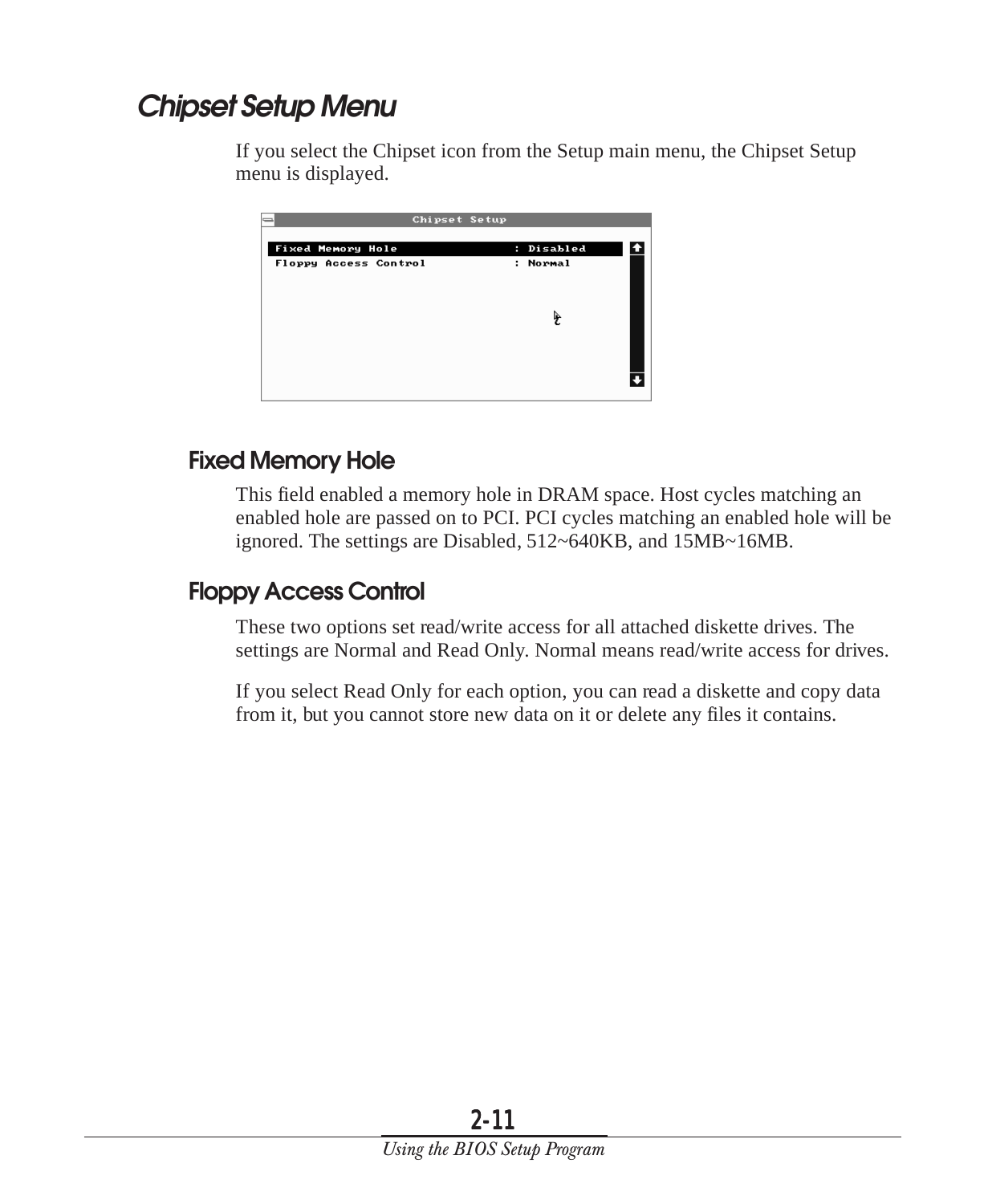# <span id="page-27-0"></span>**Power Control Setup Menu**

If you select the Power Ctrl icon from the Setup main menu, the Power Control Setup menu is displayed.

|                         | Power Control Setup |           |  |
|-------------------------|---------------------|-----------|--|
|                         |                     |           |  |
| Power Management/APM    |                     | : Enabled |  |
| Power Button Function   |                     | : On⁄Off  |  |
| <b>Suspend Time Out</b> |                     | : 8 Min   |  |
| Parallel port           |                     | : Monitor |  |
| Floppy disk             |                     | : Monitor |  |
| Primary master IDE      |                     | : Monitor |  |
| Primary slave IDE       |                     | : Ignore  |  |
| Secondary master IDE    |                     | : Ignore  |  |
| Secondary slave IDE     |                     | : Ignore  |  |
|                         |                     |           |  |
|                         |                     |           |  |

#### **Power Management / APM**

Set the option to Enabled to enable the power management and APM (Advanced Power Management) features. If you set Disabled for the option, you will not see any options in the Power Control Setup menu. The settings are Disabled and Enabled.

#### **Power Button Function**

The option allows pressing power button on the computer to enter suspend mode as well as on/off feature of the power button. It takes effect after finishing power-on self-test. The settings are Suspend and On/Off.

From power-on until power-on self-test, you should press more than 4 seconds to turn off your system. However, after finishing power-on self-test, the methods for turning off the system depend on the setting for the option.

When the option is set to Suspend, you should press the power button for more than 4 seconds to turn off the system after finishing power-on self-test. When the option is set to On/Off, normally pressing the power button after power-on selftest makes the system turned off. When the option is set to Suspend and the system is on, if you press the power button for less than 4 seconds, the computer will go into suspend mode.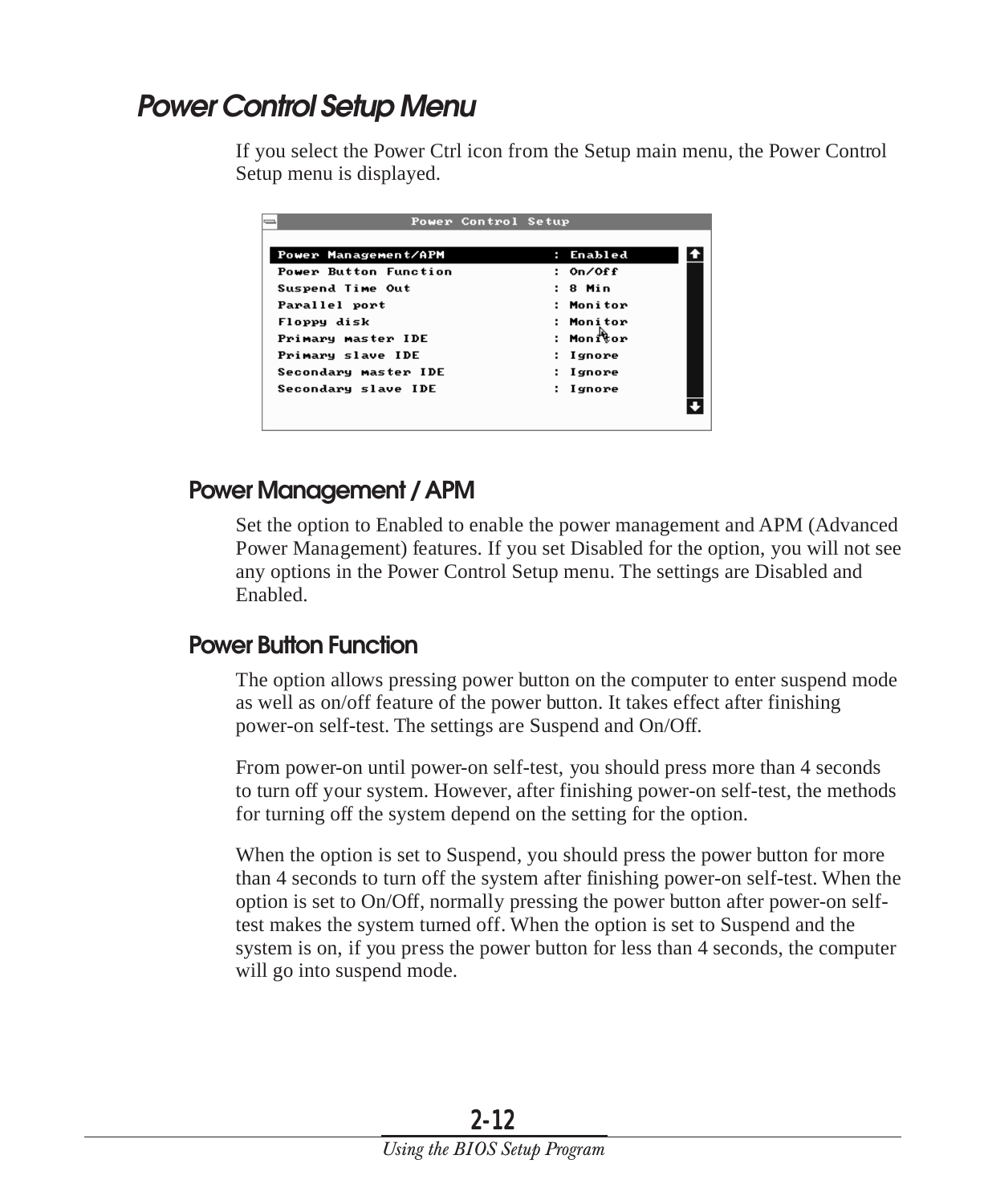If the Power Management / APM option is set to Disabled, the Power Button Function option can be used only as normal On/Off feature.

#### Note.

*When you turn off the system in suspend mode, we recommend you turn off the system after resuming the system.*

#### **Suspend Time Out**

The option specifies the length of the period of system inactivity for going into suspend mode. When the specified period expires, the computer enters suspend mode, beeping twice. If there are activities of devices described below, the computer exits the suspend mode. The settings are Disabled, 4Min, 8Min, 12Min, 20Min, 40Min, and 60Min.

#### **Parallel port**

When the computer is in suspend mode, the option sets whether or not the computer monitors the activity of devices connected to the parallel port. The settings are Ignore and Monitor.

#### **Floppy disk**

When the computer is in suspend mode, the option sets whether or not the computer monitors the activity of a diskette. The settings are Ignore and Monitor.

#### **Primary master IDE, Primary slave IDE, Secondary master IDE, and Secondary slave IDE**

When the computer is in suspend mode, the options set whether or not the computer monitors the activity of each of the primary master, primary slave, secondary master, and secondary slave IDE drives. The settings are Ignore and Monitor.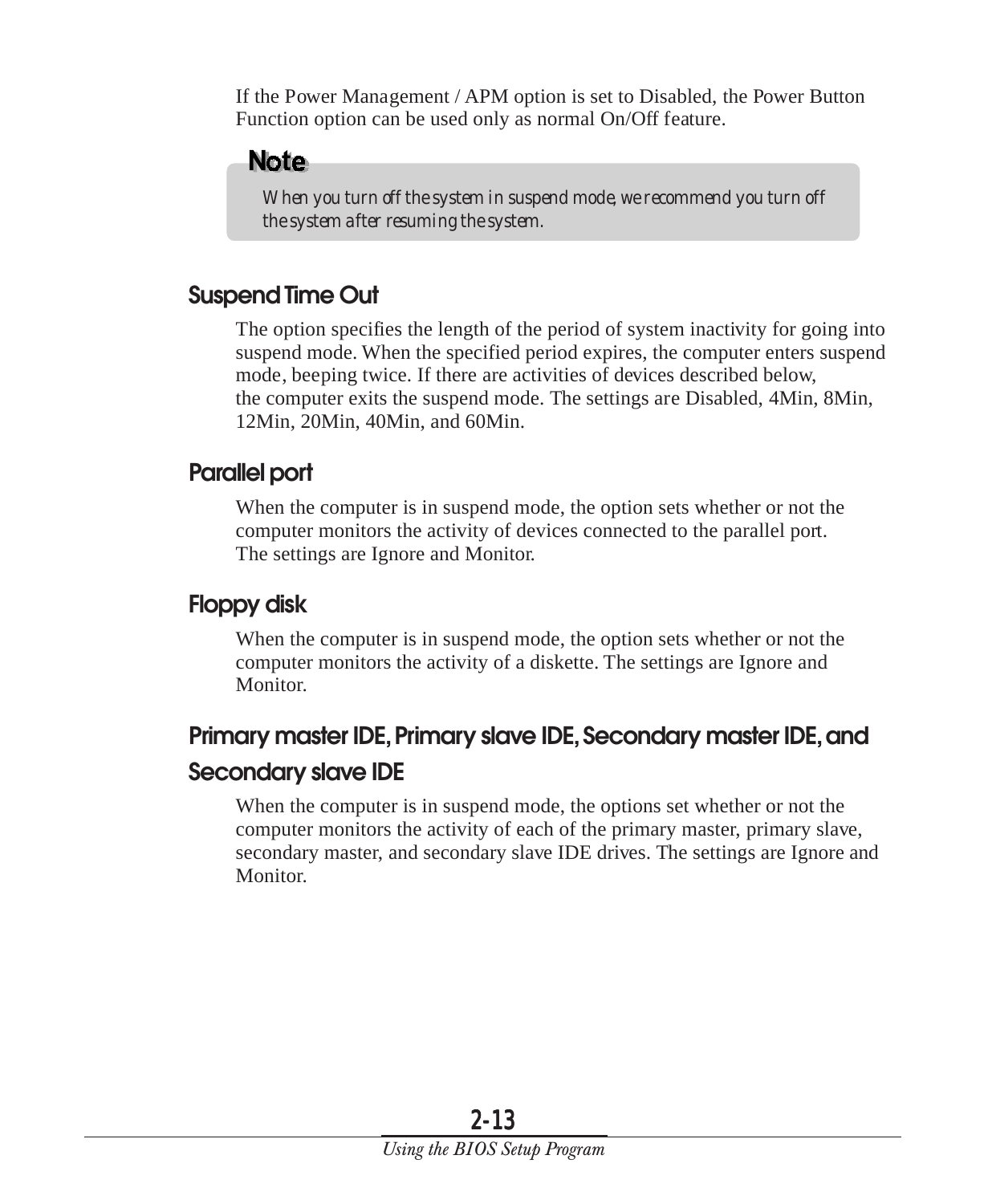# <span id="page-29-0"></span>**PCI/PnP Setup Menu**

If you select the PCI/PnP icon from the Setup main menu, the PCI/PnP Setup menu is displayed.

| PCI/PnP Setup                  |                    |
|--------------------------------|--------------------|
|                                |                    |
| Plug and Play Aware O/S        | : Yes              |
| PCI Latency Timer (PCI Clocks) | : 64               |
| PCI UGA Palette Snoop          | Disabled           |
| <b>DMA Channel 0</b>           | : P <sub>n</sub> P |
| <b>DMA Channel 1</b>           | : PnP              |
| <b>DMA Channel 3</b>           | : PnP ጛ            |
| <b>DMA Channel 5</b>           | : P <sub>n</sub> P |
| <b>DMA Channel 6</b>           | : P <sub>n</sub> P |
| DMA Channel 7                  | : PnP              |
| IRQ3                           | : PCI/PnP          |
|                                |                    |

#### **Plug and Play Aware O/S**

The option enables the computer to boot with an operating system capable of managing Plug and Play add-in cards. Set it to Yes if the operating system (such as Windows 95) installed in the computer follows the Plug and Play specification. AMIBIOS only detects and enables PnP ISA adapter cards that are required for system boot. The Windows 95 operating system detects and enables all other PnP-aware adapter cards. Windows 95 is PnP-aware. Set the option to No if the operating system (such as DOS, OS/2, Windows 3.X) does not use PnP. You must set this option correctly, or PnP-aware adapter cards installed in the computer will not be configured properly. The settings are No and Yes.

#### **PCI Latency Timer (PCI Clocks)**

This option sets the length of time (measured in the number of PCI clock cycles) that a device on the PCI bus can hold the bus when another device has requested the bus. The clock choices include every 32nd value between 32 and 248 clocks. The settings are 32, 64, 96, 128, 160, 192, 224, and 248.

#### **PCI VGA Palette Snoop**

The option controls the ability of a primary PCI graphics controller to share a common palette with an ISA add-in video card. The settings are Disabled and Enabled.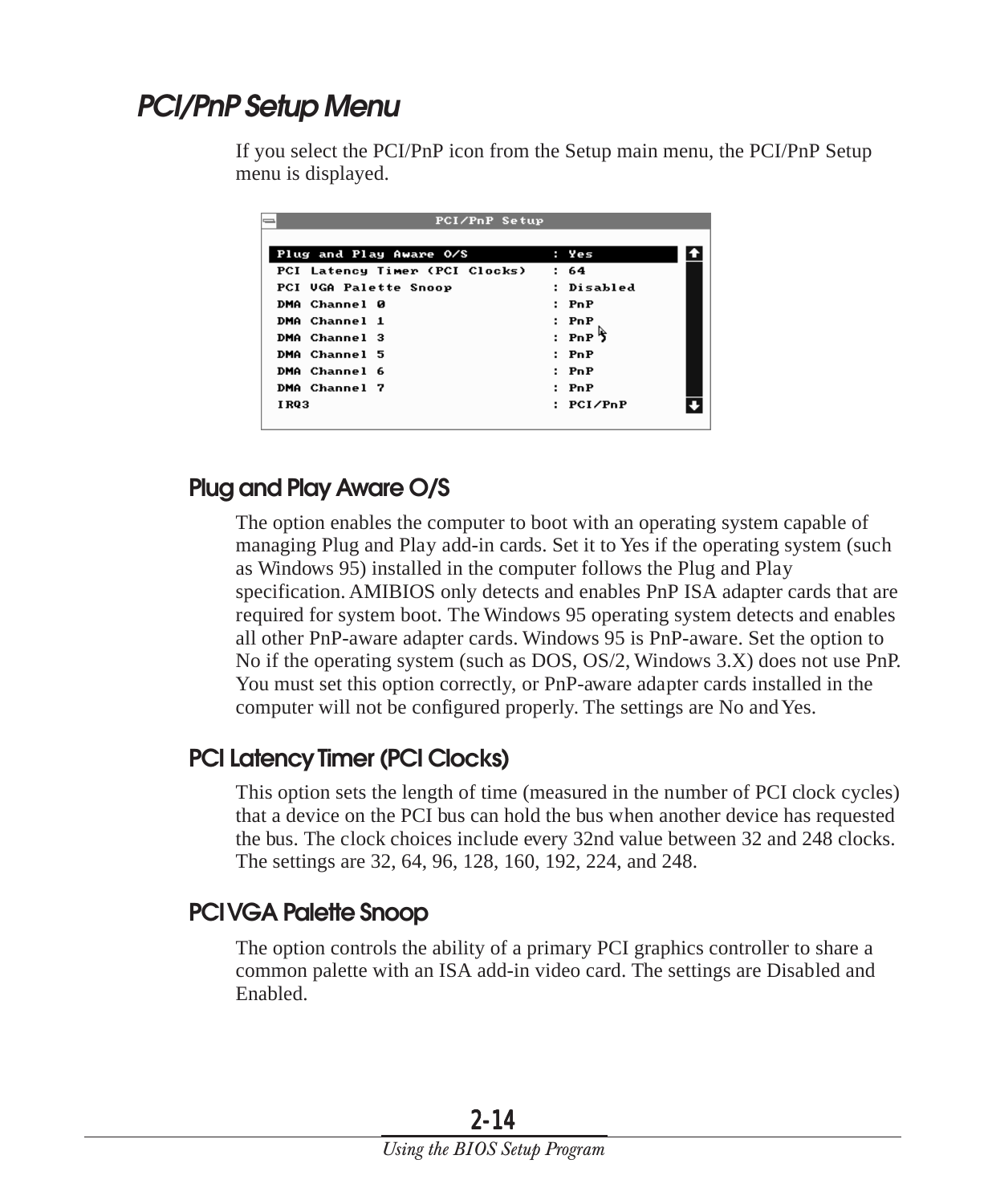#### <span id="page-30-0"></span>**DMA Channel 0, 1, 3, 5, 6, and 7**

These options allow you to reserve DMAs for legacy ISA adapter cards. The settings are PnP and ISA.

#### **IRQ 3, 4, 5, 7, 9, 10, 11, 14, and 15**

These options set the status of the IRQ. If these interrupts are available for use by a PCI/PnP add-in card, the interrupts are assigned for the computer to use. If the computer contains an ISA agent that uses one of these interrupts, select ISA for that interrupt. The settings are PCI/PnP and ISA.

# **Peripheral Setup Menu**

The Peripheral Setup menu is displayed if you select the Peripheral icon from the Setup main menu.

|                           | Peripheral Setup |    |             |  |
|---------------------------|------------------|----|-------------|--|
| OnBoard FDC               |                  | н. | Auto        |  |
| OnBoard Serial Port1      |                  |    | : Auto      |  |
| OnBoard Serial Port2      |                  |    | : Auto      |  |
| OnBoard Parallel Port     |                  |    | : Auto      |  |
| Parallel Port Mode        |                  |    | : ECP       |  |
| Parallel Port IRQ         |                  |    | : Autol     |  |
| Parallel Port DMA Channel |                  |    | : Auto      |  |
| OnBoard IDE               |                  |    | <b>Both</b> |  |
|                           |                  |    |             |  |
|                           |                  |    |             |  |
|                           |                  |    |             |  |

#### **OnBoard FDC**

Set this option to Enabled to enable the built-in diskette drive controller. If you install another FDC card, disable this option. The settings are Auto, Disabled, and Enabled.

#### **OnBoard Serial Port 1 and 2**

These options specify the base I/O port addresses of built-in serial ports 1 and 2(optional). The settings are Auto, Disabled, 3F8h, 2F8h, 3E8h, and 2E8h.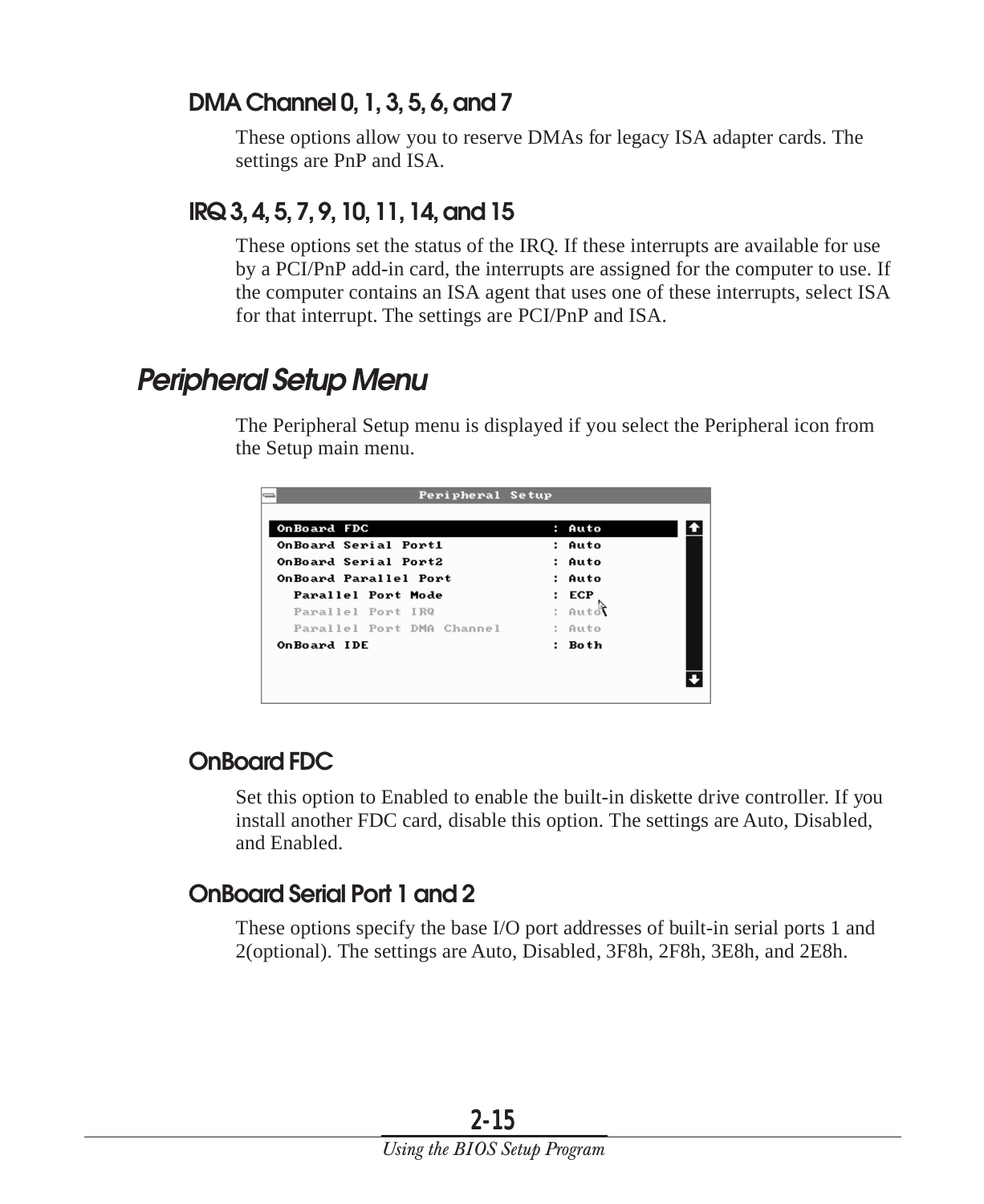#### **OnBoard Parallel Port**

It specifies the base I/O port address of the built-in parallel port. The settings are Auto, Disabled, 378, 278, and 3BC.

#### **Parallel Port Mode**

It specifies the parallel port mode. ECP and EPP are both bi-directional data transfer schemes that adhere to the IEEE P1284 specifications. The settings are:

- Normal : Use this option to operate the parallel port in Standard Parallel Port (SPP) mode.
- EPP : The parallel port can be used with devices that adhere to the Enhanced Parallel Port (EPP) specification. EPP uses the existing parallel port signals to provide asymmetric bi-directional data transfer driven by the host device.
- ECP : The parallel port can be used with devices that adhere to the Extended Capabilities Port (ECP) specification. ECP uses the DMA protocol to achieve transfer rates of approximately 2.5 Mbs. ECP provides symmetric bidirectional communications.

#### **Parallel Port DMA Channel**

It is only available if the setting for the Parallel Port Mode option is ECP. The settings are 0, 1, and 3.

#### **Parallel Port IRQ**

It is only available when the On Board Parallel Port option is not set to Auto. The settings are 5 and 7.

#### **OnBoard IDE**

The option allows you to set the built-in IDE controller you want to use. The settings are Disabled, Primary, Secondary, and Both.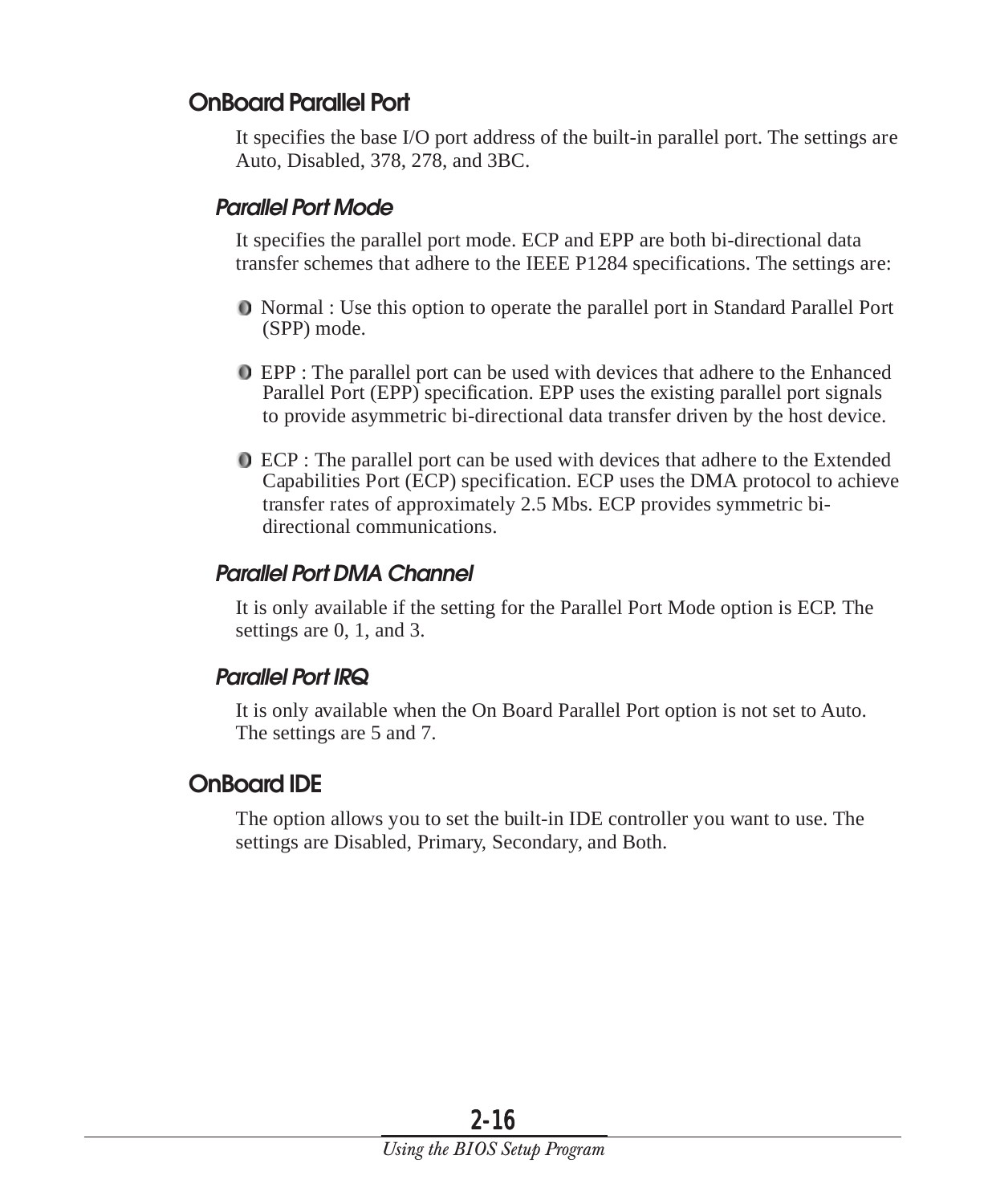# <span id="page-32-0"></span>**Utility Menu**

There are 2 icons in the Utility menu.



# **Detect IDE**

If an IDE-type hard disk drive, a CD-ROM drive, or a floptical drive is connected to the primary or secondary IDE controller, this option allows for automatic detection of the hard disk drive or CD-ROM drive type. Once SETUP detects the type of the hard disk or CD-ROM drive installed, it will display the relative information.

| $\equiv$ |                          |             |    | Auto Detection Status |     |                     |                |           |     |  |
|----------|--------------------------|-------------|----|-----------------------|-----|---------------------|----------------|-----------|-----|--|
|          |                          |             |    |                       |     |                     |                |           |     |  |
|          |                          | Tupe Cul Hd |    | <b>MP</b>             | Sec | Size(MB) <b>PIO</b> |                | Block LBA |     |  |
|          | Pri Master: User 6232    |             | 16 | $\bullet$             | 63  | 3217                | $\overline{4}$ | <b>On</b> | On: |  |
|          | Pri Slave : Not Detected |             |    |                       |     |                     |                |           |     |  |
|          | Sec Master: CDROM        |             |    |                       |     |                     |                |           |     |  |
|          | Sec Slave : Not Detected |             |    |                       |     | R                   |                |           |     |  |
|          |                          |             |    |                       |     |                     |                |           |     |  |

After SETUP detects all IDE drives, the hard disk drive type will be forced to be User and the CD-ROM drive type will be forced to be CDROM.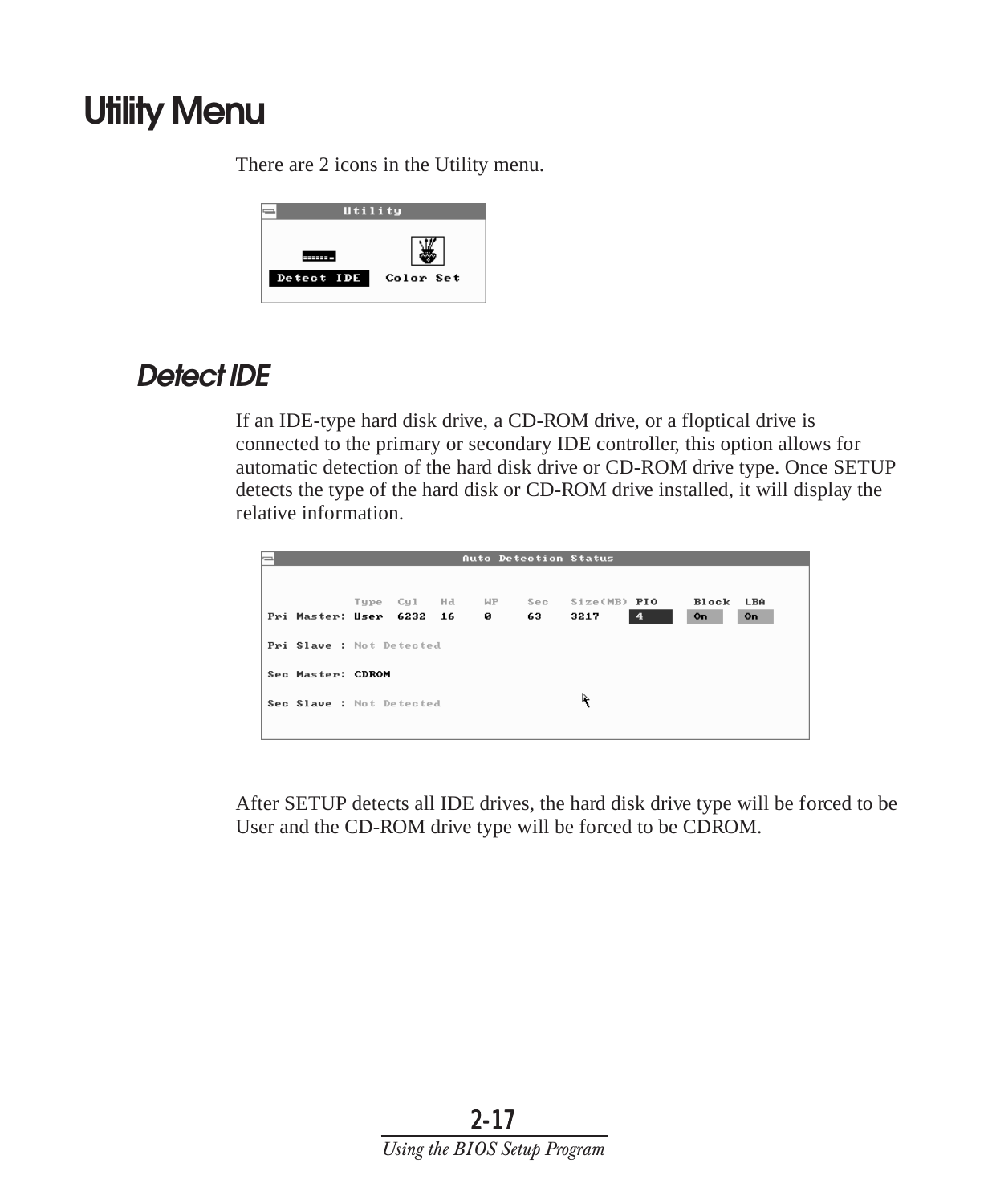## <span id="page-33-0"></span>**Color Set**

This option allows you to change the color of the System Setup screen. The settings are Sky, Army, Pastel, and LCD.

| Color Set                                  |
|--------------------------------------------|
| ום sky<br>□ Army<br>$\Box$ Pastel<br>ת LCD |

# **Security Menu**

Three icons appear in the Security menu.

|            | Security |            |
|------------|----------|------------|
| Supervisor | User     | Anti-Virus |

# **Supervisor / User**

These two options make it possible to restrict access to the Setup program and to restrict who can boot the computer by enabling you to set passwords for two different access modes: Supervisor mode and User mode.

A Supervisor password and a User password can be set for the Setup program and for booting the computer.

Supervisor mode has full access to all the Setup options whereas User mode has limited access to the options. Setting separate Supervisor and User passwords enables a system supervisor to restrict who can change critical Setup values.

When you run the Setup program by entering your User password, you can change the three items only: Advanced, User, and Color Set.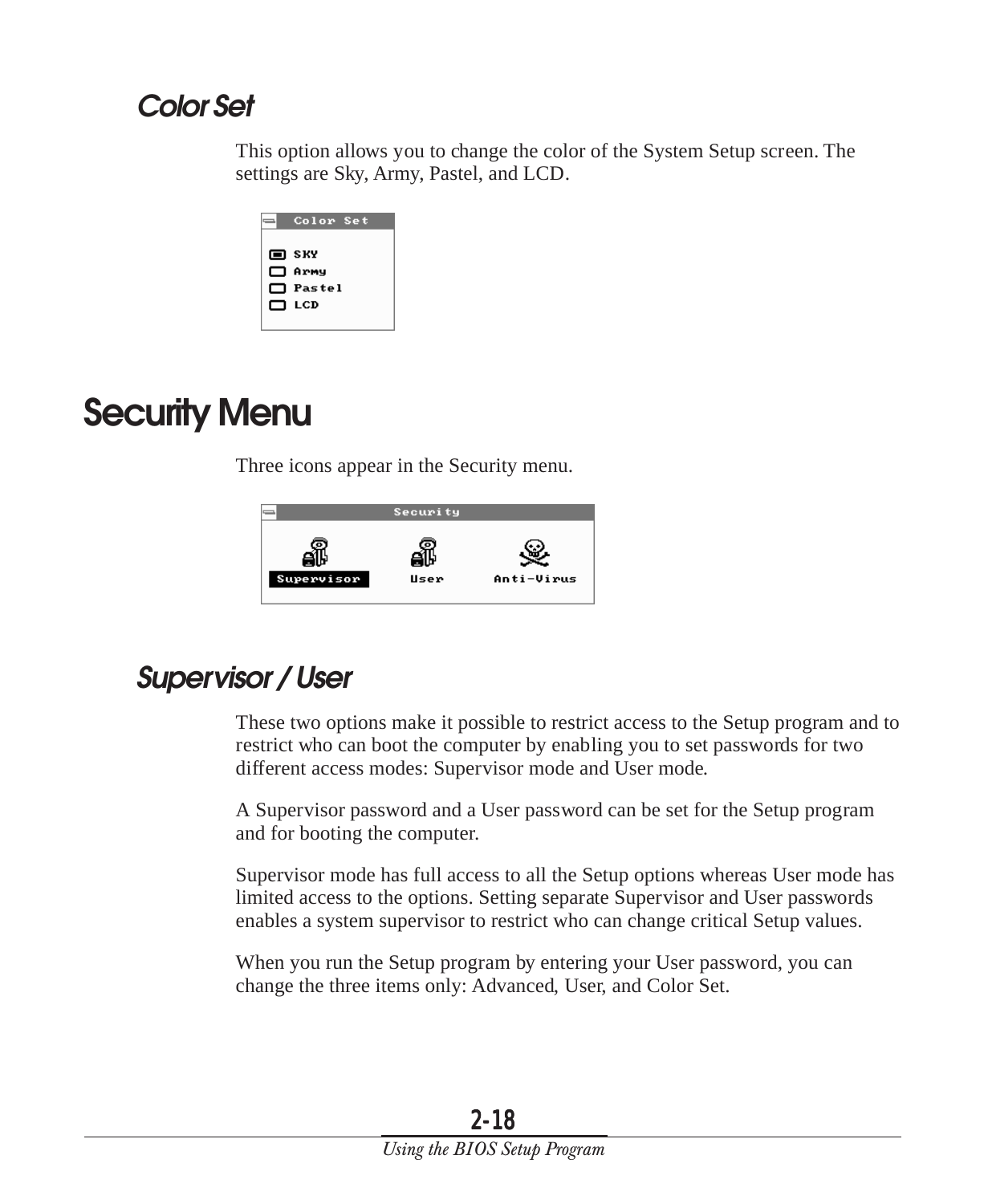If you set both the Supervisor and User passwords, you must set the Supervisor password first. Once both are set, you can enter either the Supervisor password or the User password to access the Setup or the computer.

The system can be configured so that all users can enter a password every time you turn on or reset the system, or run the Setup program, using Supervisor password only or both passwords.

The table shows the effects of setting the Supervisor and User passwords.

**Password set Password during boot Password to enter the Setup Program Supervisor mode User mode** Neither None None Can change all options Can change all options Supervisor and User set Supervisor or Supervisor or Supervisor or User Can change all options Can change a limited number of options Supervisor Supervisor Supervisor Supervisor Canchange<br>only all options Canchange<br>all options

Supervisor and User password functions

#### **Setting a Password**

Follow these steps to set your password:

1 When you see "Enter New Password" in the Supervisor or User window, type the letter you want to use using the keyboard or click it using the mouse. You can type up to six characters using the keys listed in the window. The screen displays an asterisk for each character you type. After typing the password, press Enter.



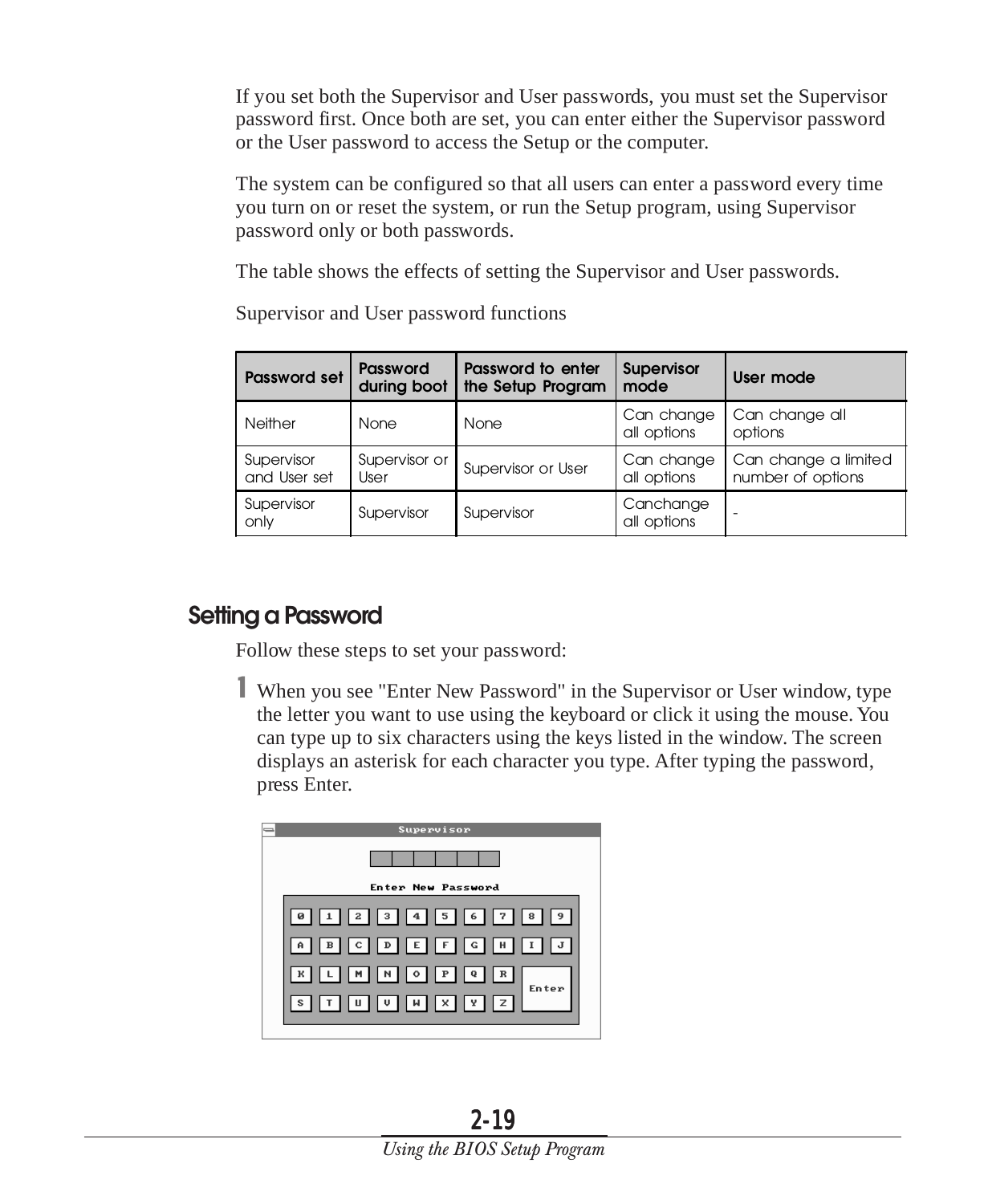2 When you see "Confirm New Password", type your password again and press Enter. If the password you type is different from your password, the screen displays the message "Enter New Password". As you see the following message, press Enter.

Supervisor Password Installed or User Password Installed

3 When you exit the SETUP program, save your new settings. When you turn on or reset your computer or run SETUP (depending on the setting in Password Check of the Advanced Setup menu), you will see the password prompt.

#### **Note**

*Be sure to remember the password you enter or write it down. If you cannot remember it, you will not be able to access the computer the next time you turn it on or run SETUP. However, if you forgot your password, there is a way to use your system again. See "Accessing Your Current Password" for more information.*

#### **Deleting or Changing a Password**

If you want to delete the current password, display the Supervisor or User window and then follow these steps:

- 1 Select the Supervisor or User icon from the Security menu.
- 2 When you see "Enter Current Password", type the current password and press Enter. If you select the User icon, the message does not appear.
- 3 When you see "Enter New Password", just press Enter to delete your current password.
- 4 When you see "Confirm New Password", press Enter again.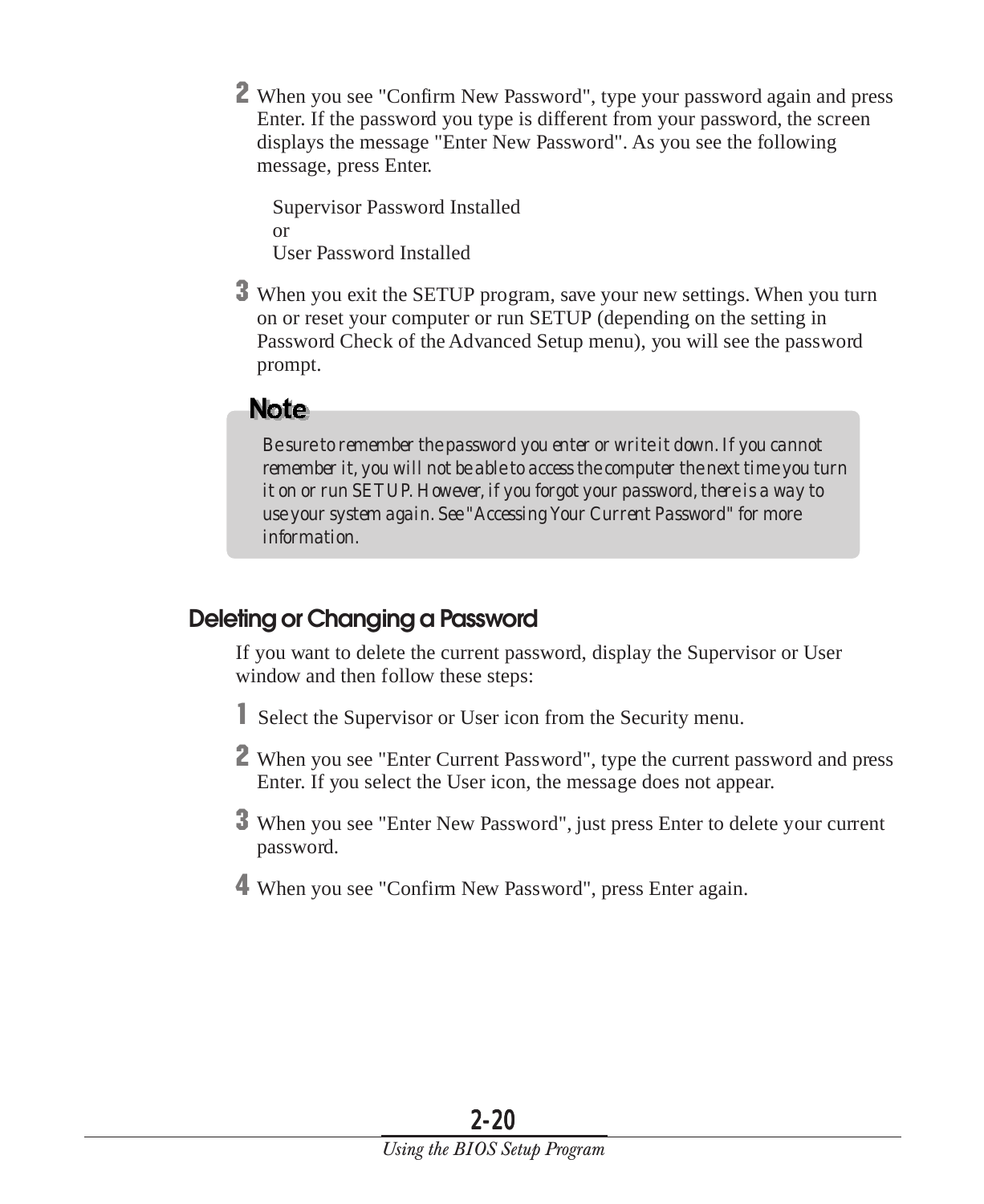5 When you see the following message, press Enter.

Both Passwords Uninstalled or User Password Uninstalled

To change the current password, type your new password before pressing Enter on steps 3 and 4.

#### **Disabling a Forgotten Password**

If you forget your current password and cannot use your computer or run the Setup, follow these steps:

- 1 Turn off the computer and disable the password function by setting the DIP switch 3 to Off.
- 2 Turn on the computer. You will not see the prompt that asks you to enter your password when you turn on the computer or run the Setup program.
- 3 If you want to set a new password, turn off the computer and enable the password function by setting the DIP switch 3 to On.
- 4 Turn on the computer. As soon as the "Hit Del if you want to run SETUP" message appears on the screen, press the Del key.

If you set a new password, the prompt that asks you to enter the password will appear on the screen when you turn on or reset the computer or run the Setup program.

If you did not set a new password, you would immediately use your system.

If you attempt to set a new password after you set the DIP switch 3 to Off to disable your password, the password will not be saved to CMOS RAM.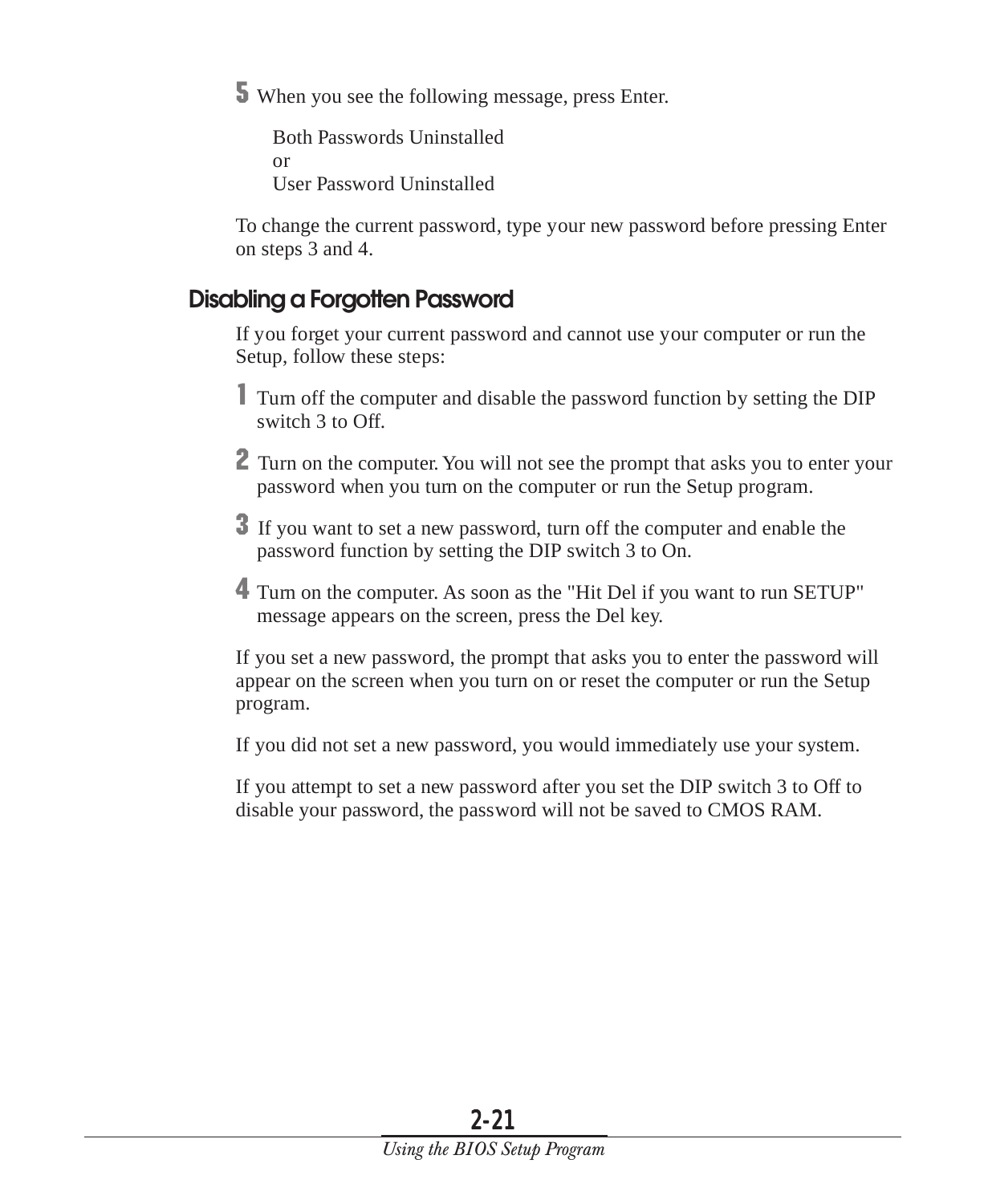## <span id="page-37-0"></span>**Anti-Virus**

This option allows the user to protect the hard disk driver or diskette's boot sector from unnecessary writing. The available settings are Enabled and Disabled.

Setting this option to Disabled makes writing on the boot sector possible.

If you select Enabled for this option, when you use the FORMAT, DISKCOPY, or SYS command or any program that tries to write on the boot sector, you will see the following warning message.

Boot Sector Write!!!

Possible VIRUS: Continue (Y/N)? \_

At this point if you want to complete the running of the program regardless of the message above, press Y.

If you see the message above in spite of having not run programs described above, viruses may try to write on the boot sector. Select N to prevent the virus from writing on the boot sector.

Notice that if you want to install MS-DOS, Windows 95, Windows NT, or OS/2, set this option to Disabled.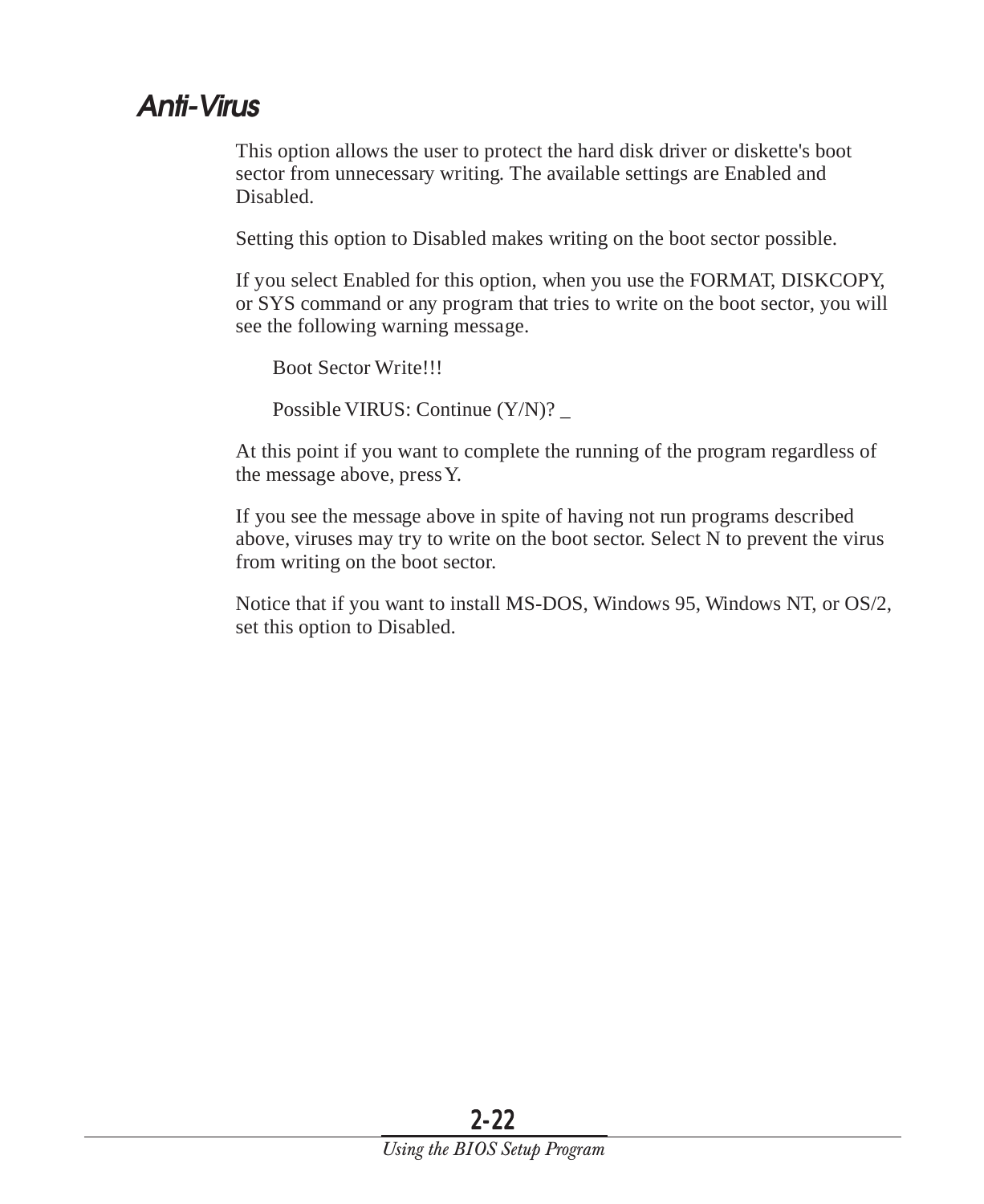# <span id="page-38-0"></span>**Defaults Menu**

The icons in this section permit you to select a group of settings for all Setup options. Not only can you use these icons to quickly set system configuration parameters, you can choose a group of settings that have a better chance of working when the system is having configuration-related problems.



#### **Original**

Choose the Original icon to return to the system configuration values present in Setup when you first began this Setup session.



#### **Optimal**

You can load the optimal default settings for the Setup by selecting the Optimal icon. The Optimal default settings are best-case values that should optimize system performance. If NVRAM is corrupted, the Optimal settings are loaded automatically.

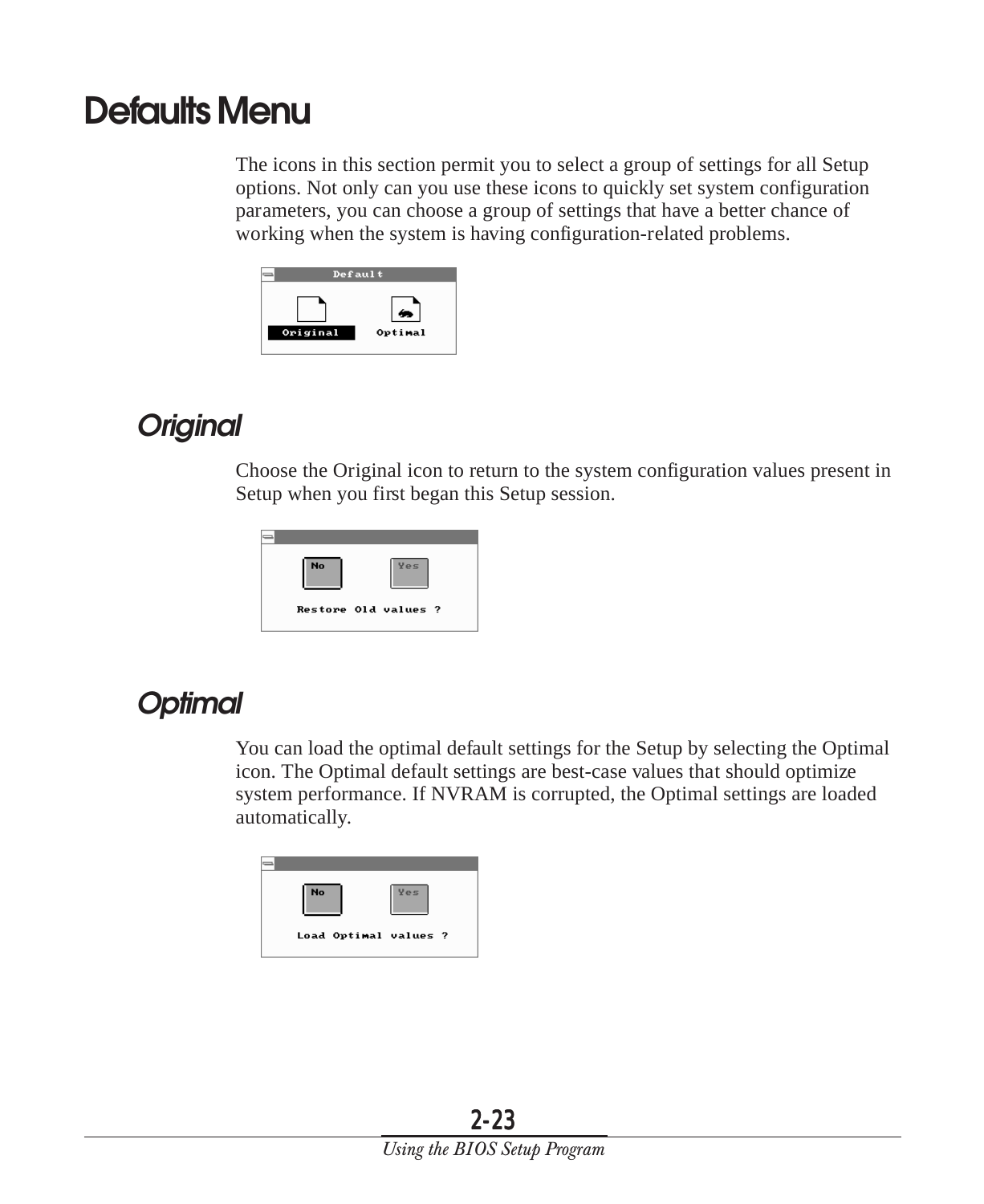# <span id="page-39-0"></span>**Chapter 3 Installing and Removing Board Options Installing and Removing Board Options**

This Chapter describes how to install and remove optional board options in your computer. You can use these instructions to install and remove a variety of devices and board options. Although your board options may look a bit different from the ones illustrated herein, you can install and remove it the same way.

# **Before You Begin**

#### **Warning**

*The procedures in this chapter assume familiarity with the general terminology associated with personal computers and with the safety practices and regulatory compliance required for using and modifying electronic equipment.*

Disconnect the computer from its power source and from any telecommunications links, networks, or modems before performing any of the procedures described in this chapter. Failure to disconnect power, telecommunications links, networks, or modems before you open the computer or perform any procedures can result in personal injury or equipment damage. Some circuitry on the motherboard can continue to operate even though the front panel power button is off.

#### **Caution**

 *Electrostatic discharge (ESD) can damage components. Perform the procedures described in this chapter only at an ESD workstation. If such a station is not available, you can provide some ESD protection by wearing an antistatic wrist strap and attaching it to a metal part of the computer chassis.*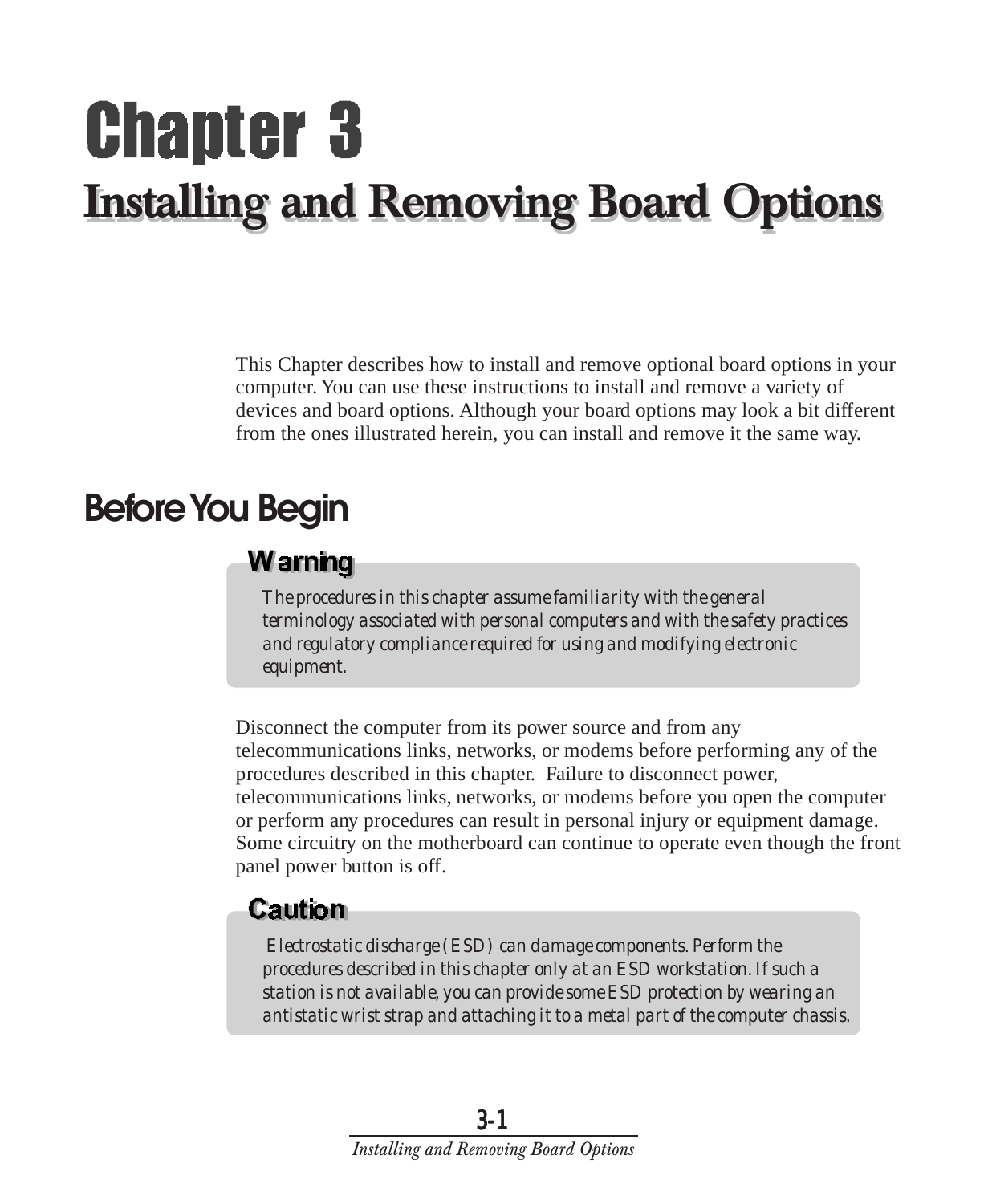# <span id="page-40-0"></span>**Installing the Pentium II Processor**

You can install a Pentium II processor in a Slot 1 connector in your motherboard.

To install a processor, you must:

- 1 Install the retention mechanism.
- 2 Install the processor.
- **3** Set the processor speed.

Detailed instructions for each of these procedures follow.

#### **Note**

*The Pentium II processor can be different from illustrations described herein. There are two types, passive heatsink type (described herein) and active heatsink fan type, of the Pentium II processor, but no functional difference.*

## **Installing the Retention Mechanism**

#### **Note**

*To install the retention mechanism, you need a screwdriver . The screwdriver also must have a shaft longer than 2 inches.*

To install the retention mechanism, follow these steps:

- 1 Observe the precautions in "Before You Begin".
- 2 Locate Slot 1 and the four attachment studs on the motherboard.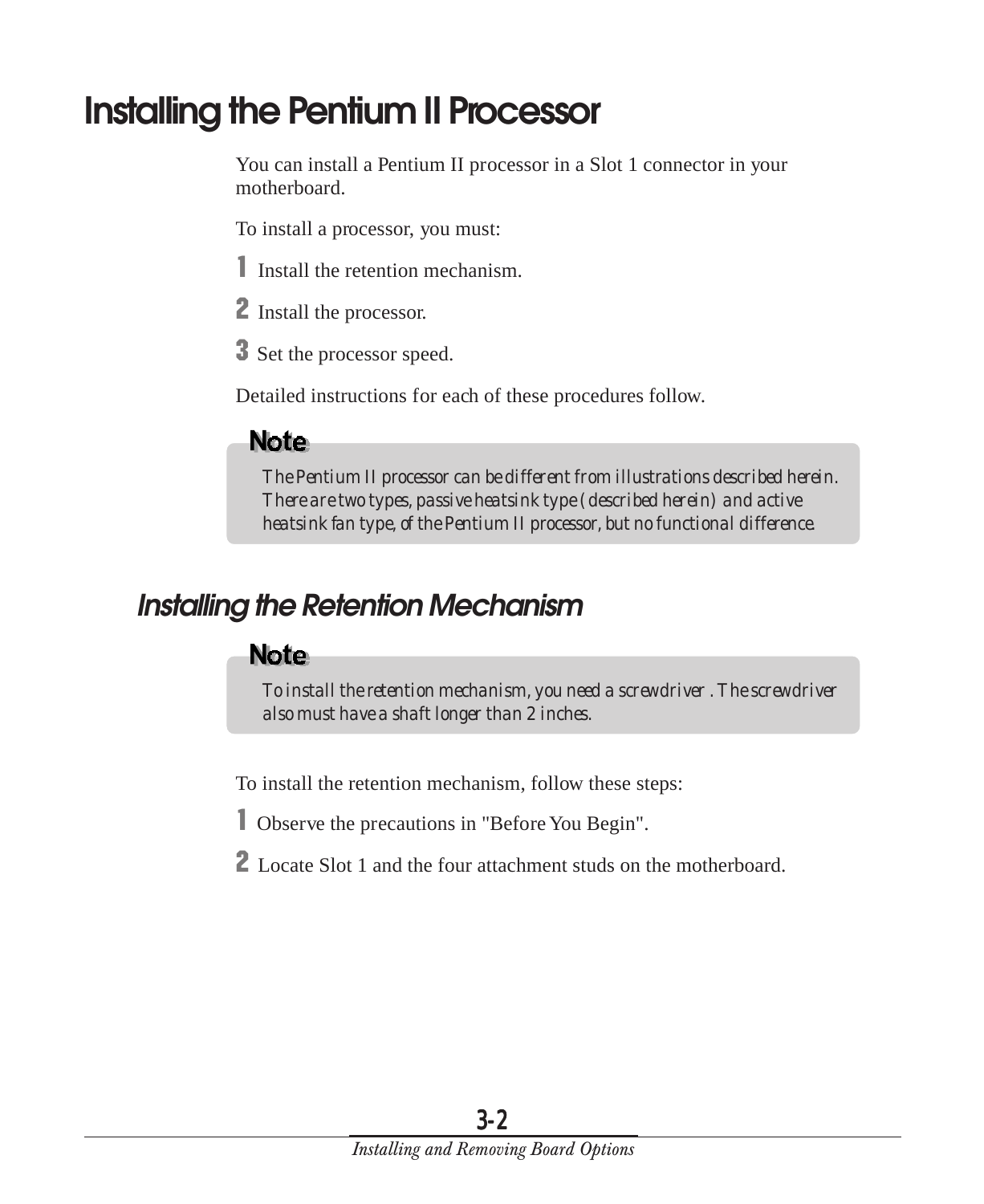<span id="page-41-0"></span>

*Figure 11. Installing the retention mechanism*

3 To position the mechanism, orient it as shown above. The tab on the connector fits into a notch in the base of the mechanism. When properly seated, the base of the mechanism is flush with the motherboard.

#### **Caution**

*Overtightening the captive nuts on the retention mechanism can damage the motherboard.*

4 Finger tighten all four captive nuts to make sure they start correctly on the threads of the attachment studs.

5 To secure the mechanism, tighten the captive nuts with the torque screwdriver.

#### **Installing the Pentium II Processor**

To install the new microprocessor, follow these steps:

- 1 Insert the processor in the retention mechanism as shown below.
- 2 Press down on the processor until it is firmly seated in the Slot 1 connector and the latches on the processor lock into place.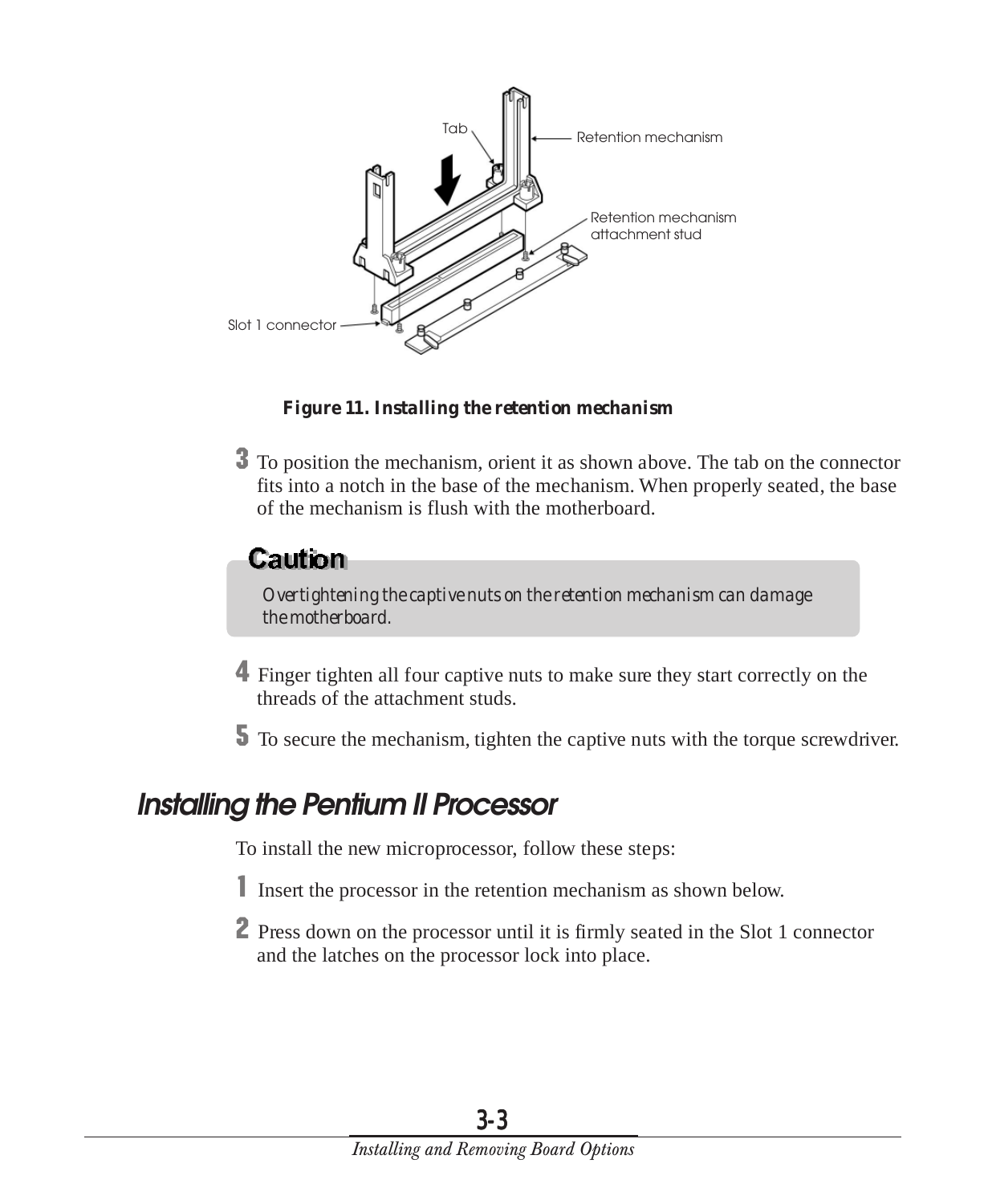

*Figure 12. Installing the Pentium II processor*

3 Slide the top heatsink support bar onto the retaining pins of the support's base as shown below.



*Figure 13. Sliding the heatsink support bar onto the retaining pins*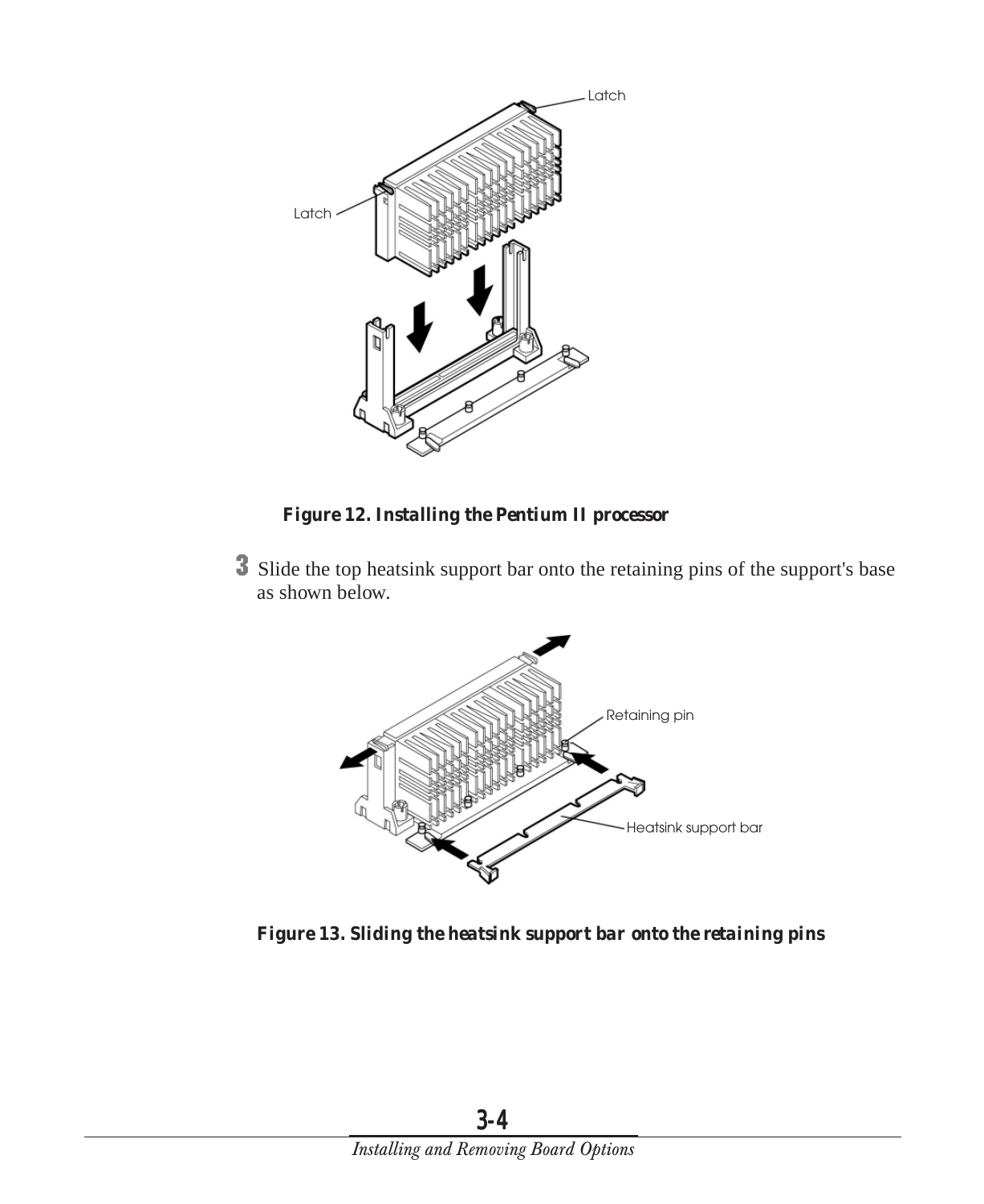## <span id="page-43-0"></span>**Setting the Processor Speed**

After you install the processor and install the motherboard, set the processor speed by changing the settings of the DIP switches. Refer to "Changing the DIP Switch Settings" in this Chapter

# **Upgrading to a Boxed Pentium II Processor**

Use the instructions in this section to prepare the motherboard for a boxed Pentium II processor upgrade.

To prepare for a boxed Pentium II processor upgrade, you must:

1 Remove the heatsink support top bar and the installed processor.

2 Remove the heatsink support base.

3 Upgrade the processor.

Detailed instructions for each of these procedures follow.

## **Removing the Pentium II Processor**

To remove the installed processor, follow these steps:

- 1 Observe the precautions in "Before You Begin".
- 2 Turn off all peripheral devices connected to the computer. Turn off the computer.
- **3** Remove the computer cover.
- 4 Remove the motherboard from the computer chassis.
- 5 Place the motherboard on a flat work surface and remove any components that block access to the installed processor.
- **6** Remove the top bar of the heatsink support from the base as shown in Figure 14. Press in on the latches to release the top bar.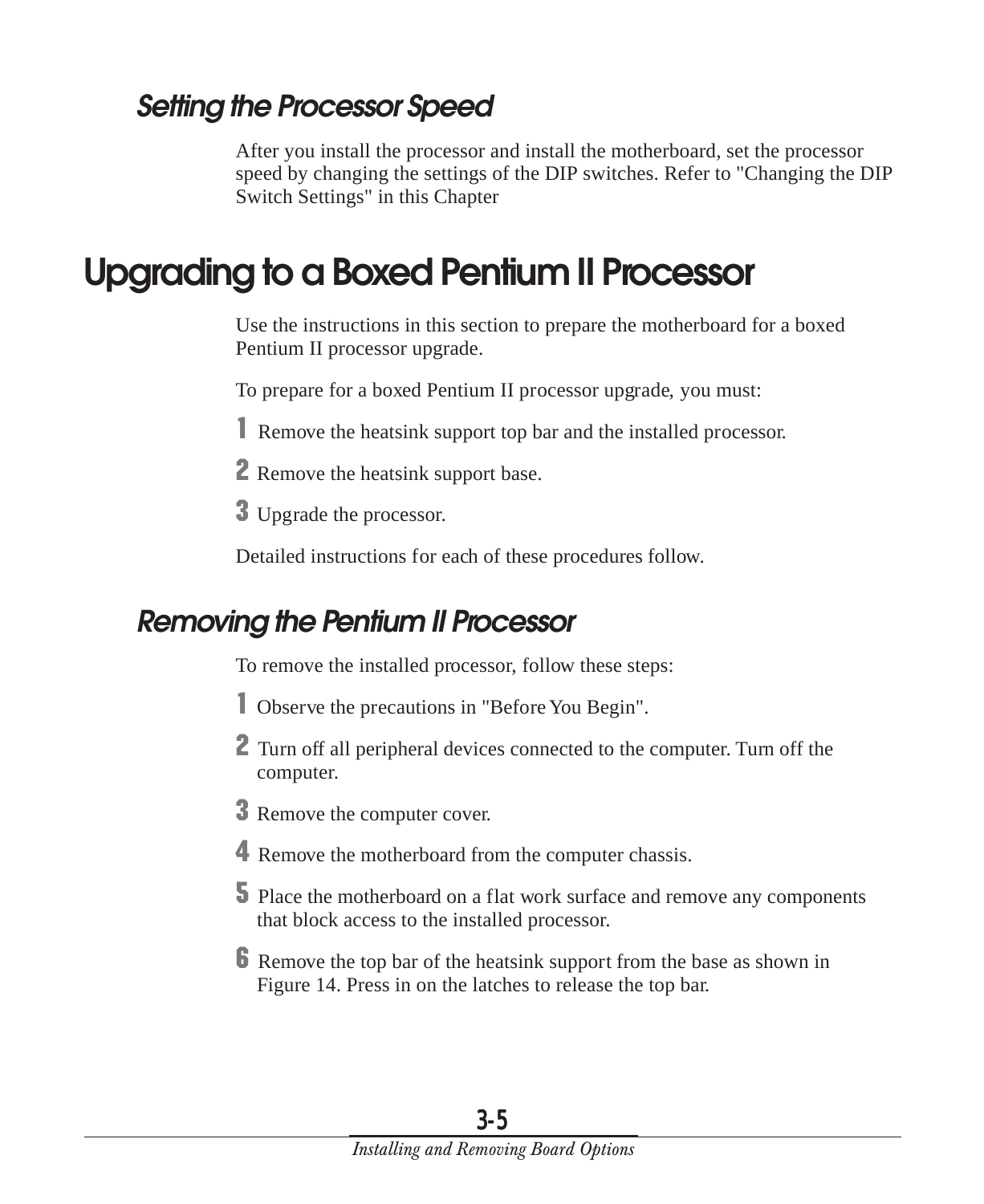

*Figuer 14. Removing the heatsink support bar from the base*

#### Caution

*Pressing on the motherboard or components during processor removal can cause damage. If necessary, you can safely press on the motherboard's plastic connectors to gain leverage while removing the processor.*

7 Remove the processor by pressing in on the latches and pulling the processor straight up as shown in Figure 15. Place the processor aside.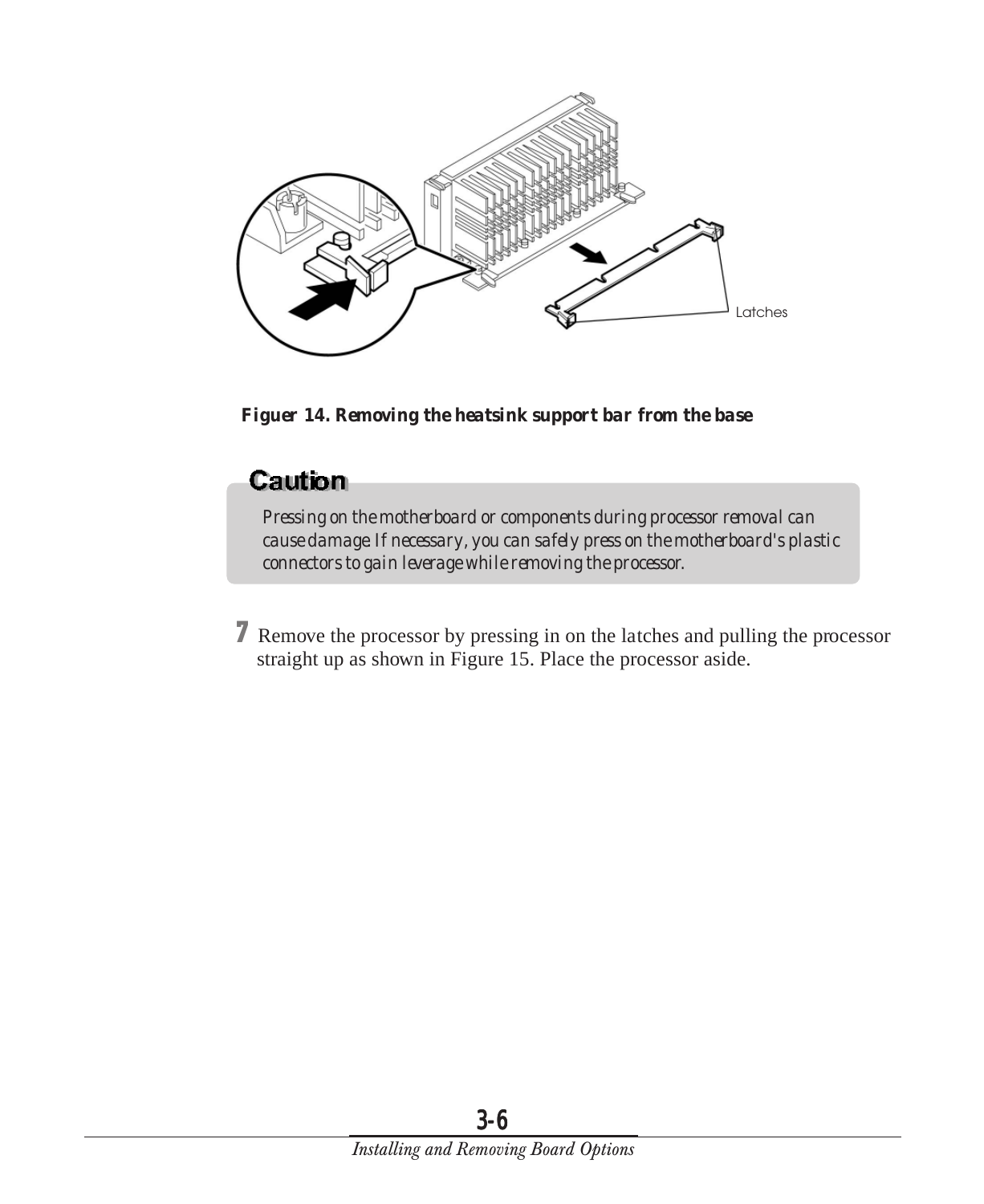<span id="page-45-0"></span>

*Figure 15. Removing the processor*

# **Removing the Heatsink Support Base**

#### **Note**

*To remove the heatsink support base from the motherboard, you need a special removal tool that is available from Dexter Design.*

To remove the heatsink support base follow these steps:

1 With your fingers, remove the two retention pins from the heatsink support base as shown below.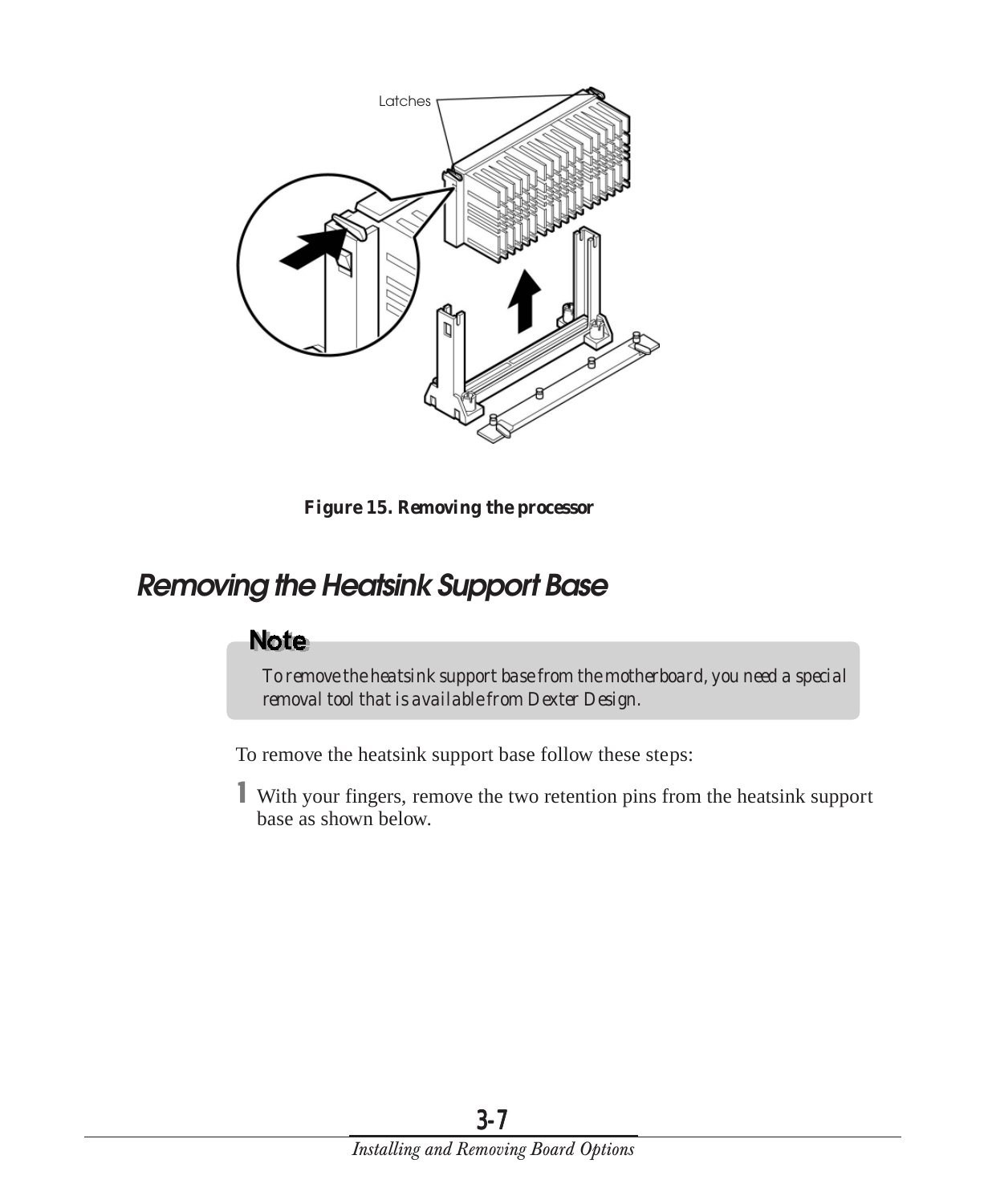

*Figure 16. Removing the retention pins*

2 Place the heatsink support removal tool over the two outside posts of the heatsink support base as shown below. Make sure the tool completely engages the posts.



*Figure 17. Inserting the heatsink support*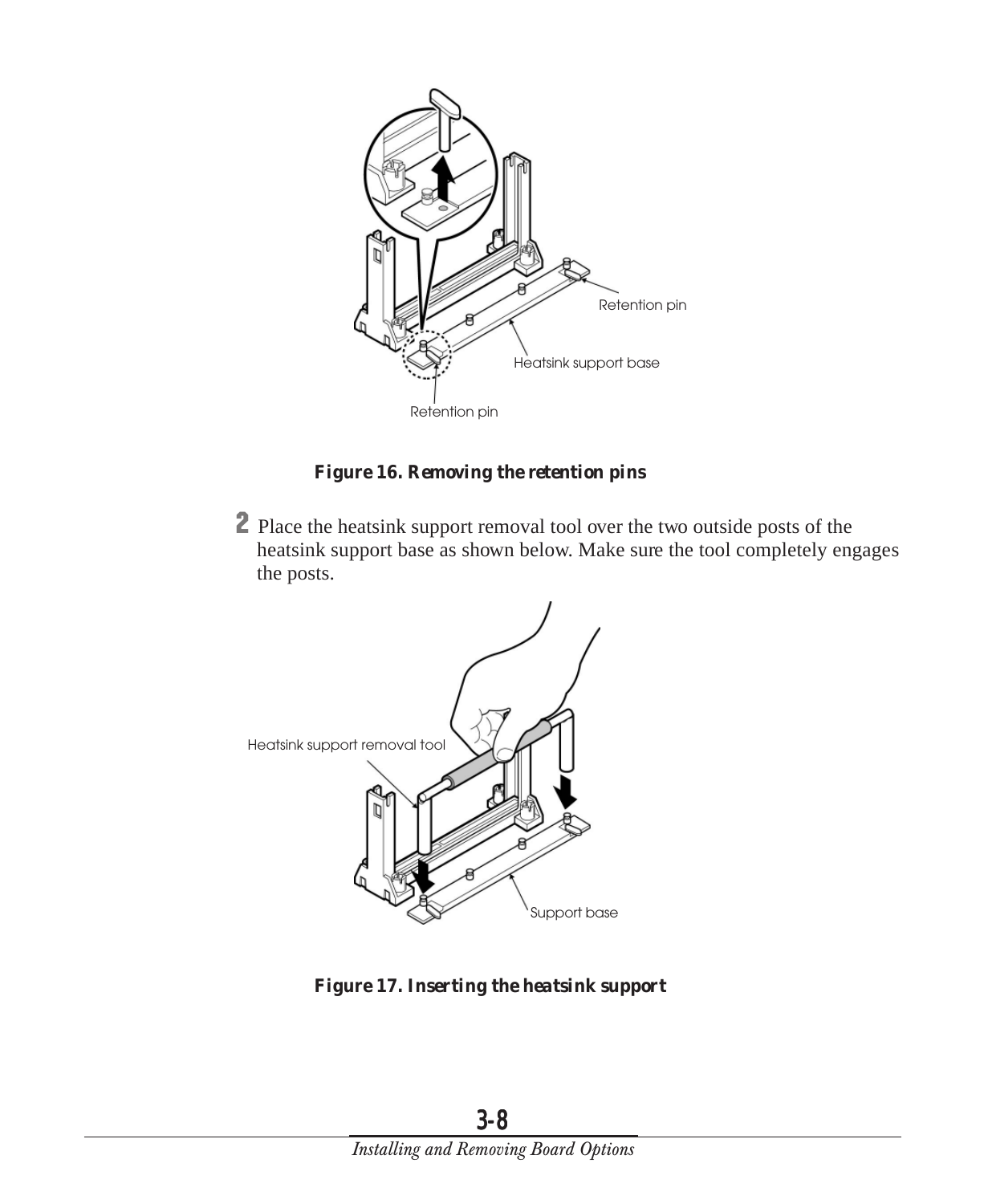<span id="page-47-0"></span>3 Carefully rock the tool back and forth until the heatsink support base disengages from the holes in the motherboard. There is an audible click when the base disengages from the motherboard.



#### *Figure 18. Removing the heatsink support base*

4 Remove the tool and the heatsink support base from the motherboard.

# **Upgrading the Processor**

Refer to the boxed Intel Pentium II processor documentation for installation instructions.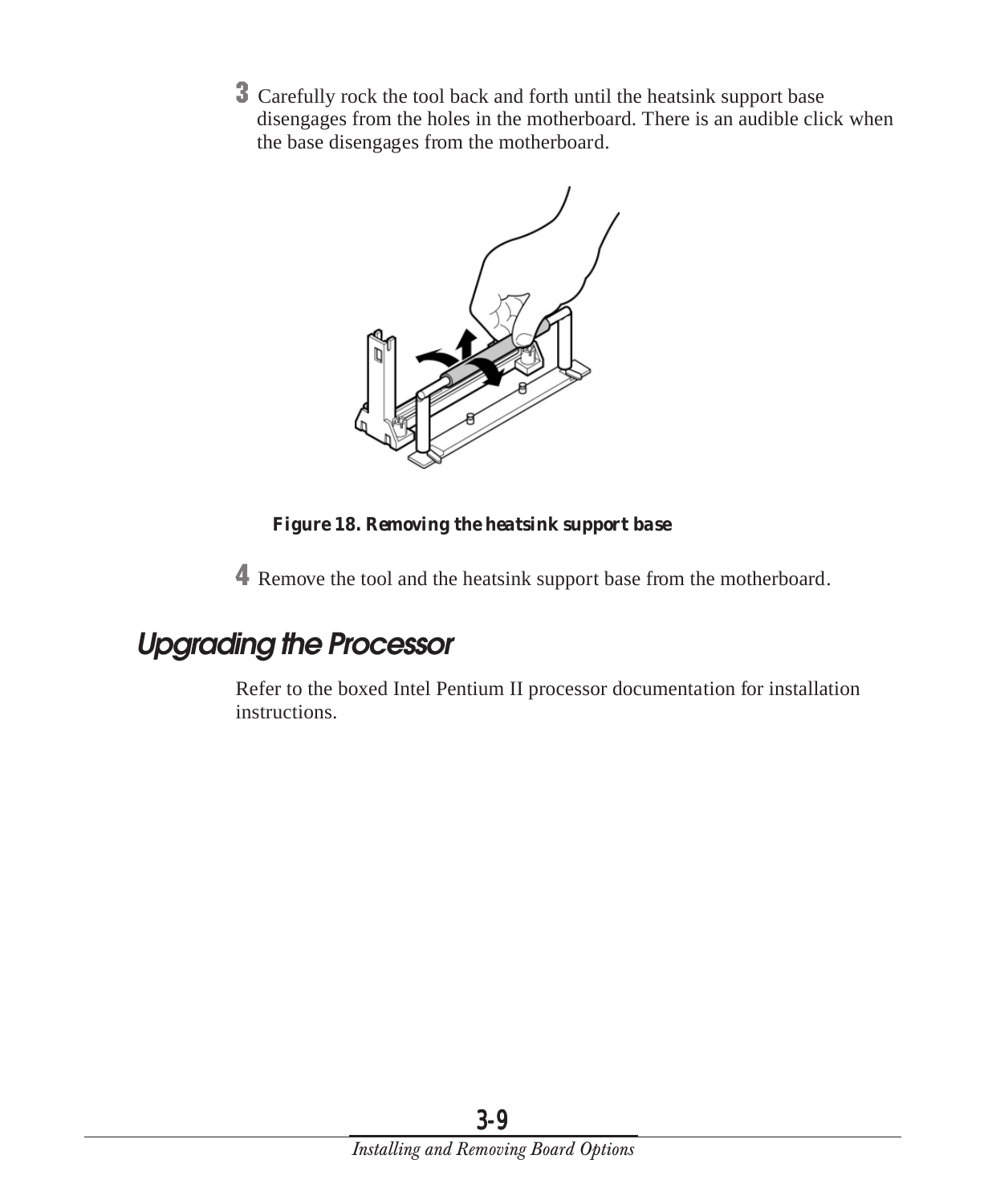# <span id="page-48-0"></span>**Installing and Removing Memory Modules**

The motherboard has three dual inline memory module (DIMM) sockets. Minimum memory size is 8 MB; maximum memory size is 384 MB. The BIOS automatically detects memory type, size, and speed.

Each DIMM socket supports the following memory features:

- 168-pin 3.3 V DIMMs with gold-plated contacts
- 66 MHz SDRAM
- Unbuffered EDO DRAM
- Non-ECC (64-bit) and ECC (72-bit) memory
- **O** Single or double sided DIMMs in the following sizes:

| <b>DIMM Size</b> | <b>Non-ECC Configuration</b> | <b>ECC Configuration</b> |
|------------------|------------------------------|--------------------------|
| 8 MB             | 1 Mbit x 64                  | 1 Mbit x 72              |
| 16 MB            | 2 Mbit $\times$ 64           | 2 Mbit x 72              |
| 32 MB            | 4 Mbit x 64                  | 4 Mbit x 72              |
| 64 MB            | 8 Mbit x 64                  | 8 Mbit x 72              |
| 128 MB           | 16 Mbit x 64                 | 16 Mbit x 72             |

Memory can be installed in one, two, or three sockets. Memory size and speed can vary between sockets.

#### **Note**

*To function properly, SDRAM DIMMs must meet the Intel 4-clock, 66 MHz, unbuffered SDRAM specification for either 64-bit or 72-bit SDRAM.*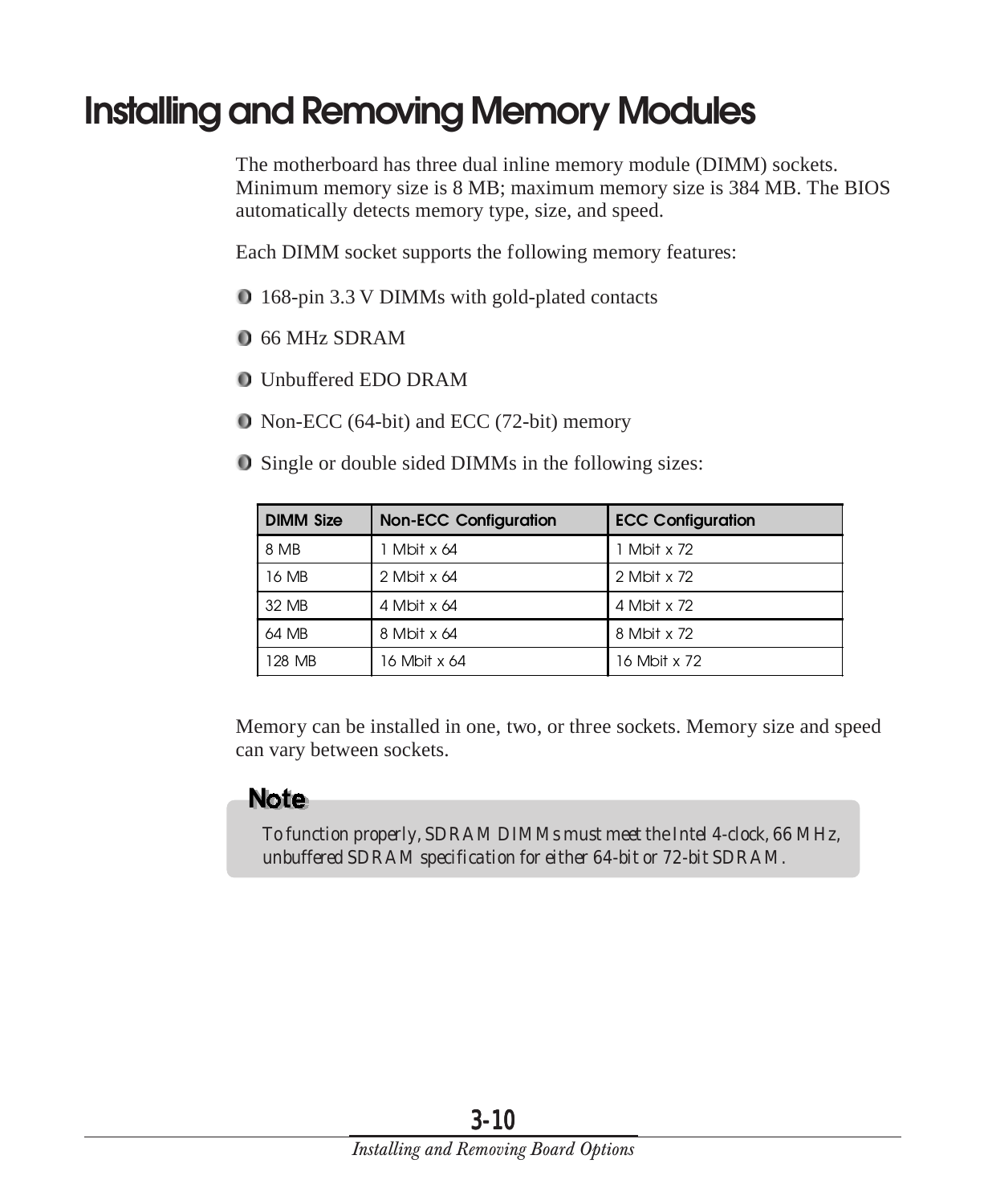# <span id="page-49-0"></span>**Installing a Memory Module**

Follow these steps to install DIMMs:

- I Make sure the clips at either end of the socket are pushed away from the socket.
- 2 Position it by aligning the notches in the DIMM's edge connector with the crossbars in the socket. Insert the bottom edge of the DIMM into the socket.
- 3 Press the DIMM straight down until retaining tabs snap into place around the ends of the DIMM.



*Figure 19. Installing a memory module*

# **Removing a Memory Module**

To remove memory modules, press down the retaining tabs that secure the DIMM at each end, using your fingers. Then carefully remove DIMM from the socket.



*Figure 20. Removing a memory module*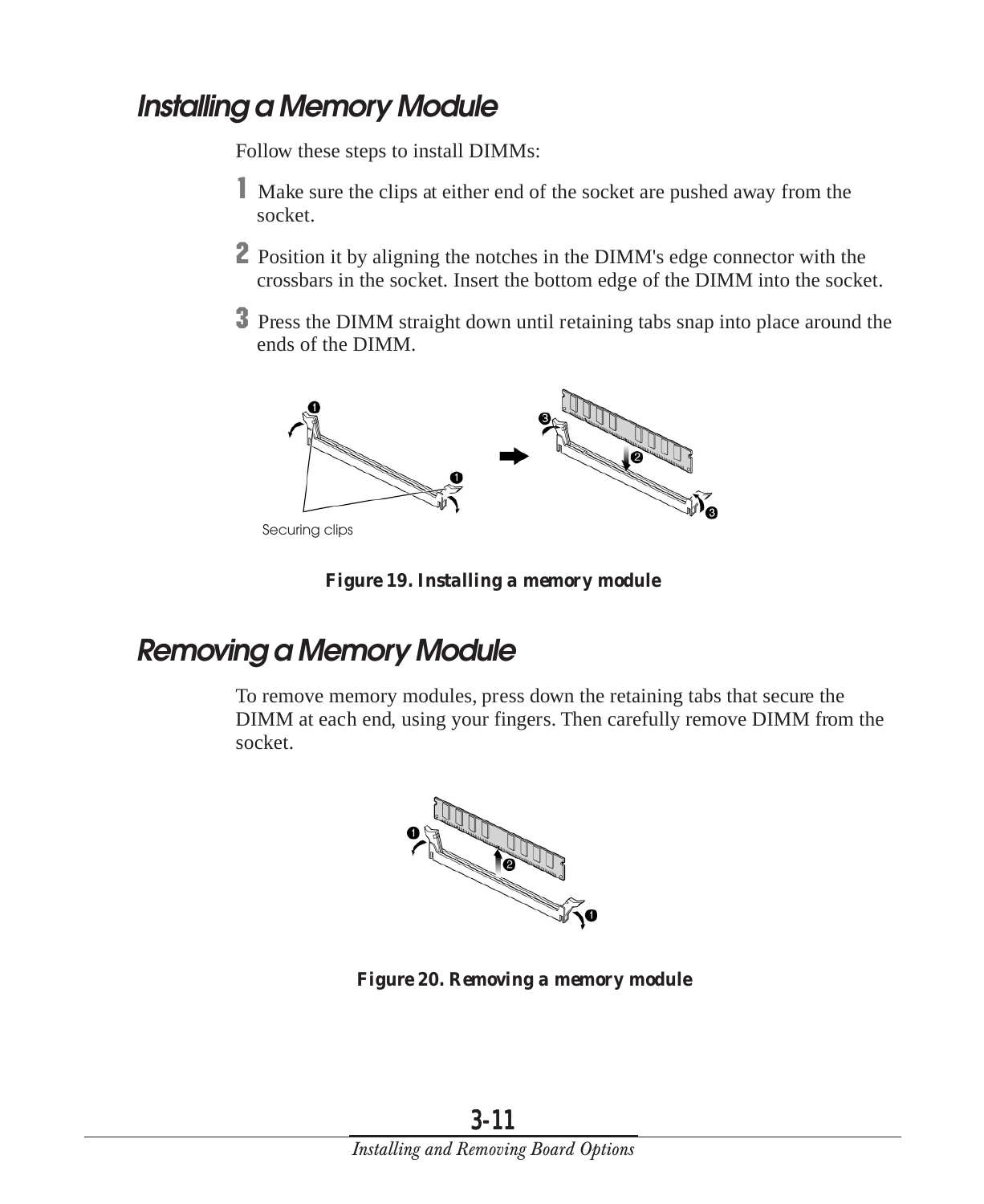# <span id="page-50-0"></span>**Changing DIP Switch Settings**

A DIP (Dual Inline Package) switch is a small switch that controls one of the functions of your computer. DIP switch settings in your computer are preset at the factory; however, you can alter the functions by changing the standard settings:

- **O** Specify CPU clock speed
- Enable or disable the password function
- **O** Clear the CMOS settings
- Enable or disable the FDD write protect

DIP switches 5 through 8 allow you to adjust CPU clock speed in according to the type of your system. The following table lists their settings.

| <b>CPU clock</b> | Switch 5 | Switch 6 | l Switch 7 | Switch 8 |
|------------------|----------|----------|------------|----------|
| 233 MHz          | On       | Off      | Off        | On       |
| 266 MHz          | Off      | On       | On         | On       |
| 300 MHz          | Off      | On       | Off        | On       |

The table below lists settings of DIP switches 1 through 4 and their functions.

| DIP Switch No. | <b>Switch Setting</b> | <b>Function</b>                     |  |  |
|----------------|-----------------------|-------------------------------------|--|--|
| Switch 1       | $\alpha$              | Normal Mode                         |  |  |
|                | On                    | Enables the FDD write protect       |  |  |
| Switch 2       | $\bigcirc$ ff         | Enables the entering Setup program  |  |  |
|                | On                    | Disables the entering Setup program |  |  |
| Switch 3       | $\bigcirc$ ff         | Enables the password function       |  |  |
|                | On                    | Disables the password function      |  |  |
| Switch 4       | Off                   | Normal Mode                         |  |  |
|                | On                    | Enables the CMOS clear              |  |  |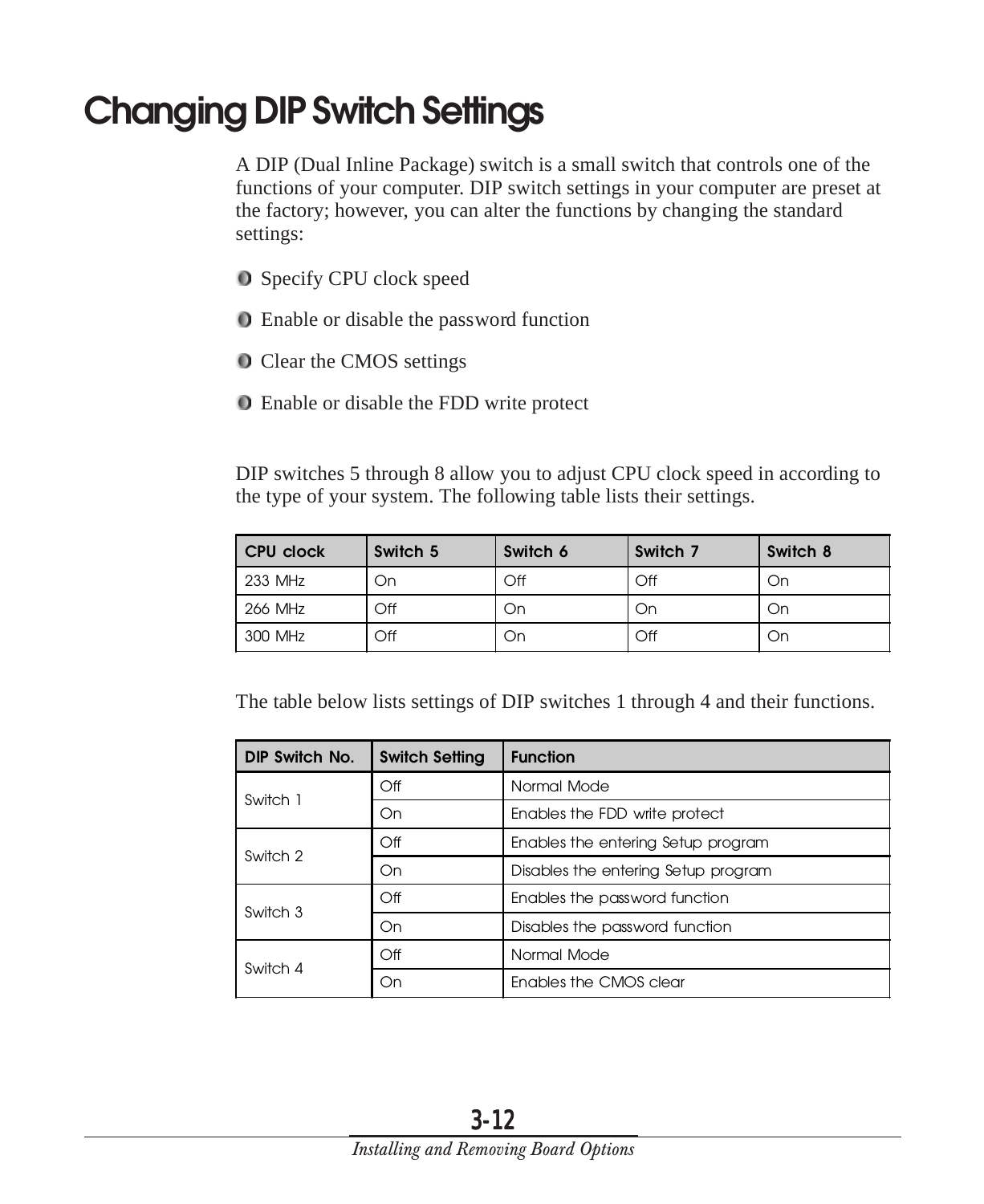<span id="page-51-0"></span>To set the DIP switches, push the DIP switches to the off or on position which you want to change to, as shown below.



*Figure 21. DIP switch*

#### **Caution**

*Do not move the DIP switches with the power on. Always turn off the power and unplug the power cord from the computer before changing the DIP switches.*

# **The Things to do in Post-installation**

After you install or remove board options, if necessary, be sure to run Setup program to update the configuration of your system. See Chapter 2 for detail information.

If you installed a new optional equipment and Windows 95 has installed in your system, you need to have Windows 95 detects it. See Windows 95 manual and the manual that came with your optional equipment for detail information.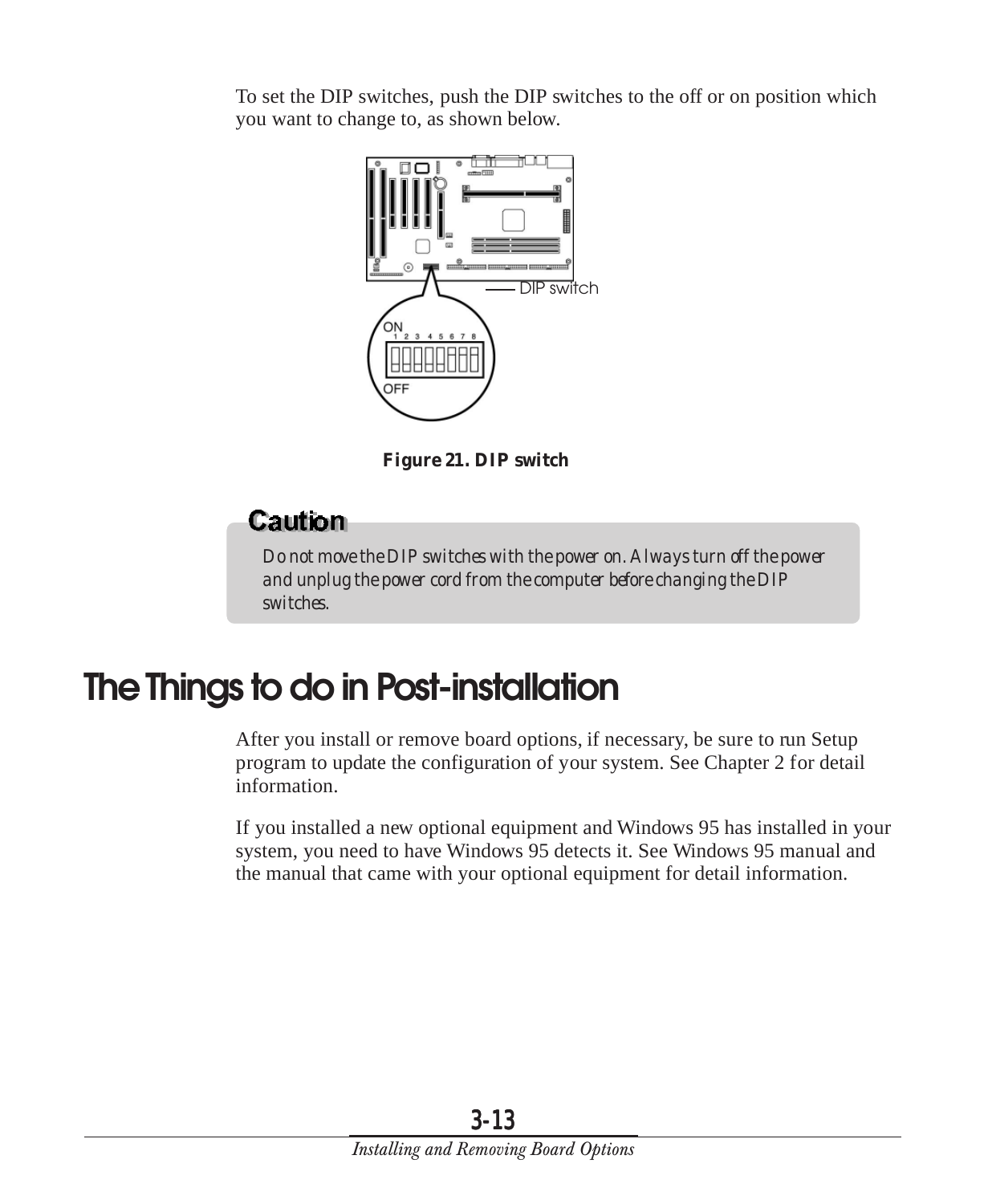# <span id="page-52-0"></span>Appendix A **Specifications Specifications**

# **Form Factor**

ATX form factor of 12 \* 7.75 inches

# **Processor**

- **O** Single Pentium II processor
- 66 MHz bus speed
- Supports all Pentium II processor speeds (233 MHz, 266 MHz, and 300  $M\hat{H}z$ , voltages, and bus frequencies
- 512 KB second-level cache on the substrate in the Single Edge Contact (S.E.C.) cartridge
- **O** Slot 1 connector

# **Main Memory**

- Three 168-pin DIMM sockets
- Supports up to 384 MB of synchronous DRAM (SDRAM) memory
- ECC or non-ECC memory
- Unbuffered EDO DRAM

#### *A-1*

#### *Specifications*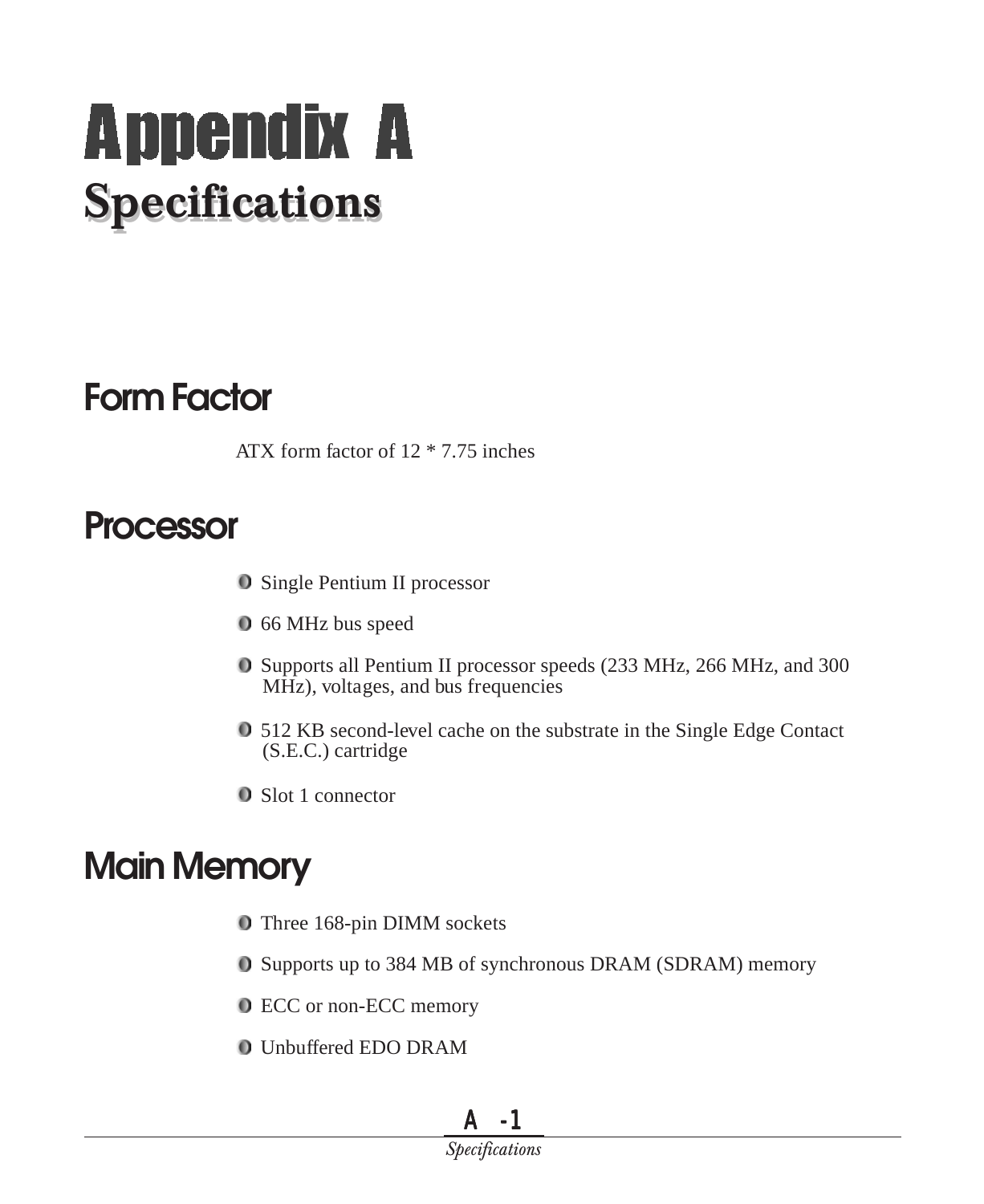# <span id="page-53-0"></span>**Intel 440LX AGPset and PCI/IDE Interface**

- Intel 82443LX PCI/A.G.P. controller (PAC)
	- Integrated PCI bus mastering controller
	- Integrated Accelerated Graphics Port (A.G.P.) controller
- Intel 82371AB PCI/ISA/IDE Xcelerator (PIIX4)
	- Supports up to four IDE drives or devices
	- Multifunction PCI-to-ISA bridge
	- USB and DMA controllers
	- Two fast IDE interfaces
	- Power management logic
	- Real-time clock

# **I/O features**

- **ITE Super I/O controller** 
	- Integrates standard I/O functions: floppy-drive interface, one multimode parallel port, two FIFO serial ports, keyboard and mouse controller, IrDAcompatible interface
- Two Universal Serial Bus (USB) interfaces

# **Five usable expansion slots**

- **O** One ISA slot
- **O** Three PCI slots
- One shared PCI/ISA slot

#### *A-2*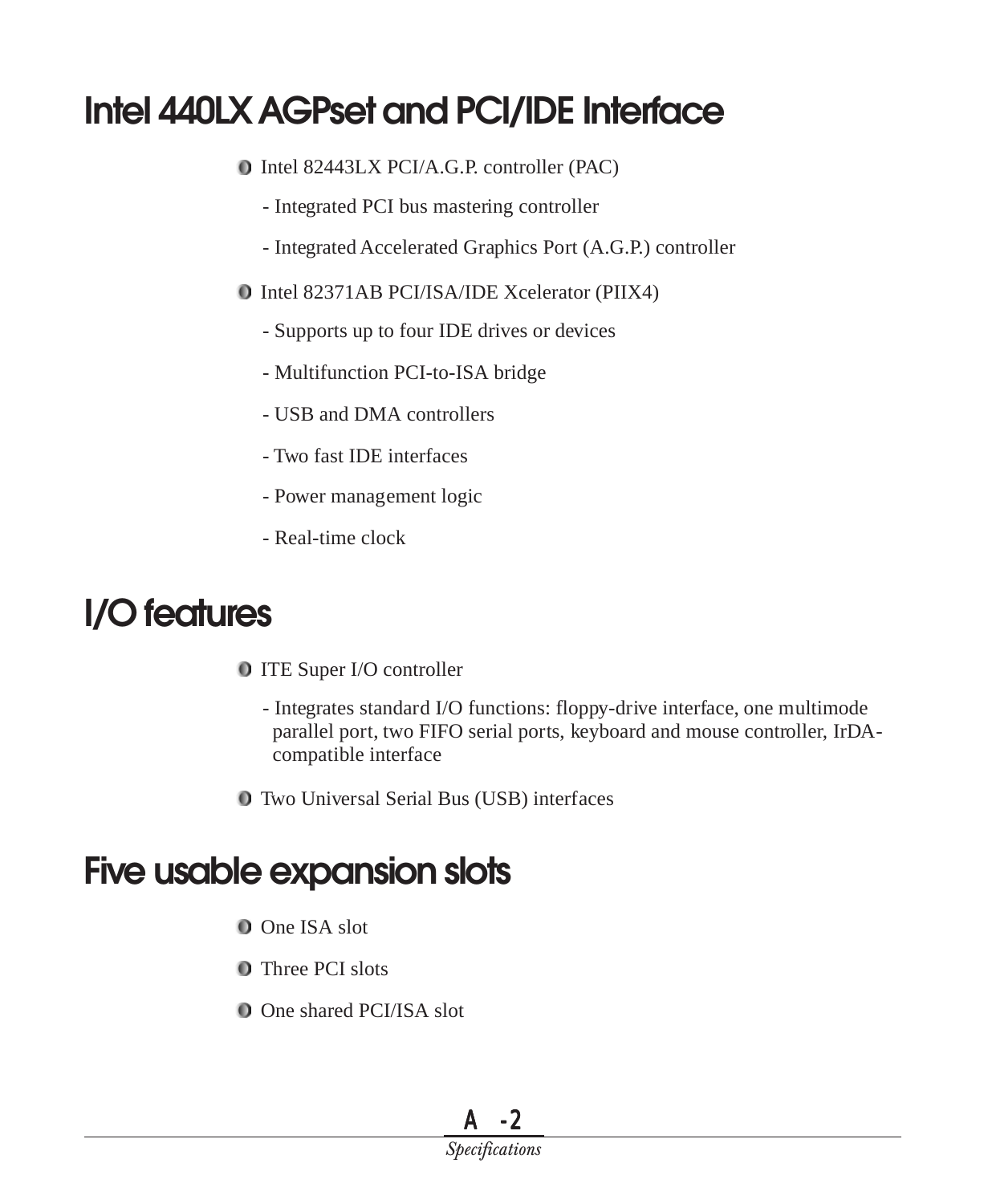# <span id="page-54-0"></span>**Other features**

- **O** AMI BIOS
- **Plug and Play compatible**
- Onboard A.G.P. connector
- Advanced Power Management (APM)

# **Manufacturing Options**

- Management extension hardware
- Wake on LAN header
- Wake on Ring header
- **O** Chassis security header

#### *A-3*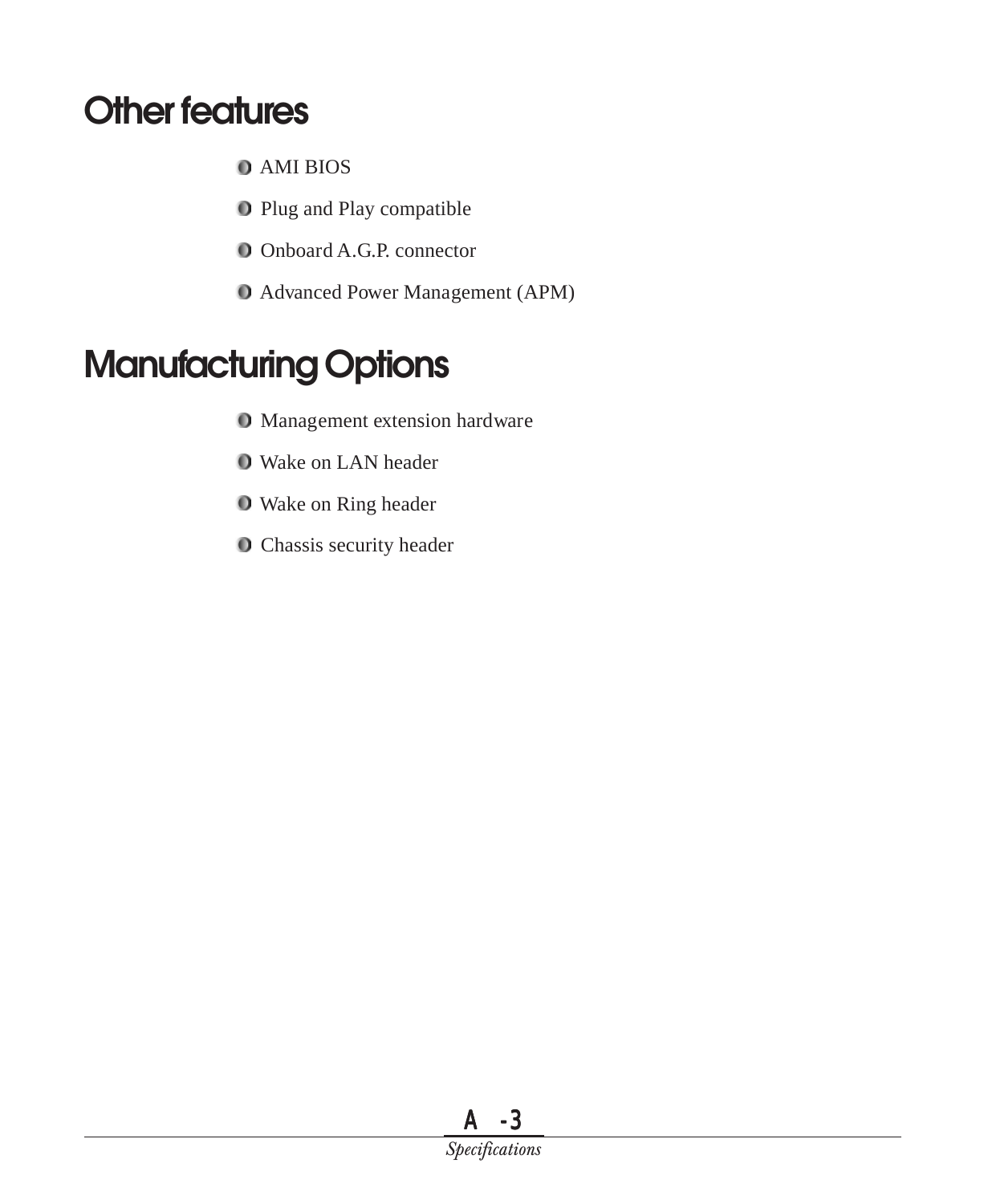# <span id="page-55-0"></span>**Power Supply**

For typical configurations, the motherboard is designed to operate with at least a 200 W power supply. A higher-wattage power supply should be used for heavilyloaded configurations. The power supply must meet the following requirements:

- Rise time for power supply: 2 ms to 20 ms
- Minimum delay for reset to Power Good: 100 ms
- Minimum Powerdown warning: 1 ms
- $\overline{0}$  3.3 V output must reach its minimum regulation level within  $\pm 20$  ms of the  $+5$  V output reaching its minimum regulation level

The following table lists the power supply's tolerances for DC voltages:

| <b>DC Voltage</b> | <b>Acceptable Tolerance</b> |
|-------------------|-----------------------------|
| $+3.3$ V          | ± 5%                        |
| $+5V$             | ±5%                         |
| + 5 VSB (standby) | ±5%                         |
| $-5V$             | ±5%                         |
| $+12V$            | ±5%                         |
| $-12V$            | ±5%                         |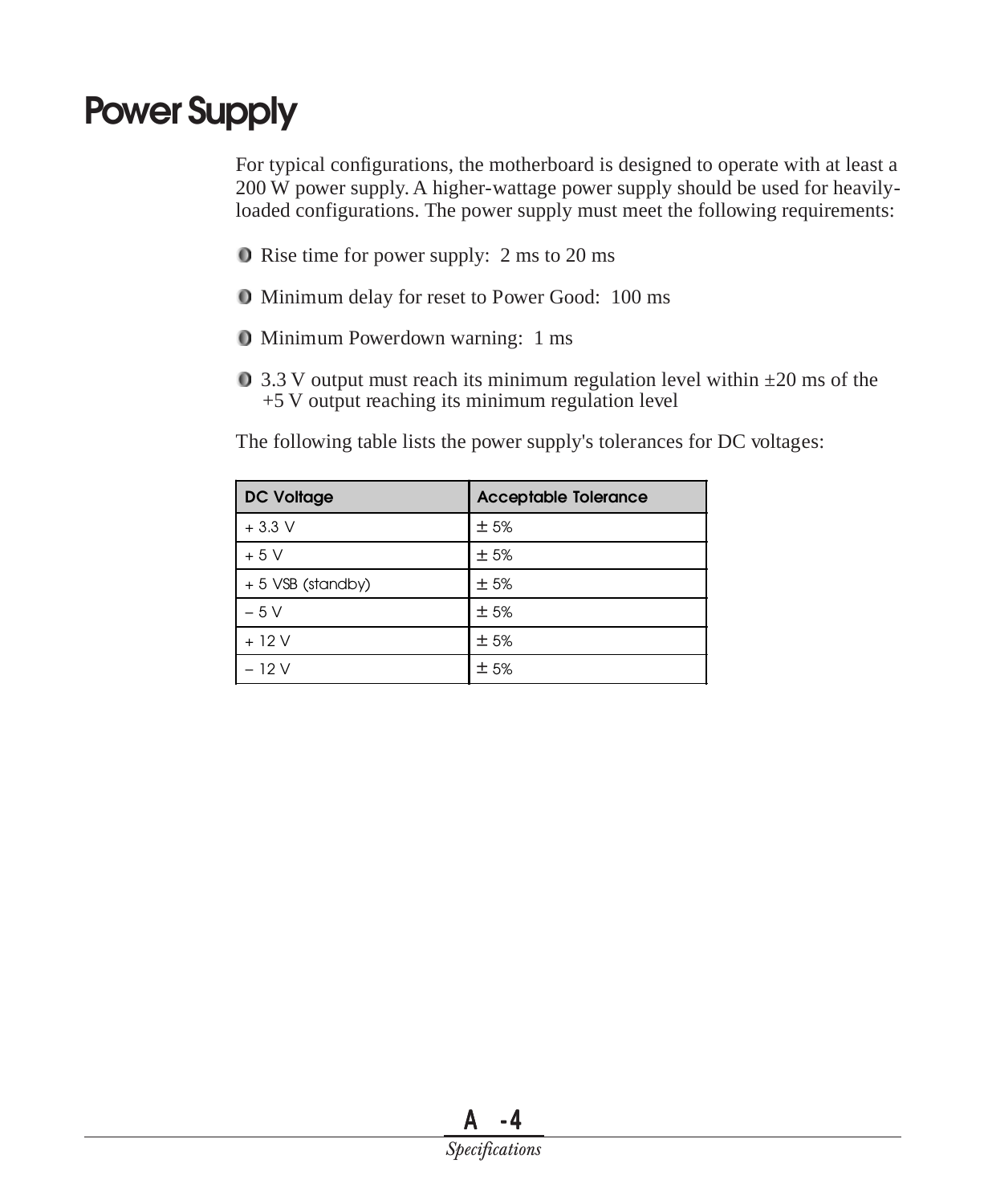# <span id="page-56-0"></span>Appendix B **Error and Information Messages Error and Information Messages**

# **BIOS Error Messages**

| <b>Error Message</b>                                                                       | <b>Explanation</b>                                                                                                                                                                               |
|--------------------------------------------------------------------------------------------|--------------------------------------------------------------------------------------------------------------------------------------------------------------------------------------------------|
| Diskette drive A error or<br>Diskette drive A error                                        | Drive A: or B: is present but fails the POST diskette tests.<br>Check that the drive is defined with the proper diskette<br>type in Setup and that the diskette drive is installed<br>correctly. |
| Extended RAM Failed at<br>offset:<br>nnnn                                                  | Extended memory not working or not configured<br>properly at offset nnnn.                                                                                                                        |
| <b>Failing Bits:</b><br>nnnn                                                               | The hex number nnnn is a map of the bits at the RAM<br>address (System, Extended, or Shadow memory) that<br>failed the memory test. Each 1 in the map indicates a<br>failed bit.                 |
| Fixed Disk 0 Failure or<br>Fixed Disk 1 Failure or<br><b>Fixed Disk Controller Failure</b> | Fixed disk is not working or not configured properly.<br>Check to see if fixed disk is installed properly. Run Setup<br>be sure the fixed-disk type is correctly identified.                     |
| Incorrect drive A type -<br>run SETUP                                                      | Type of floppy drive for drive A: not correctly identified<br>in Setup.                                                                                                                          |
| Incorrect drive B type -<br>run SETUP                                                      | Type of floppy drive for drive B: not correctly identified<br>in Setup.                                                                                                                          |
| Invalid NVRAM media type                                                                   | Problem with NVRAM (CMOS) access                                                                                                                                                                 |
| Keyboard controller error                                                                  | The keyboard controller failed test. Try replacing the<br>keyboard.                                                                                                                              |
| Keyboard error                                                                             | Keyboard not working.                                                                                                                                                                            |
| Keyboard error nn                                                                          | BIOS discovered a stuck key and displays the scan<br>code nn for the stuck key.                                                                                                                  |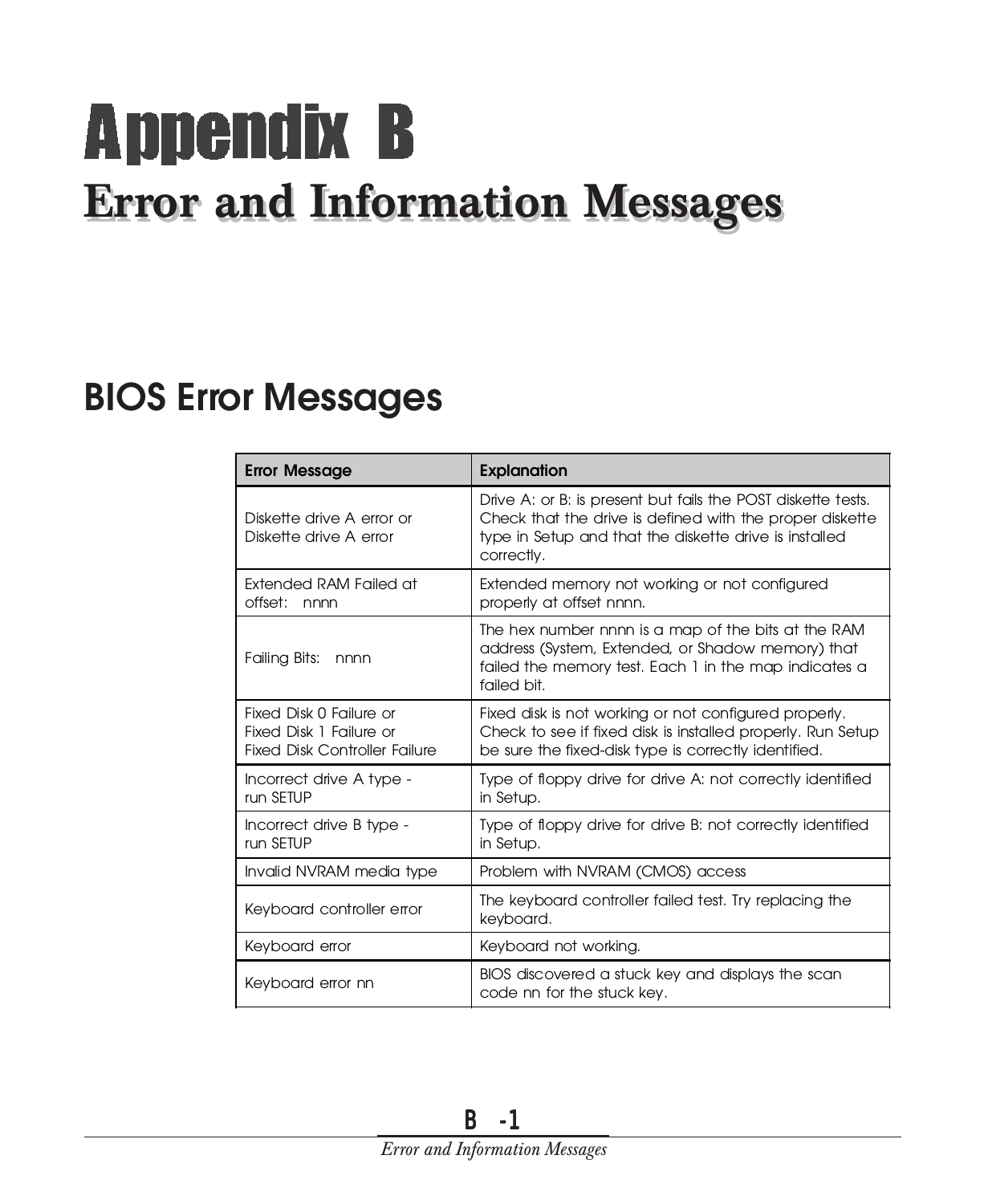| <b>Error Message</b>                                           | <b>Explanation</b>                                                                                                                                                                                                                                       |
|----------------------------------------------------------------|----------------------------------------------------------------------------------------------------------------------------------------------------------------------------------------------------------------------------------------------------------|
| Keyboard locked -<br>Unlock key switch                         | Unlock the system to proceed.                                                                                                                                                                                                                            |
| Monitor type does not<br>match CMOS - Run SETUP                | Monitor type not correctly identified in Setup.                                                                                                                                                                                                          |
| Operating system not<br>found                                  | Operating system cannot be located on either drive A:<br>or drive C:. Enter Setup and see if fixed disk and drive<br>A: are properly identified.                                                                                                         |
| Parity Check 1                                                 | Parity error found in the system bus. BIOS attempts to<br>locate the address and display it on the screen. If it<br>cannot locate the address, it displays ????.                                                                                         |
| Parity Check 2                                                 | Parity error found in the I/O bus. BIOS attempts to<br>locate the address and display it on the screen. If it<br>cannot locate the address, it displays ????.                                                                                            |
| Press $\langle$ F1 $>$ to resume, $\langle$ F2 $>$<br>to Setup | Displayed after any recoverable error message. Press<br><f1> to start the boot process or <f2> to enter Setup<br/>and change any settings.</f2></f1>                                                                                                     |
| Real time clock error                                          | Real-time clock fails BIOS test. May require motherboard<br>repair.                                                                                                                                                                                      |
| Shadow RAM Failed at offset:<br>nnnn                           | Shadow RAM failed at offset nnnn of the 64 KB block at<br>which the error was detected.                                                                                                                                                                  |
| System battery is dead -<br>Replace and run SETUP              | The CMOS clock battery indicator shows the battery is<br>dead. Replace the battery and run Setup to<br>reconfigure the system.                                                                                                                           |
| System cache error - Cache<br>disabled                         | RAM cache failed the BIOS test. BIOS disabled the<br>cache.                                                                                                                                                                                              |
| System CMOS checksum bad<br>- run SETUP                        | System CMOS RAM has been corrupted or modified<br>incorrectly, perhaps by an application program that<br>changes data stored in CMOS. Run Setup and<br>reconfigure the system either by getting the default<br>values and/or making your own selections. |
| System RAM Failed at offset:<br>nnnn                           | System RAM failed at offset nnnn of the 64 KB block at<br>which the error was detected.                                                                                                                                                                  |
| System timer error                                             | The timer test failed. Requires repair of system<br>motherboard.                                                                                                                                                                                         |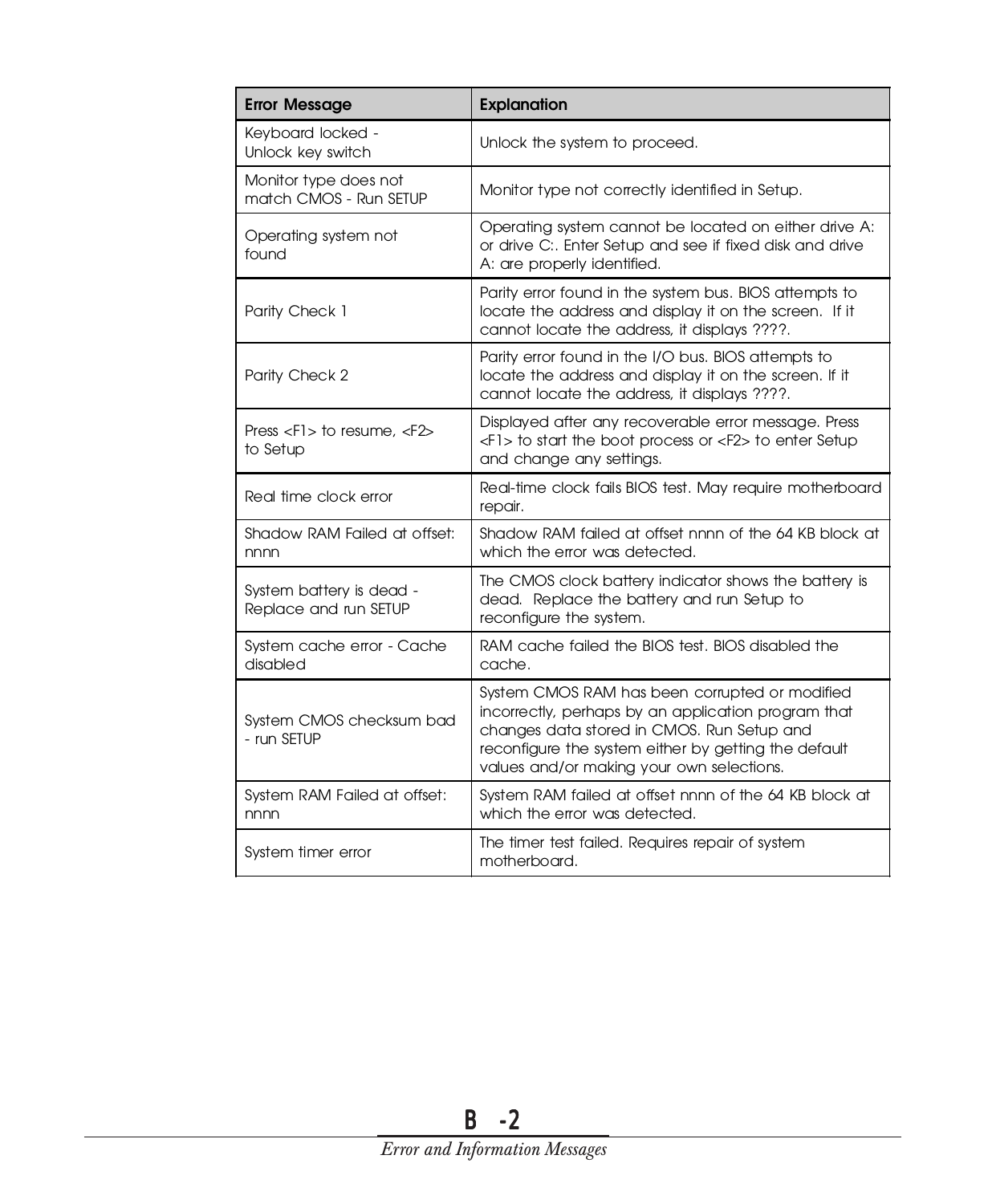# <span id="page-58-0"></span>**BIOS Beep Codes**

Beeps codes represent a terminal error. If the BIOS detects a terminal error condition, it outputs an error beep code, halts the POST, and attempts to display a port 80h code on the POST card's LED display.

| <b>Beeps</b>    | 80h Code        | <b>Description</b>                                        |
|-----------------|-----------------|-----------------------------------------------------------|
|                 | B4h             | One short beep before boot                                |
| $1-2$           | 98h             | Search for option ROMs                                    |
| $1 - 2 - 2 - 3$ | 16h             | <b>BIOS ROM checksum</b>                                  |
| $1 - 3 - 1 - 1$ | 20h             | <b>Test DRAM refresh</b>                                  |
| $1 - 3 - 1 - 3$ | 22h             | Test 8742 keyboard controller                             |
| $1 - 3 - 4 - 1$ | 2 <sub>Ch</sub> | RAM failure on address line xxxx*                         |
| $1 - 3 - 4 - 3$ | 2Eh             | RAM failure on data bits xxxx* of low byte of memory bus  |
| $1 - 4 - 1 - 1$ | 30h             | RAM failure on data bits xxxx* of high byte of memory bus |
| $2 - 1 - 2 - 3$ | 46h             | Check ROM copyright notice                                |
| $2 - 2 - 3 - 1$ | 58h             | Test for unexpected interrupts                            |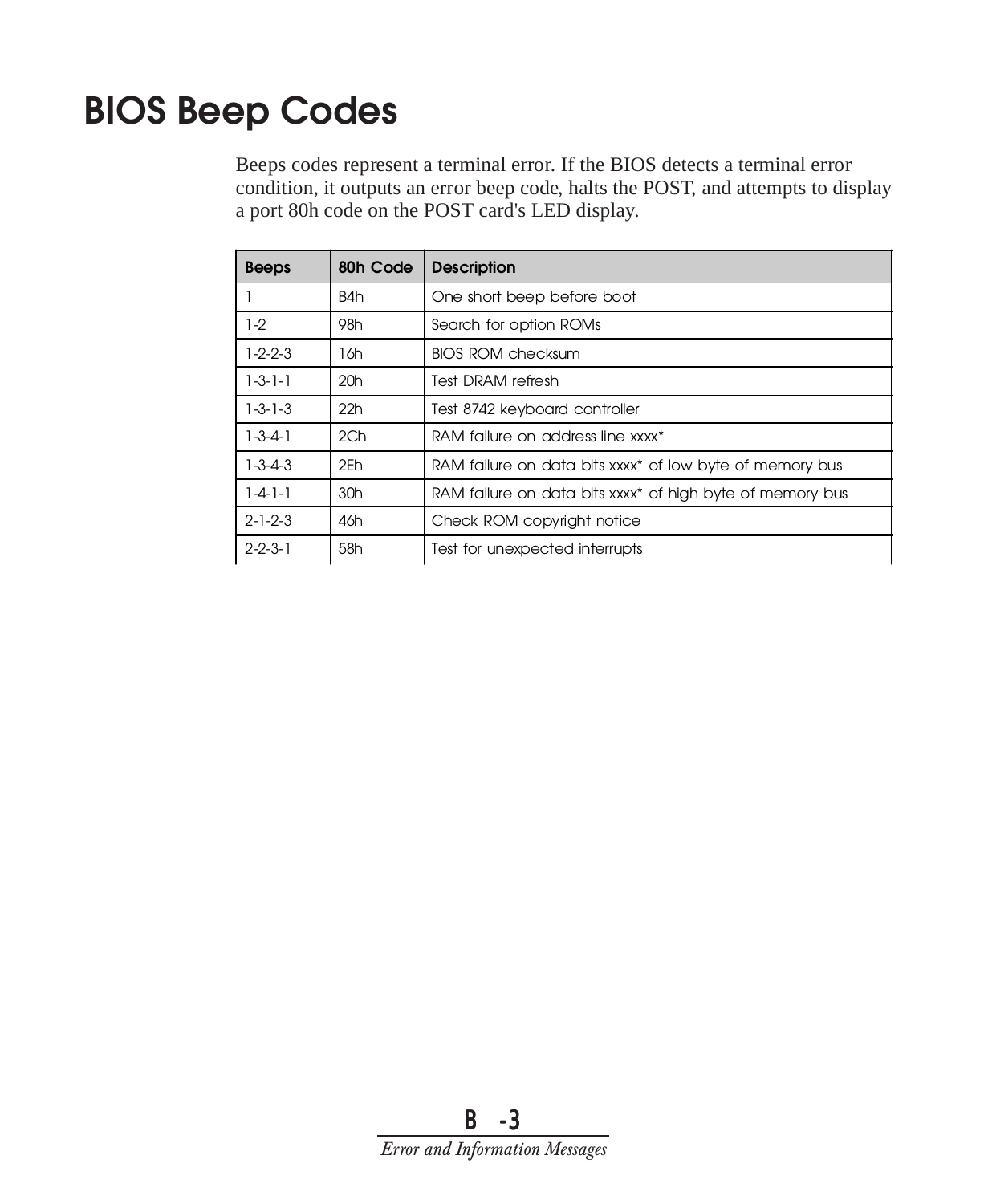# <span id="page-59-0"></span>**Appendix C Motherboard Resources Motherboard Resources**

# **DMA Channels**

| <b>DMA Channel Number</b> | Data Width      | <b>System Resource</b>     |
|---------------------------|-----------------|----------------------------|
| Ω                         | 8- or 16-bits   | Open                       |
|                           | 8- or 16-bits   | Parallel port              |
| 2                         | 8- or 16-bits   | Floppy drive               |
| 3                         | $8-$ or 16-bits | Parallel port (for ECP)    |
|                           |                 | Reserved - cascade channel |
| 5                         | 16-bits         | Open                       |
| 6                         | 16-bits         | Open                       |
|                           | 16-bits         | Open                       |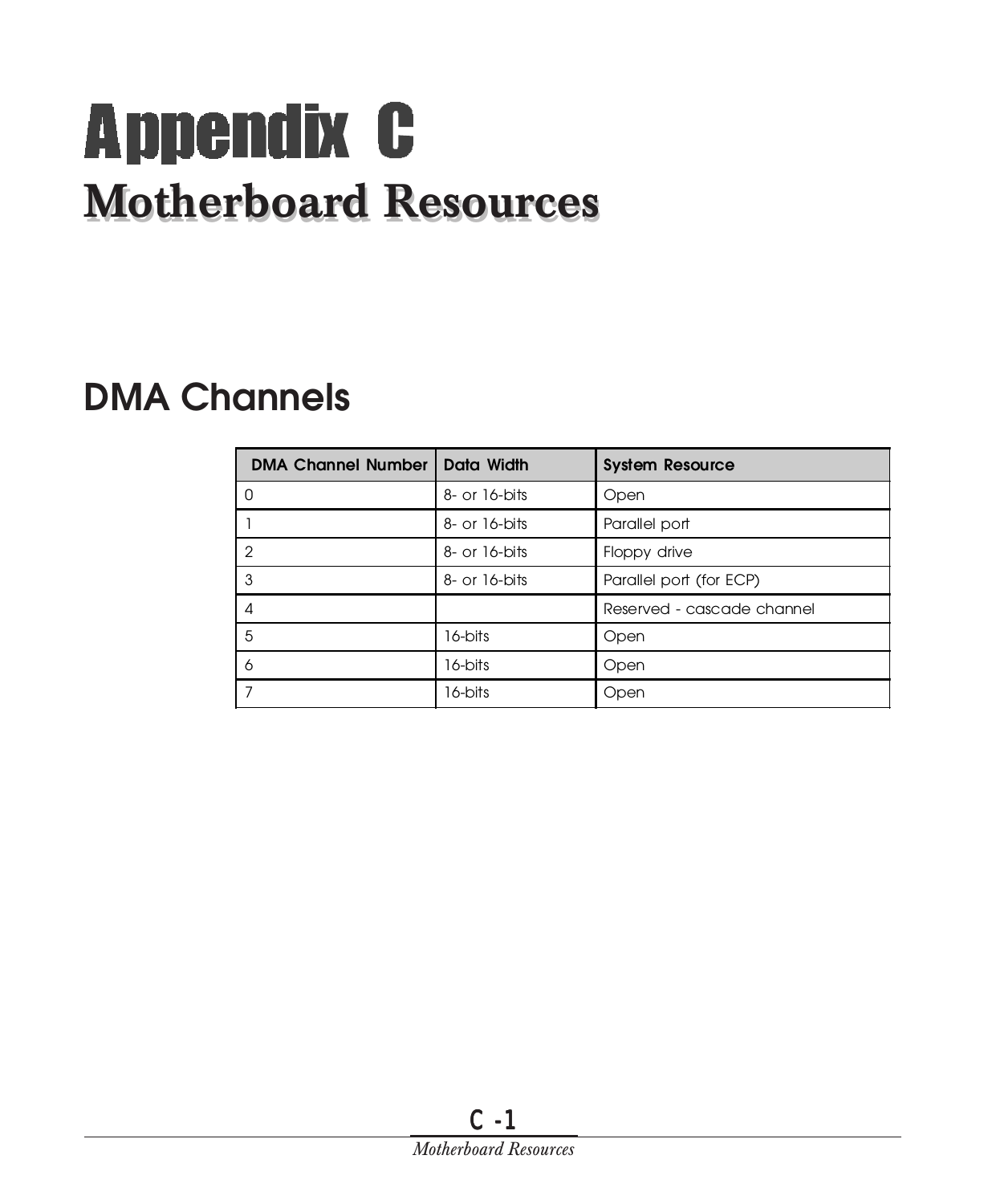# <span id="page-60-0"></span>**Interrupts**

| <b>IRQ</b>     | <b>System Resource</b>                               |
|----------------|------------------------------------------------------|
| <b>NMI</b>     | I/O channel check                                    |
| 0              | Reserved, interval timer                             |
|                | Reserved, keyboard buffer full                       |
| 2              | Reserved, cascade interrupt from slave PIC           |
| 3              | $COM2*$                                              |
| 4              | COM <sub>1</sub> *                                   |
| 5              | LPT2 (Plug and Play option) / audio / user available |
| 6              | Floppy drive                                         |
| $\overline{7}$ | $LPT1*$                                              |
| 8              | Real time clock                                      |
| 9              | User available                                       |
| 10             | User available                                       |
| 11             | User available                                       |
| 12             | Onboard mouse port (if present, else user available) |
| 13             | Reserved, math coprocessor                           |
| 14             | Primary IDE (if present, else user available)        |
| 15             | Secondary IDE (if present, else user available)      |

\* Default, but can be changed to another IRQ

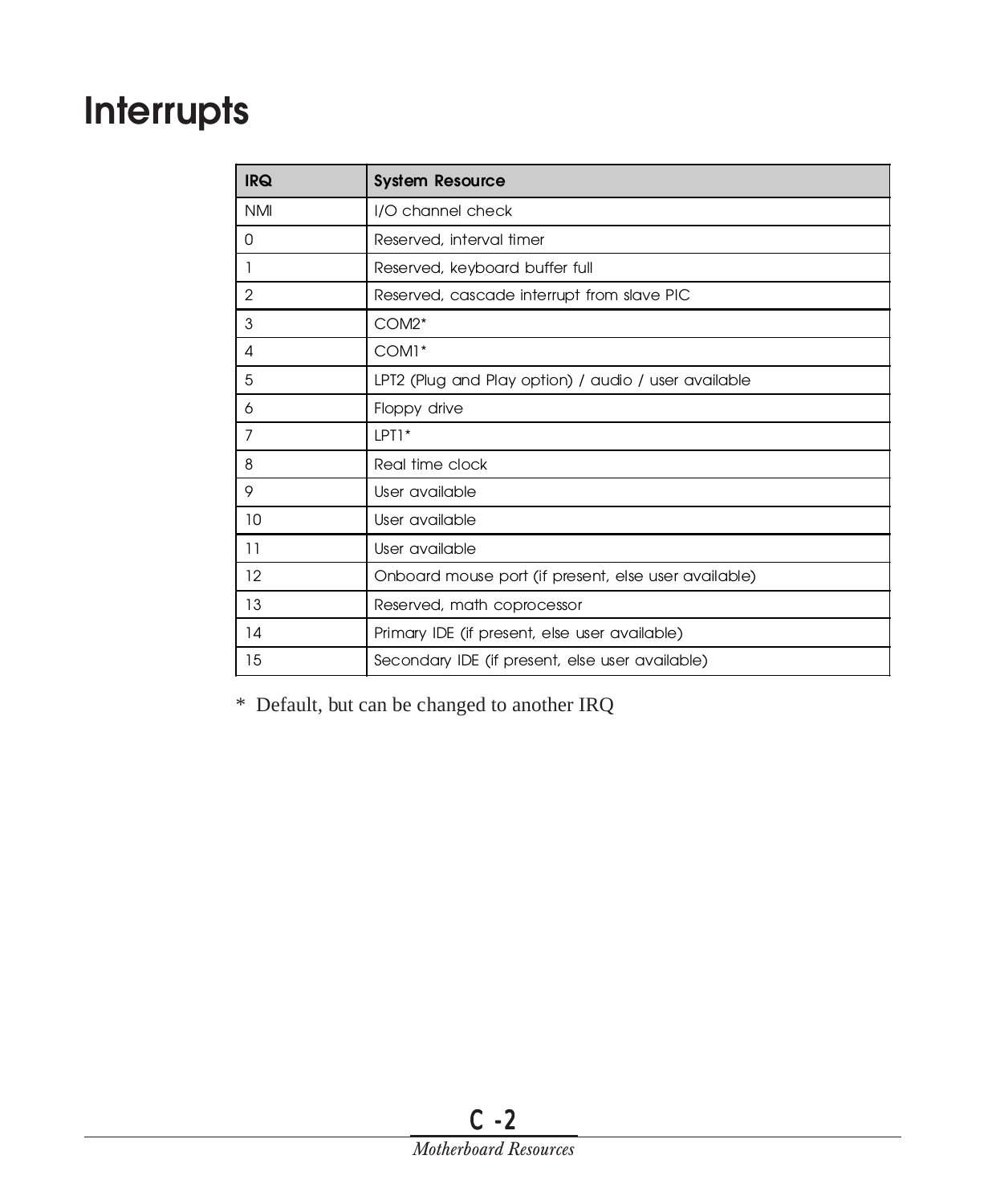# <span id="page-61-0"></span>**Appendix D Update on Installing Windows 95 Update on Installing Windows 95**

You must install the BM (Bus Master) IDE driver for Windows 95 immediately after reinstalling Windows 95. The driver allows Windows 95 to detect and configure PCI devices controlled by the integrated 82371AB PIIX4 bridge chip on the motherboard. Intel 82371xB INF Update Installer will update your system .INF files so that the 82371AB components can be recognized or configured properly in the system. For more information, see README.TXT in the Windows 95 BM IDE Driver diskette.

If you reinstalled or upgraded Windows 95 as the operating system, you need to install the USB driver. The USB driver is included in your Windows 95 CD or is in the USB install diskette.

#### Note .

*To install from your Windows 95 CD, be sure your Windows95 CD is OSR2 with USB support version. (See on the surface of Windows 95 CD title.)*

#### **Caution**

 *To use the USB device after reinstalling Windows 95, install the Windows 95 BM IDE driver after installing the USB Supplement for Windows 95.*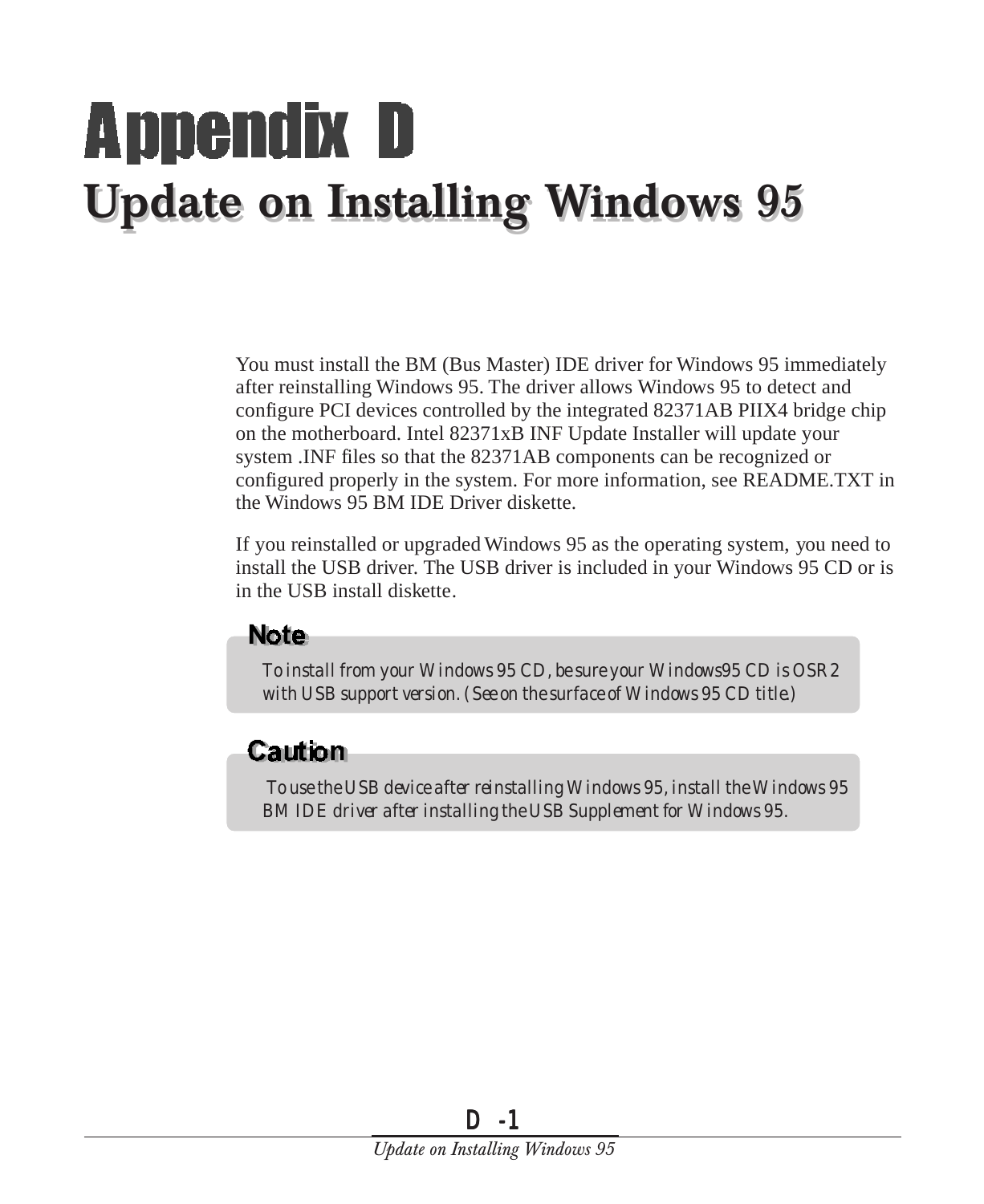# <span id="page-62-0"></span>**Installing the Bus Master IDE Driver**

Follow these steps to install the driver:

- 1 Click the Start button, and then click Run.
- 2 Insert the Windows 95 BM IDE Driver diskette into your floppy disk drive.
- **3** Type A:\SETUP.EXE and press Enter.
- 4 When the Welcome dialog box is displayed, click on Next. The license agreement opens in the Notepad application program.
- 5 View the text file and close the Notepad application program.
- 6 When the Question dialog box is displayed, click Yes. Then Intel 82371xB INF Update Installer dialog box is displayed.
- **7** Click Next and then OK.
- 8 Remove the diskette from the diskette drive and click OK to restart the system.
- 9 The operating system detects new hardware and the Update Device Driver Wizard screen is displayed during boot-up.
- 10 Click Next, and then click Finish. When Windows 95 finishes loading, a dialog box informs you that the system configuration settings have changed and prompts you to restart your system.
- **11** Click OK to start the system.

#### **Note**

*After you install the BM IDE driver, check the DMA option in the Settings tab of the GENERIC IDE DISK TYPExx Properties for faster hard disk access speed. To set this option click the Start button, point to Settings, and then click Control Panel. Then double click the System icon, select the Device Manager tab, and double click Disk Drive.*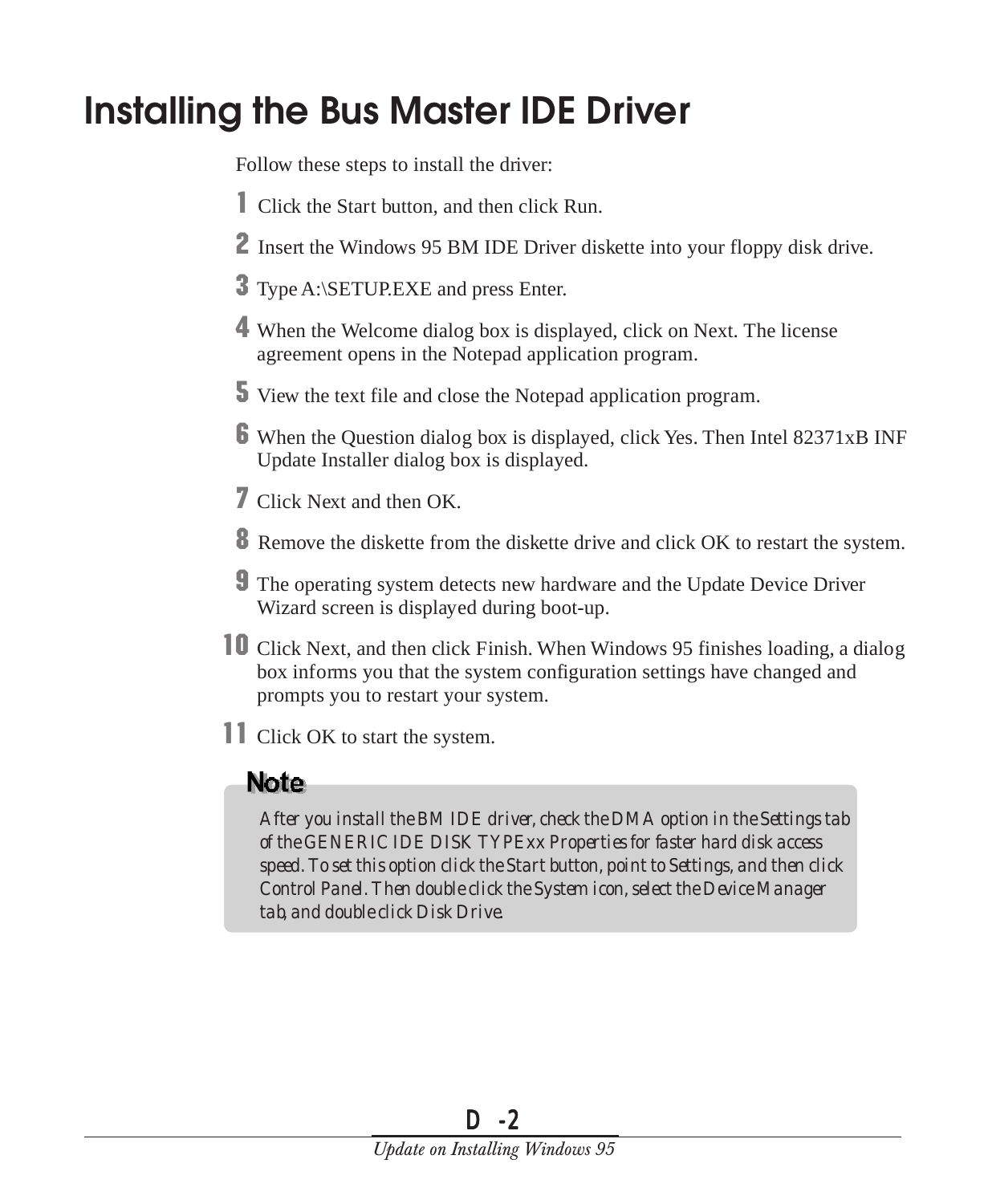# <span id="page-63-0"></span>**Installing the USB Driver**

Your motherboard has two USB ports. USB is the next generation of peripheral interface design. USB allows easy attachment of peripherals to your system.

The USB port driver may be preloaded on your system. However, if you reinstalled or upgraded Windows 95 as the operating system, you may reinstall the USB driver. The USB driver is included in your Windows 95 CD or is in the USB install diskette.

#### **Note**

*To install from your Windows 95 CD, be sure your Windows95 CD is OSR2 with USB support version. (See on the surface of Windows 95 CD title.)*

#### **Caution**

*After you install the USB driver, install the Bus Master IDE driver to use the USB device. (If you install the USB driver, after reinstalling Windows 95.) For more information about the Bus Master IDE driver installation, see Chapter 4, "Bus Master IDE Driver for Windows 95."*

# **Installing the USB Driver**

Follow these steps for USB driver installation.

1 Insert Windows 95 CD-ROM into CD-ROM drive. To install the driver from the floppy disk drive, insert the USB driver diskette in your floppy disk drive.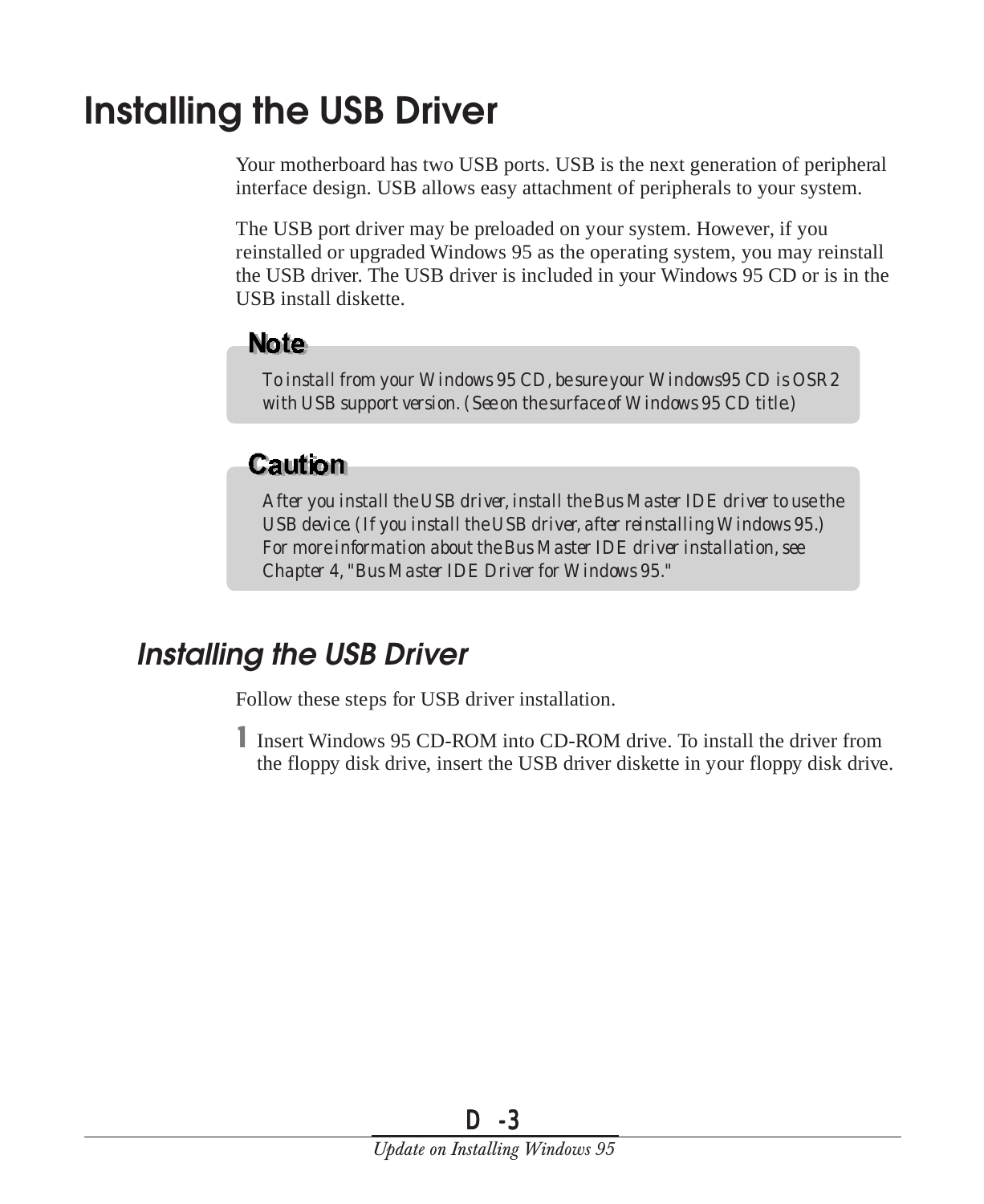2 Click the Start button, and then click Run.



3 Set the path to "D:\other\usb\usbsupp.exe" and click OK to install the Microsoft USB Supplement to your system. To install the driver from the floppy disk drive, type the "A:\usbsupp.exe", then click OK. (To install from drive B, substitute B: for A:.)

| Run   |                                                                                       |
|-------|---------------------------------------------------------------------------------------|
|       | Type the name of a program, folder, or document, and<br>Windows will open it for you. |
| Open: | A:\Usbsupp.exe                                                                        |
|       | Cancel<br>Browse.<br>OK                                                               |